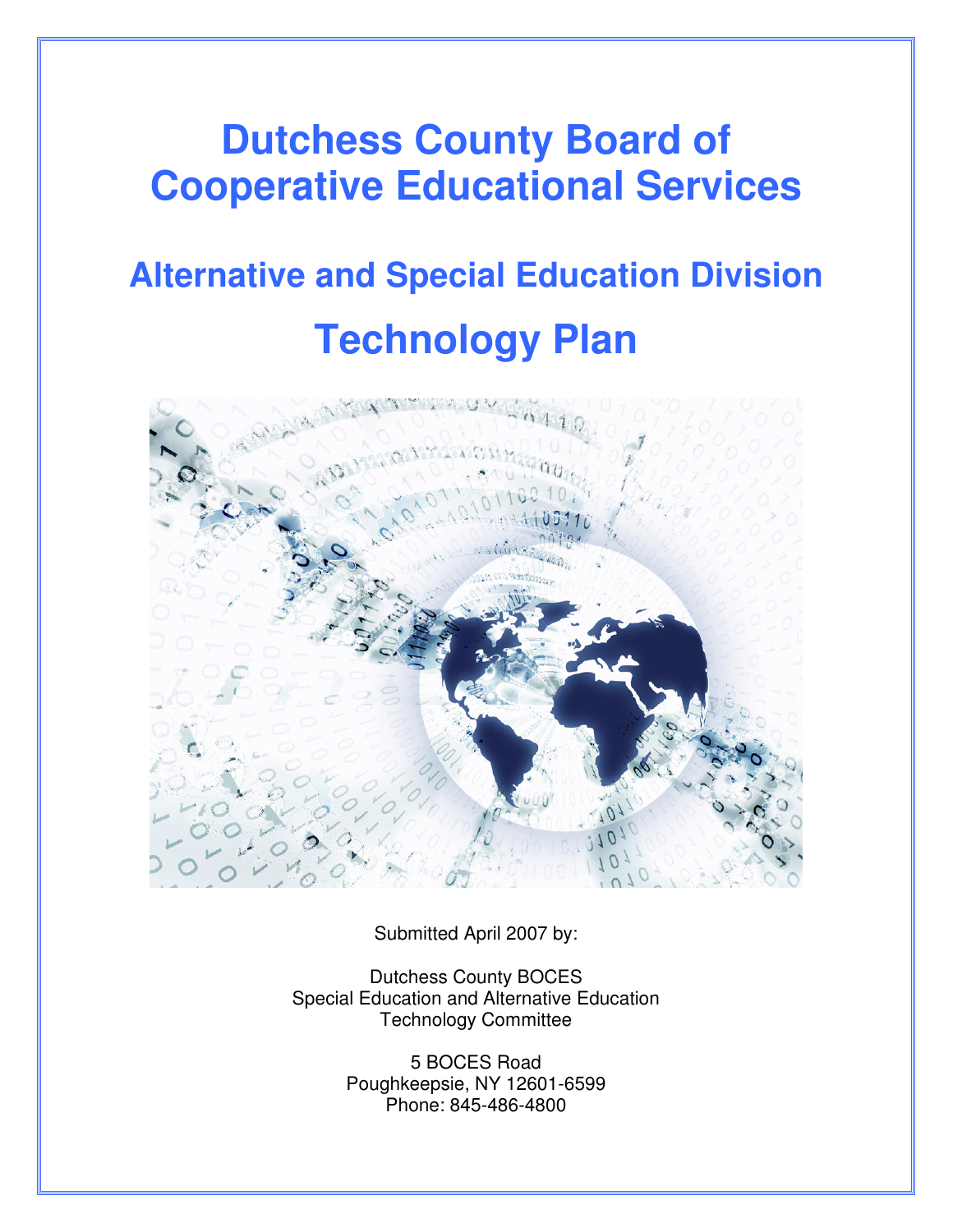# **Alternative and Special Education Division Technology Plan**

# **Table of Contents**

| DUTCHESS COUNTY BOCES VISION, MISSION, AND BELIEF STATEMENT_____________________3               |                          |
|-------------------------------------------------------------------------------------------------|--------------------------|
| <b>SPECIAL EDUCATION AND ALTERNATIVE EDUCATION TECHNOLOGY</b>                                   | $\boldsymbol{\varDelta}$ |
| <b>DEMOGRAPHICS</b>                                                                             |                          |
|                                                                                                 |                          |
|                                                                                                 |                          |
|                                                                                                 |                          |
|                                                                                                 | 9                        |
|                                                                                                 |                          |
|                                                                                                 |                          |
|                                                                                                 |                          |
|                                                                                                 |                          |
|                                                                                                 |                          |
| <b>APPENDIX A</b>                                                                               |                          |
| <b>APPENDIX B</b>                                                                               |                          |
| <b>APPENDIX C</b><br>D.C. BOARD POLICES 7160, 7161, 7162, 7232 <b>CONVERTENT CONTROLS 50</b> 50 |                          |
|                                                                                                 |                          |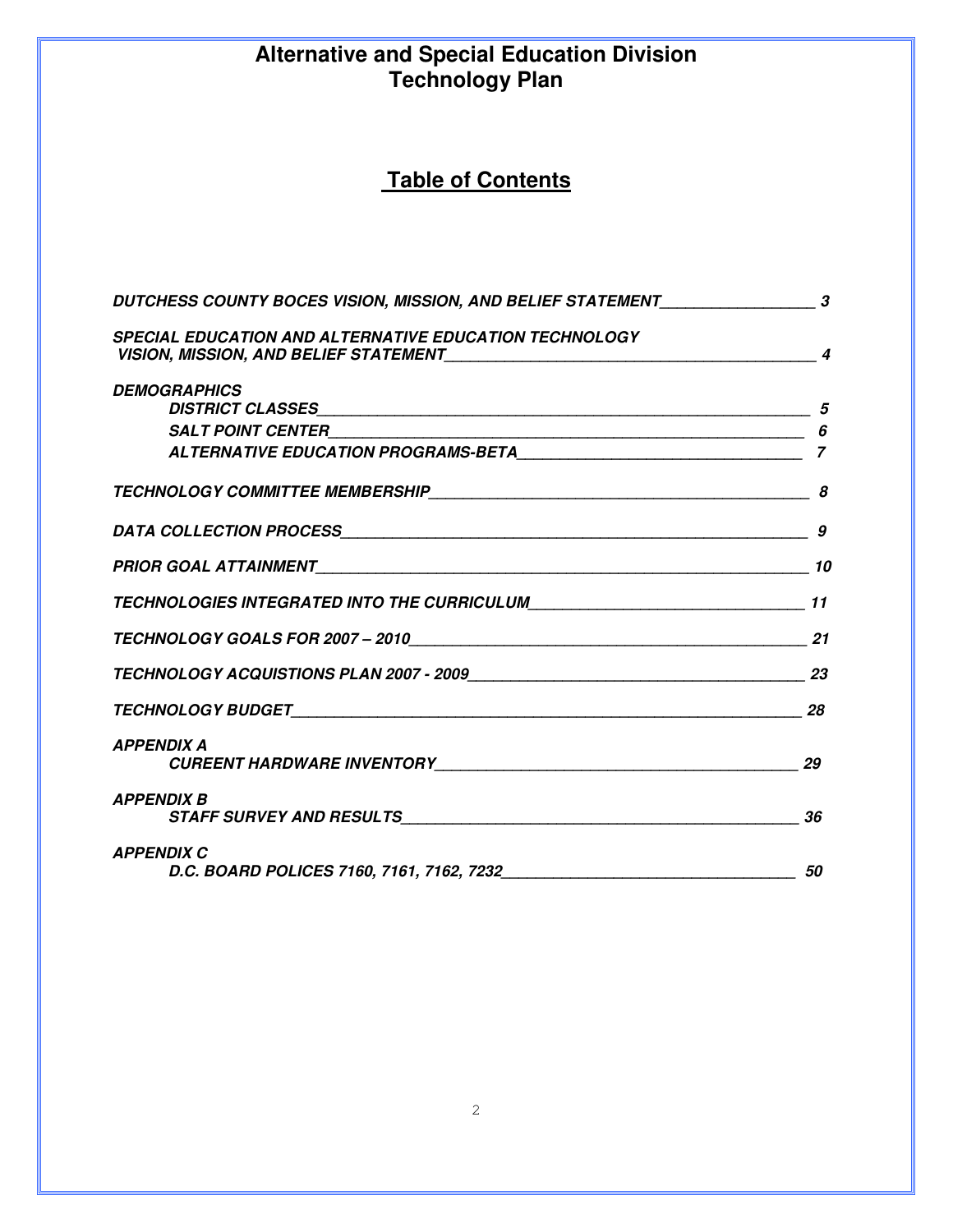### **DUTCHESS COUNTY BOCES VISION STATEMENT**

Dutchess County BOCES will be recognized for its premier educational and support services providing quality and cost-effective solutions for our community. We will promote an organizational culture fostering collaboration, innovation, efficiency, excellence and leadership that is embraced by BOCES and its community.

# **DUTCHESS COUNTY BOCES MISSION STATEMENT**

Dutchess County BOCES will provide leadership in raising all Dutchess County students' academic performance to a level that meets or exceeds the New York State Standards. This will be done through focusing available resources in new ways that enhance leadership in our schools, promote strategic, data driven decision-making and provide services and programs needed by county schools to fulfill this mission. We shall also continue in our mission of collaborating with other community agencies for the betterment of county residents to meet the educational needs of all citizens.

# **DUTCHESS COUNTY BOCES BELIEF STATEMENT**

- Learning is a lifelong endeavor.
- Teaching and learning are at their best in a diverse environment that fosters cooperation and understanding through collaboration and communication.
- Mutual respect, fairness, support, and honesty create quality relationships.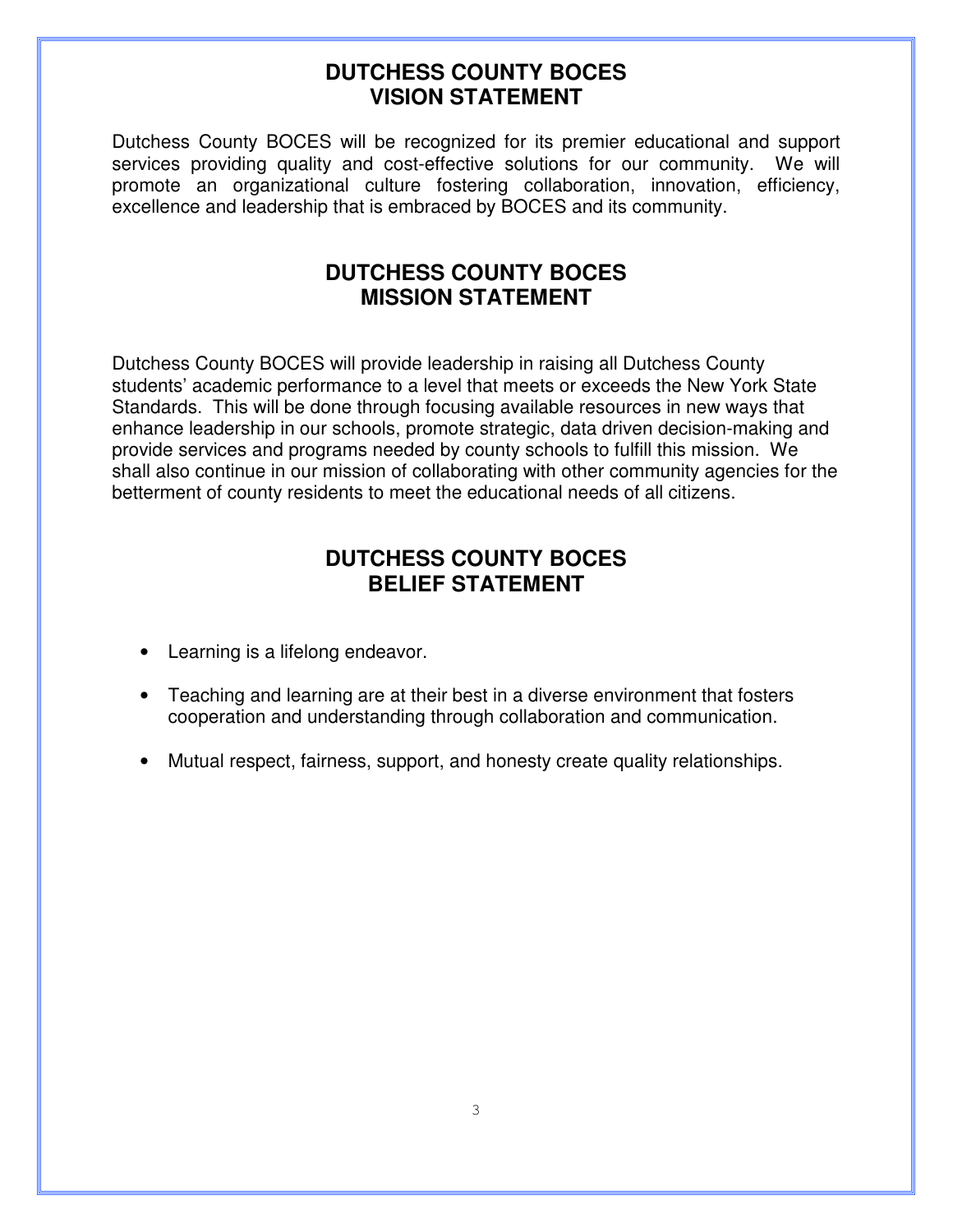# **SPECIAL EDUCATION AND ALTERNATIVE EDUCATION TECHNOLOGY VISION STATEMENT**

Dutchess County BOCES will embrace the concept of Universal Design for Learning and will consistently practice "beginning with the end in mind." By designing instructional strategies differentiated for each student, we will tap into all available instructional tools. Our professional staff will be proficient in this practice. We will maximize each student's opportunity to learn by creating and building flexible curriculum methods and materials.

# **SPECIAL EDUCATION AND ALTERNATIVE EDUCATION TECHNOLOGY MISSION STATEMENT**

Technology is an instructional and administrative tool that can improve our ability to access and learn new information and to accomplish tasks in a more efficient manner. Our mission is to ensure that all students and staff within our Division have equitable access to the potential benefits of this technology.

### **SPECIAL EDUCATION AND ALTERNATIVE EDUCATION TECHNOLOGY BELIEF STATEMENT**

"Barriers to learning are not, in fact, inherent in the capacities of learners, but instead arise in the learners' interactions with inflexible educational materials and methods. The key to helping all students is identifying and removing these barriers from our teaching methods and curriculum materials."

> David H. Rose and Anne Meyer Teaching Every Student in the Digital Age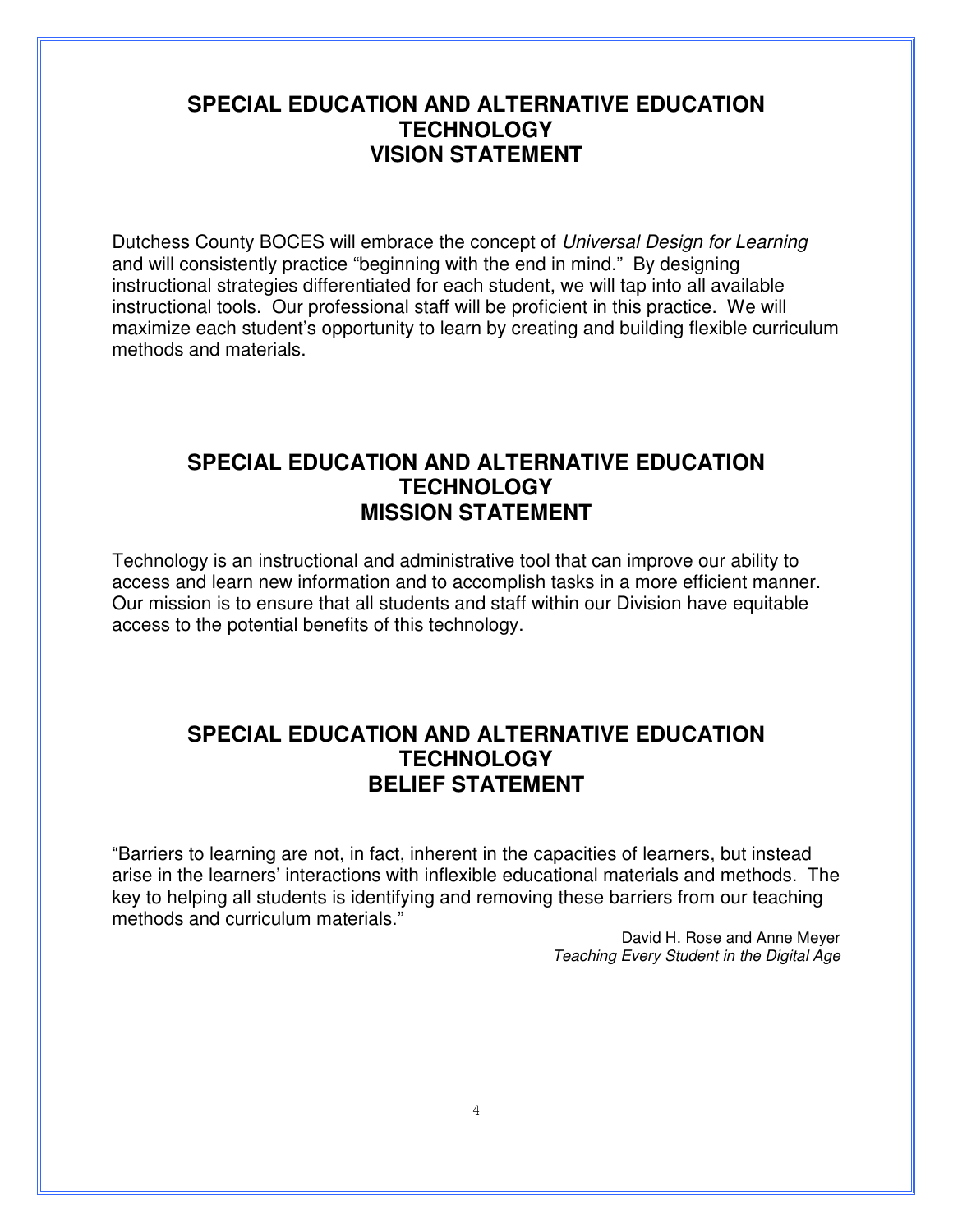# **DEMOGRAPHICS**

The Dutchess County Board of Cooperative Educational Services (BOCES) Special Education and Alternative Education Division provides various educational programs to 500 students from the thirteen component Local Education Agencies.

The Special Education programs are divided into programs which are located at the Salt Point Center School, the BETA Alternative High School, and various classes which are housed in district classrooms throughout the county.

### **DISTRICT CLASSES**

- In the Spackenkill Union Free School District there are two BOCES classes located at Nassau Elementary and one BOCES class located at the Spackenkill High School.
- There is one BOCES class located at a shopping plaza in Red Oaks Mill.
- In the Arlington Central School District there are three BOCES classes located at Union Vale Middle School, three BOCES classes at Vail Farm Elementary, and four BOCES classes at the Arlington High School.
- There is one BOCES classroom located on the campus of Vassar College in the Town of Poughkeepsie.
- In the Pine Plains School District, there is one BOCES class in the Pine Plains Jr. /Sr. High School.
- In the Pawling School District there is one class in the Pawling High School.
- In the Red Hook School District, there is one class located in the Linden Ave. Middle School and one classroom located in the Red Hook High School.
- There is one classroom located in St. Francis Hospital.

The demographic information for the students in BOCES classes in district classrooms includes the following:

### Student / Staff Ratio

- 1-12-1 (1 Teacher, 12 Students, 1 Paraprofessional) = 1 class
- 1-8-1 (1 Teacher, 8 Students, 1 Paraprofessional) = 10 classes
- 1-6-1 (1 Teacher, 6 Students, 1 Paraprofessional) = 1 class
- 1-6-2 (1 Teacher, 6 Students, 2 Paraprofessionals) = 7 classes
- 1-12-4 (1 Teacher, 12 Students, 4 Paraprofessional) = 1 class

Classification of Disability

| - Learning Disabled       | 2%  |
|---------------------------|-----|
| - Emotionally Disturbed   | 3%  |
| - Traumatic Brain Injured | 2%  |
| - Multiply Disabled       | 54% |
|                           |     |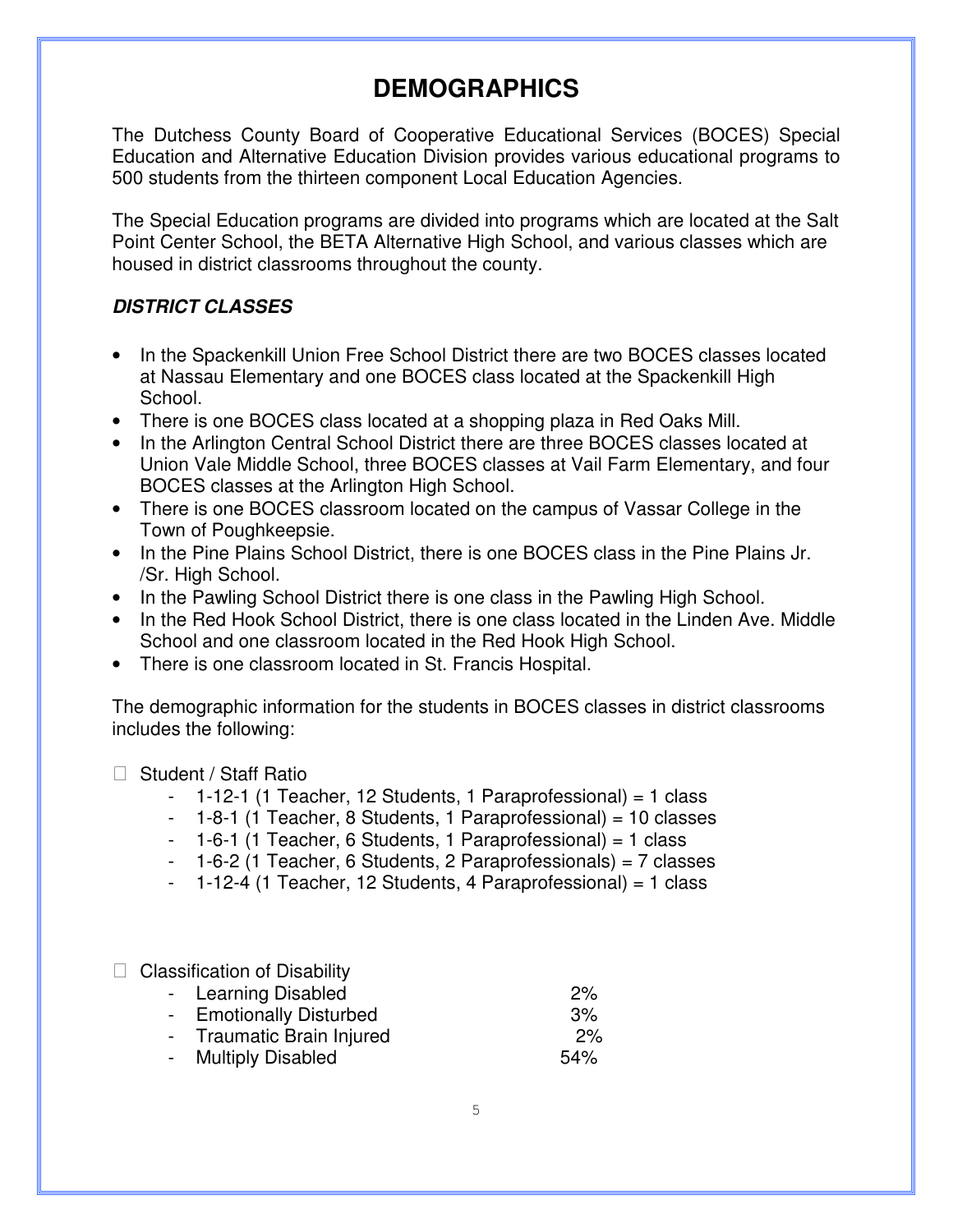| - Mentally Retarded      | 8%    |
|--------------------------|-------|
| - Autistic               | 20%   |
| - Speech Impaired        | 7%    |
| Other Health Impaired    | 7%    |
| <b>Visually Impaired</b> | $0\%$ |

Gender

- 69% Male
- 31% Female

Age

- Birth dates run from 1986 to 2001 across all classes

Ability Levels

- Across programs in the Elementary Buildings ability levels range from K 8
- Across programs in the High School Buildings ability levels range from K 12

### **SALT POINT CENTER**

The demographic information for the students in BOCES Salt Point Education Center classes includes the following:

Student / Staff Ratio

- 1-8-1 (1 Teacher, 8 Students, 1 Paraprofessional) = 10 classes
- 1-6-1 (1 Teacher, 6 Students, 1 Paraprofessional) = 5 classes

- 1-6-2 (1 Teacher, 6 Students, 2 Paraprofessionals) = 8 classes

### Classification of Disability

| Learning Disabled            | 6.5% |
|------------------------------|------|
| <b>Emotionally Disturbed</b> | 51%  |
| <b>Multiply Disabled</b>     | 11%  |
| <b>Mentally Retarded</b>     | 1%   |
| Autistic                     | 23%  |
| <b>Other Health Impaired</b> | 4%   |
| Speech Impaired              | 2%   |
| Visual Impaired              | .5%  |
| Non-classified               | 9%   |
|                              |      |

Gender

- 81% Male

- 19% Female

### Age

Birth dates run from 1992 to 2001 across all classes

### Ability Levels

- Across all programs ability levels range from pre-K - 8

### Lunch Program

- Free: 33%
- Reduced: 7%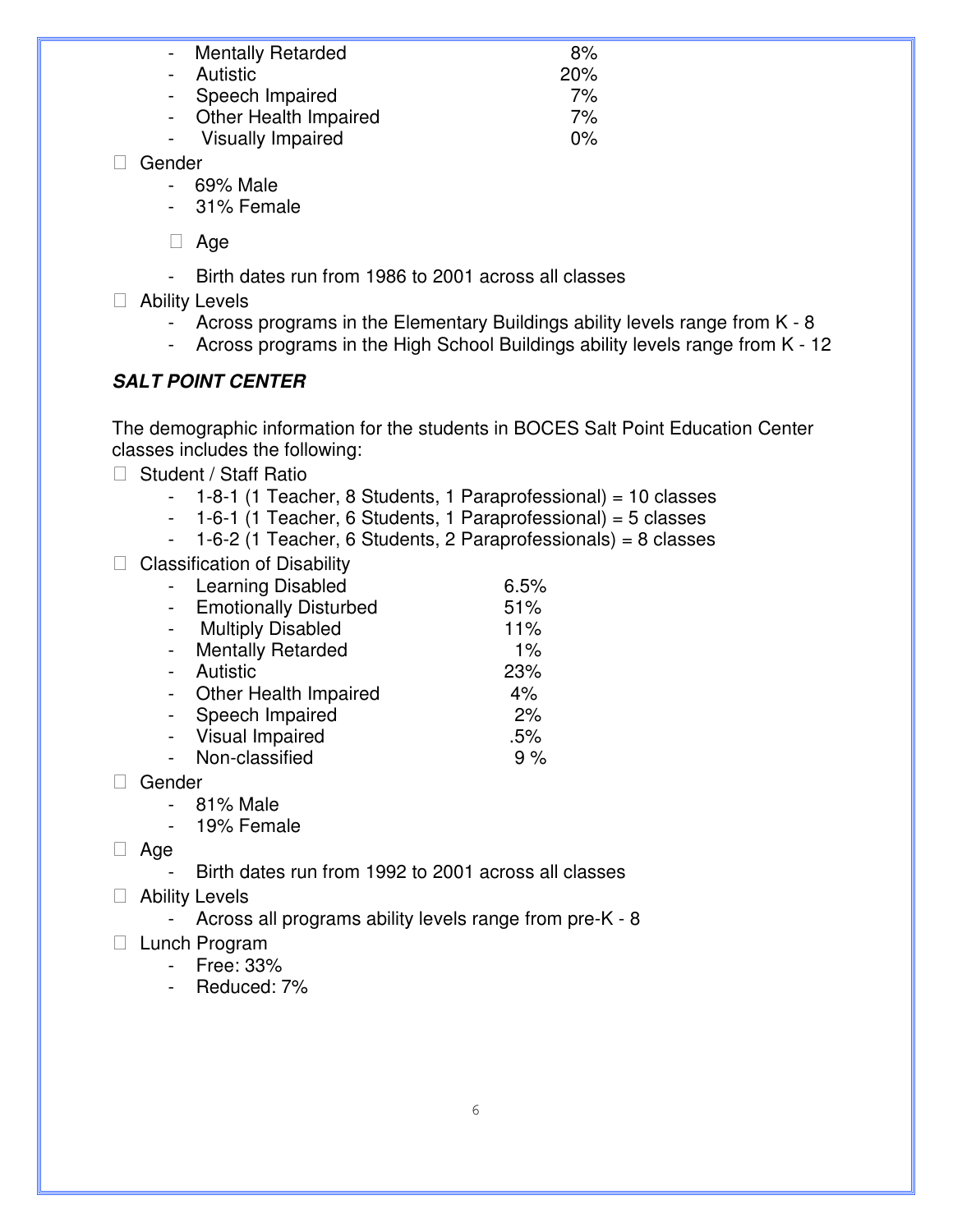### **ALTERNATIVE EDUCATION PROGRAMS-BETA**

The Alternative Programs are comprised of Adolescent Day Treatment, the Alternative High School, BOCES Center Based classrooms, and Intensive Day Treatment. The total population served is approximately 250 students. Adolescent Day Treatment is a special education program. The Alternative High School and Intensive Day Treatment are regular education programs.

Student/Staff Ratio

|  |  |  |  | 1-6-1 (1 Teacher, 6 Students, 1 Paraprofessional) = 1 class |  |
|--|--|--|--|-------------------------------------------------------------|--|
|--|--|--|--|-------------------------------------------------------------|--|

- 1-8-1 (1 Teacher, 8 Students, 1 Paraprofessional) = 15 classes

- 1-8-2 (1 Teacher, 8 Students, 2 Paraprofessional) = 1 class

 $-$  1-12-1 (1 Teacher, 12 Students, 1 Paraprofessional) = 3 classes

- 1-15-1 (1 Teacher, 15 Students, 1 Paraprofessional) =6 classes

Classification of Students

|        | - Emotionally Disturbed | 40% |
|--------|-------------------------|-----|
|        | - Learning Disabled     | 20% |
|        | - Other Health Impaired | 2%  |
|        | - Non-classified        | 38% |
| Gender |                         |     |
|        | Male                    | 70% |
|        | - Female                | 30% |
|        |                         |     |

Age

Age range is from 14 to 21

Ability Level

- High School

Lunch Program

- Free: 35%

- Reduced: 25%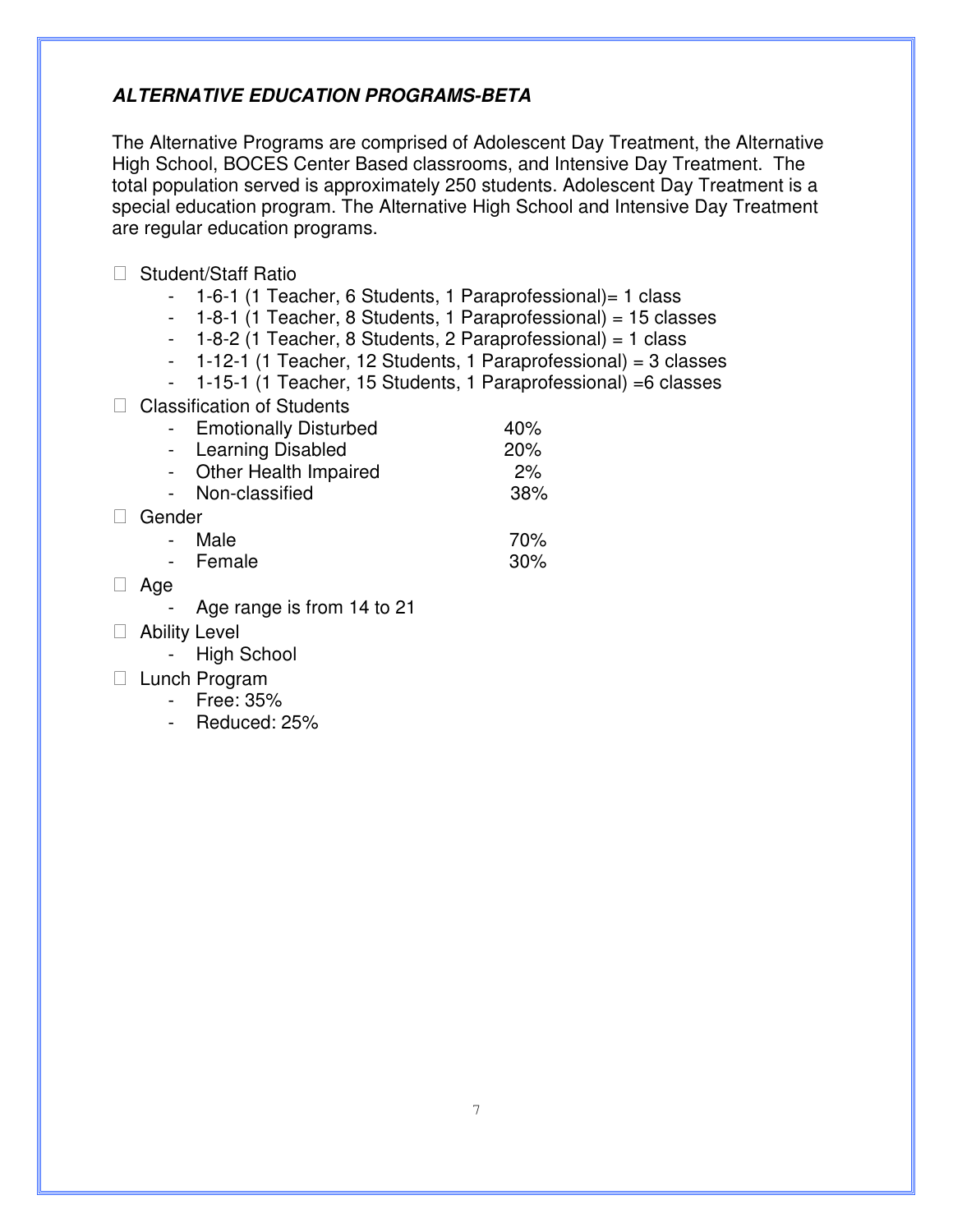# **TECHNOLOGY COMMITTEE MEMBERSHIP**

- Mr. Michael Sowul– Coordinator of Special Education
- Ms Kristen Stephan- Teacher, Salt Point Center
- Ms. Randi Morf- Teacher, Salt Point Center
- Ms. Ann Banas- Teacher, BOCES Class at Vail Farm Elementary School
- Ms. Joan O'Neill- Teacher, BOCES Class at Vail Farm Elementary School
- ◆ Ms. Susannah Renzi- Teacher, Alternative High School @ BETA
- ◆ Ms. Kathy White- Teacher, Alternative High School @ BETA
- Ms. Laura Cahill- Assistive Technology Specialist, Salt Point Center
- Mr. Gary Calcagni- Instructional Technology Specialist, Salt Point Center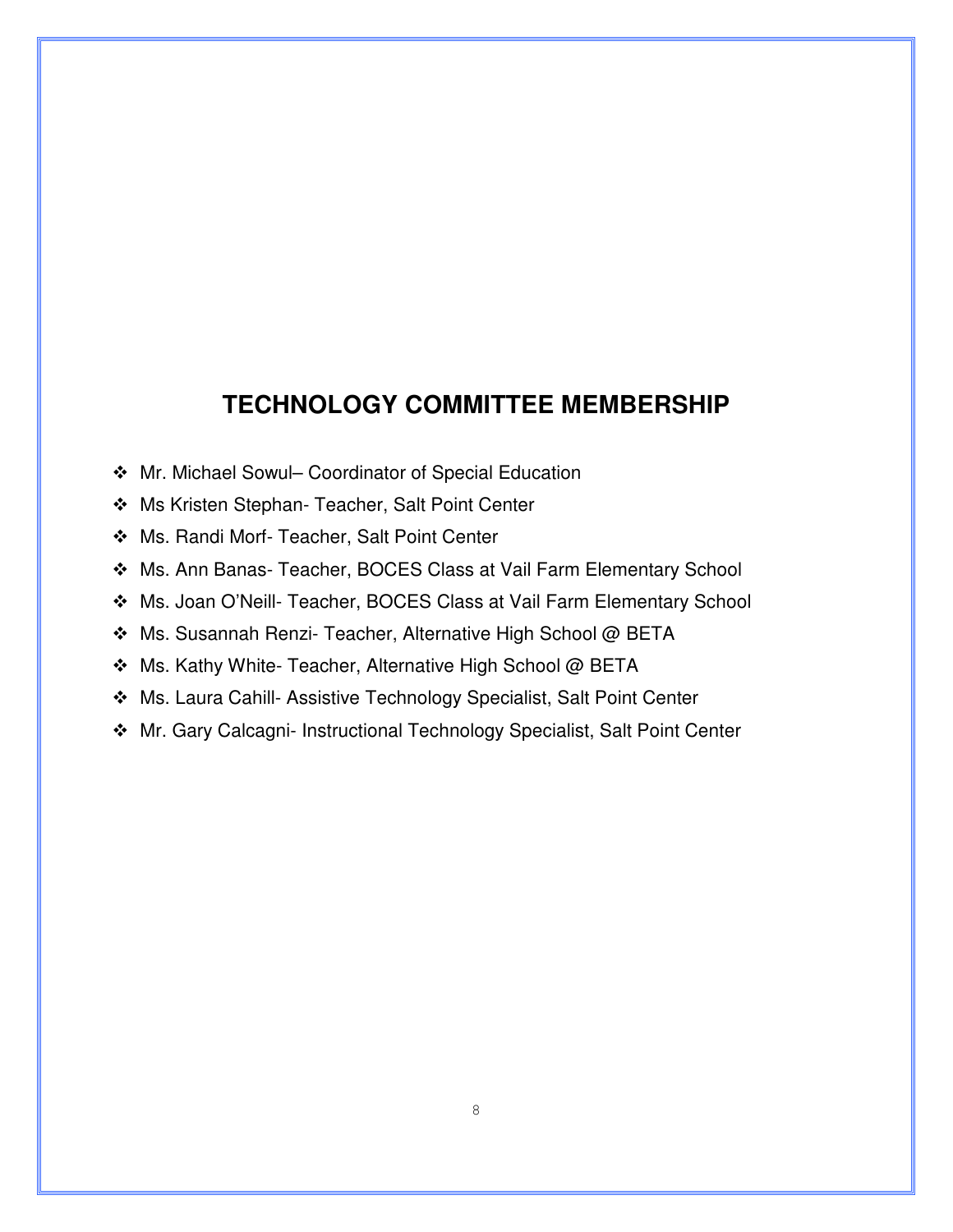# **DATA COLLECTION PROCESS**

To help define the student population which is served in the various programs, and to delineate the types of technologies which would best serve these students, it was necessary to gather student demographics including district of origin, disability classification, age, ethnicity, socioeconomic status as reported through the free and reduced lunch program, gender and ability levels.

A critical aspect of data collection for this Technology Plan includes producing an inventory of all existing hardware, telecommunications, and software which is currently in use across all programs. With the assistance of the Instructional Services Technology Staff we assess the configuration of program sites for emerging technology. This inventory includes any existing Assistive Technology input and output devices. Sites include Dutchess County BOCES BETA site and the Salt Point Education Center, and BOCES District classes. Additionally, we are looking at BOCES district class infrastructure for equal access. Continual review of emerging technology will take place.

Recognizing that technology carries embedded student and staff responsibilities, user agreements are in place.

This plan is an evolutionary plan which allows for continued data collection as the plan is implemented. The District-wide Professional Development Plan regularly surveys the staff and the integration of technology into all curriculum areas. Our administrative support staff receives regular training as new information systems are implemented to better support our instructional staff and students.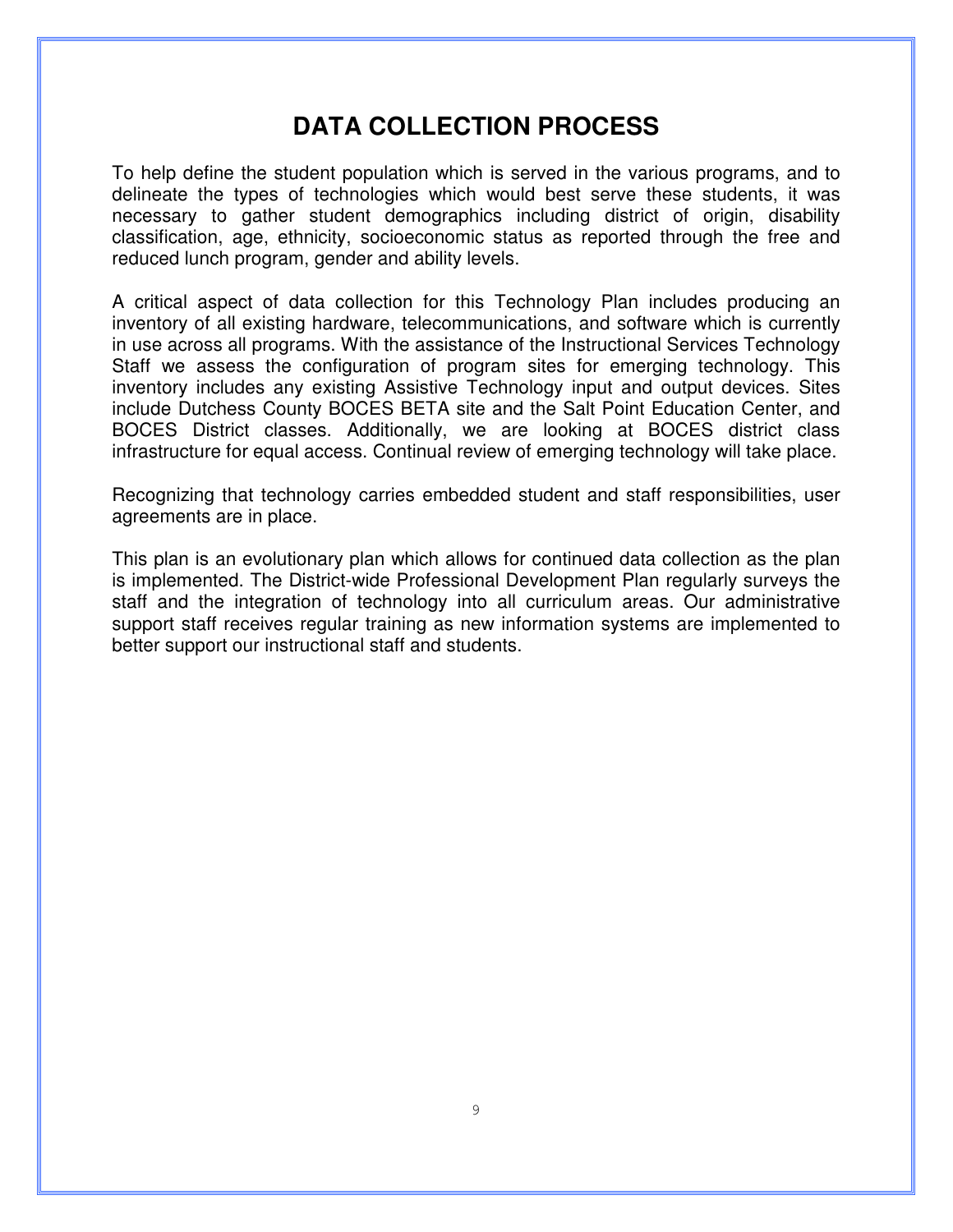# **PRIOR GOAL ATTAINMENT**

Over the past three years, the Alternative and Special Education Division of Dutchess County BOCES made substantial progress in improving its technology and how its technology is used for instructional and administrative purposes. The following is a list of the major accomplishments, acquisitions and improvements:

- Wireless networks installed at Salt Point Center and BETA
- Web-based email system (Novell GroupWise 7) for the entire BOCES
- Laptop mobile carts for instructional purposes at Salt Point Center and BETA
- Video Conferencing Units at Salt Point Center and BETA
- Additional SmartBoards and projectors at BETA, Salt Point Center and District Based Classes
- Implementation of IEPDirect and BOCESDirect for planning, scheduling, and documentation
- Updated technology inventory
- Updated technology survey
- Acquisition of PLATO
- Acquisition of Compass Learning Odyssey
- Began a 5 year upgrade plan for classroom computer workstations
- Established an Assistive Technology Lending Library
- Established online professional development opportunities for staff
- Acquired MyLearningPlan.com
- Networked laser printers at Salt Point Center
- Established program specific websites for Salt Point Center and the Alternative High School
- Established an electronic security badge system for staff at Salt Point Center and **BETA**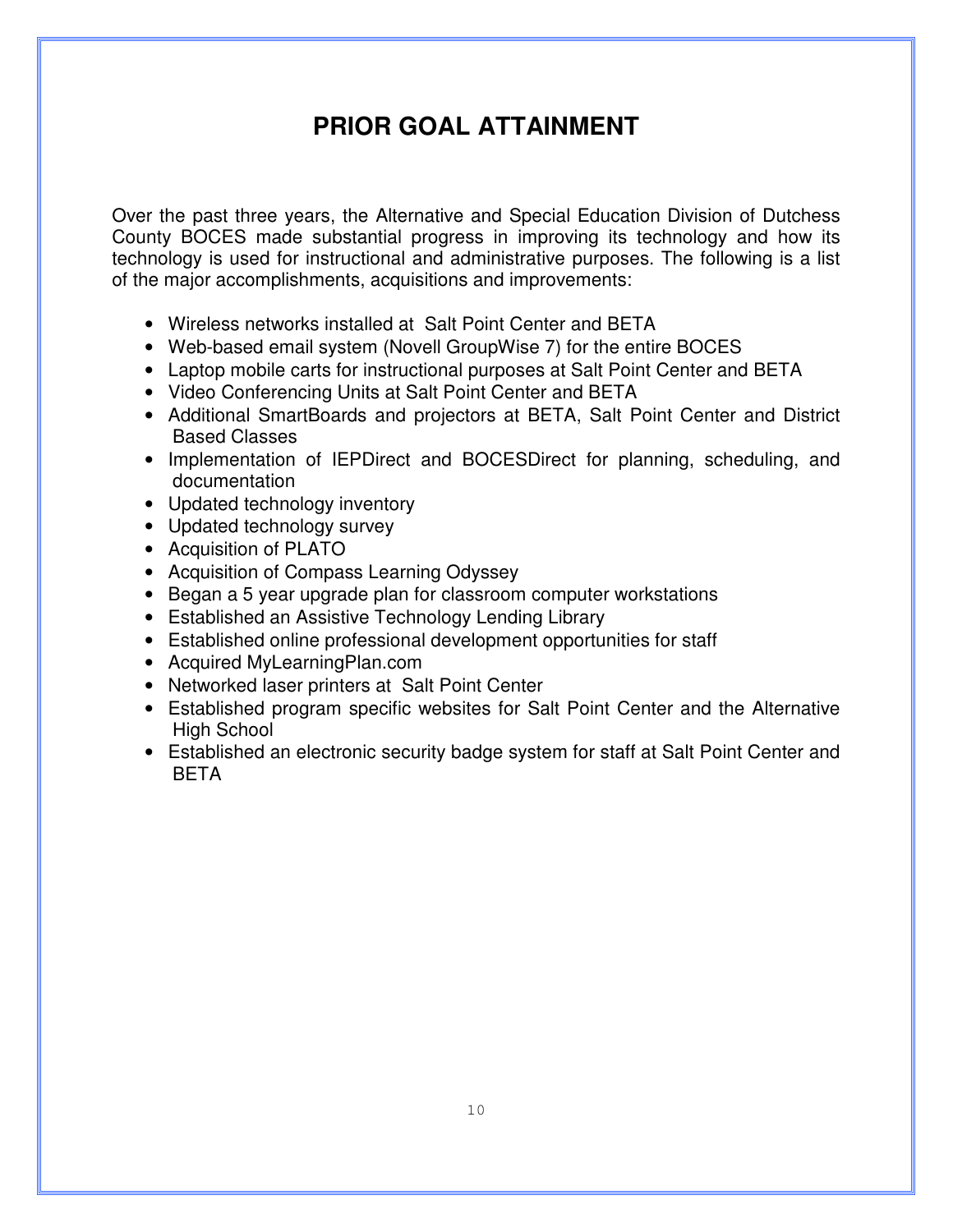# **TECHNOLOGIES INTEGRATED INTO THE CURRICULUM**

 The Dutchess County BOCES is committed to the optimization of student learning and teaching and encourages the use of computers and networked resources, including the Internet. The BOCES encourages computer network use as an integral part of the curriculum. Through software applications, on-line resources, video conferencing, bulletin boards and electronic mail, the network will enhance educational experience and provide statewide, national, and global communication opportunities for staff and students. With the adoption of Board Policy #7161 an acceptable use policy is in place.

 Teachers will increasingly use technology to support student-centered approaches to instruction so that students can conduct their own scientific inquiries, their own writings, information gathering, analysis, synthesis and reporting through a variety of resources such as Internet access, and others. Students will engage in collaborative activities while the teacher assumes the role of facilitator or coach.

 Through participation in the CAIT Council, including public and nonpublic districts, county-wide standards have been developed for grades K-12 integrating the New York State Learning Standards. There is continuing evaluation between all participating districts in the consortium. The consortium continually assesses and evaluates the telecommunications services, WAN, and LANs of the districts.

 The Division participates in the Dutchess BOCES Schools Library Services. The students access local libraries in their home communities for research. District-based classes work cooperatively with the local library systems. Staff can access the Mid-Hudson Teacher's Centers library materials. As a part of classroom curriculum, teachers take students on field trips to the community library systems.

 Community, business, and parent involvement in technology planning is accomplished by input through the CR 100.11 Committee and the CAIT Council.

### **Specific student outcomes:**

Integration of technology in the classroom on a daily basis is used to provide and support a challenging curriculum through instructional practices. Within a sound educational setting, technology will enable students to:

- Communicate using a variety of media & formats
- Access & exchange information in a variety of ways
- Compile, organize, analyze, & synthesize information
- Draw conclusions & make generalizations based on information gathered
- Use information & select appropriate tools to solve problems
- Know content & be able to locate information as needed
- Become self-directed learners
- Collaborate & cooperate in team efforts
- Interact with others in ethical & appropriate ways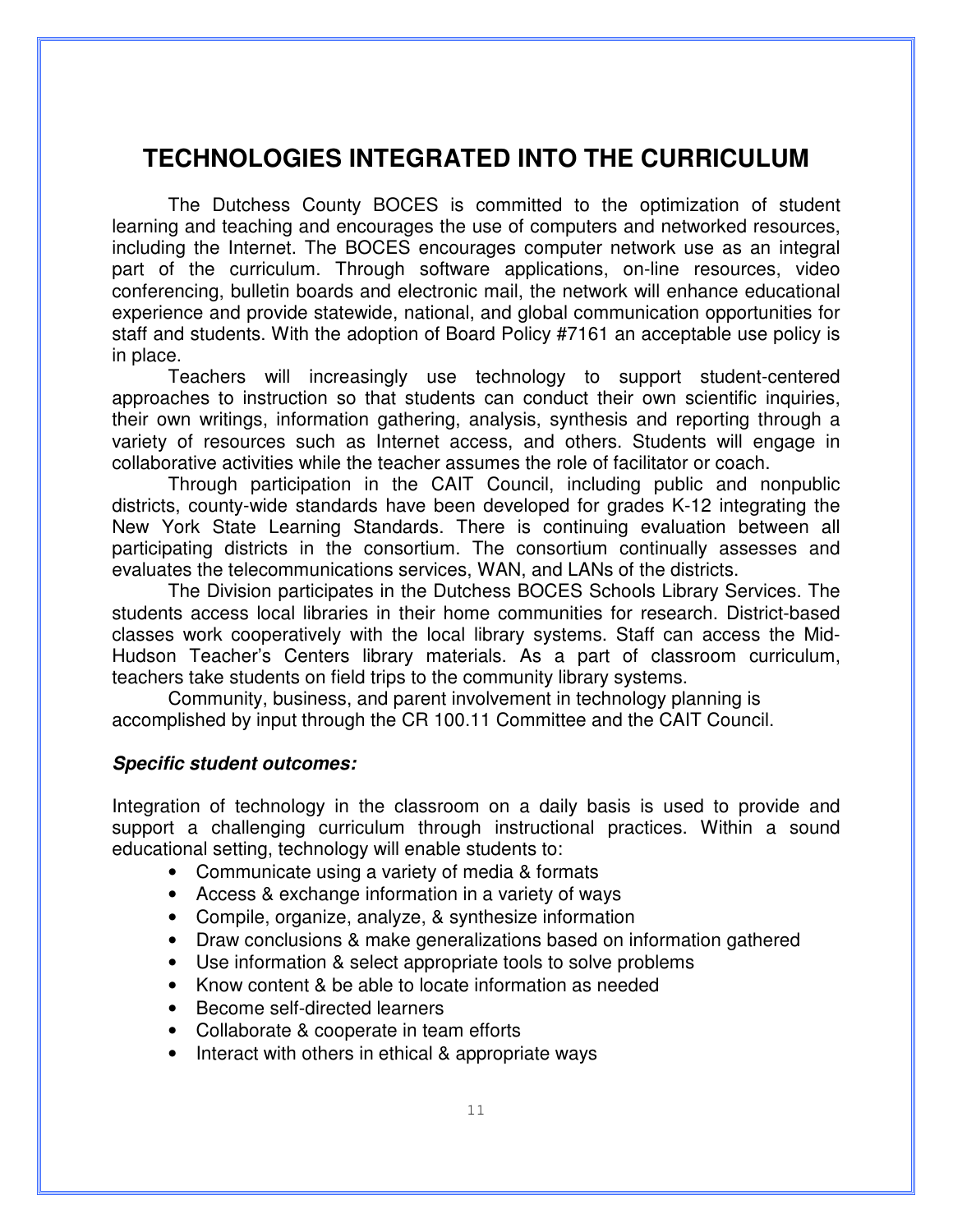In accordance with the New York State Learning Standards:

Dutchess County technology standards for students are divided into the following six broad categories. Standards within each category are to be introduced, reinforced, and mastered by students. These categories provide a framework for linking performance indicators found within the Profiles for Technology Literate Students to the standards. Teachers can use these standards and profiles as guidelines for planning technology-based activities in which students achieve success in learning, communication, and life skills.

1. Basic Operations and Concepts

Students demonstrate a sound understanding of the nature and operation of technology systems.

Students are proficient in the use of technology.

2. Social, Ethical, and Human Issues

Students understand the ethical, cultural, and societal issues related to technology.

Students practice responsible use of technology systems, information, and software.

Students develop positive attitudes toward technology uses that support lifelong learning, collaboration, personal pursuits, and productivity.

3. Technology Productivity Tools

Students use technology tools to enhance learning, increase productivity, and promote creativity.

Students use productivity tools to collaborate in constructing technologyenhanced models, preparing publications, and producing other creative works.

4. Technology Communications Tools

Students use telecommunications to collaborate, publish, and interact with peers, experts, and other audiences.

Students use a variety of media and formats to communicate information and ideas effectively to multiple audiences.

5. Technology Research Tools

Students use technology to locate, evaluate, and collect information from a variety of sources.

Students use technology tools to process data and report results.

Students evaluate and select new information resources and technological innovations based on the appropriateness to specific tasks.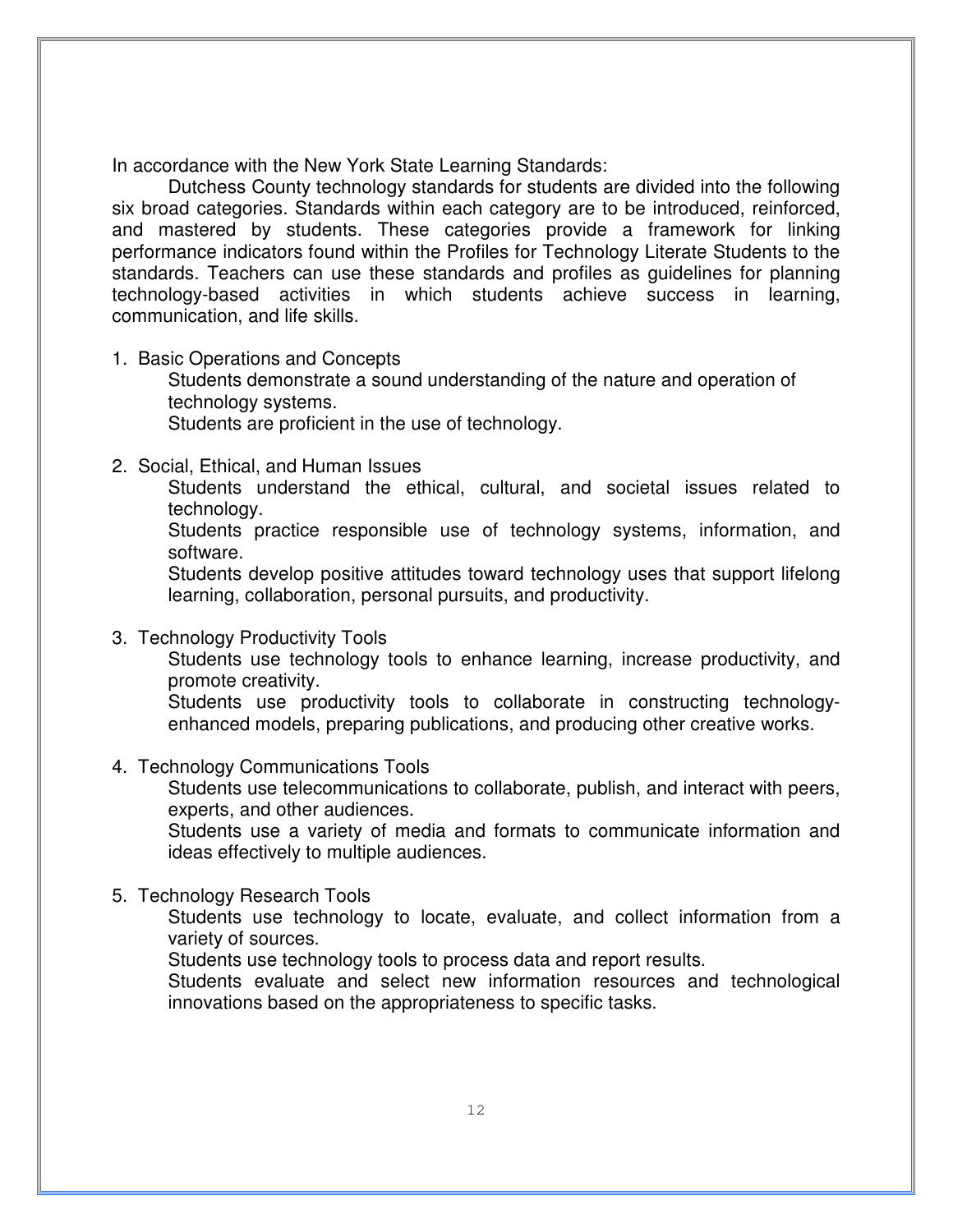6. Technology Problem-Solving and Decision-Making Tools

Students use technology resources for solving problems and making informed decisions.

Students employ technology in the development of strategies for solving problems in the real world.

GRADES Pre  $K - 2$ 

Profile for Technology Literate Students

Performance Indicators:

All students should have opportunities to demonstrate the following performances. Numbers in parentheses following each performance indicator refer to the standards category to which the performance is linked.

The categories are:

- 1. Basic Operations and Concepts
- 2. Social, Ethical, and Human Issues
- 3. Technology Productivity Tools
- 4. Technology Communications Tools
- 5. Technology Research Tools
- 6. Technology Problem-Solving and Decision-Making Tools

Prior to completion of Grade 2 students will:

- 1. Use input devices (e.g., mouse, keyboard, remote control) and output devices (e.g., including adaptive devices when necessary monitor, printer) to successfully operate computers, VCRs, audio tapes, and other technologies. (1)
- 2. Use a variety of media and technology resources for directed and independent learning activities. (1, 3)
- 3. Communicate about technology using developmentally appropriate and accurate terminology. (1)
- 4. Use developmentally appropriate multimedia resources (e.g., interactive books, educational software, elementary multimedia encyclopedias) to support learning. (1)
- 5. Work cooperatively and collaboratively when using technology. (2)
- 6. Practice positive social and ethical behaviors when using technology. (2)
- 7. Practice responsible use of technology systems and software. (1)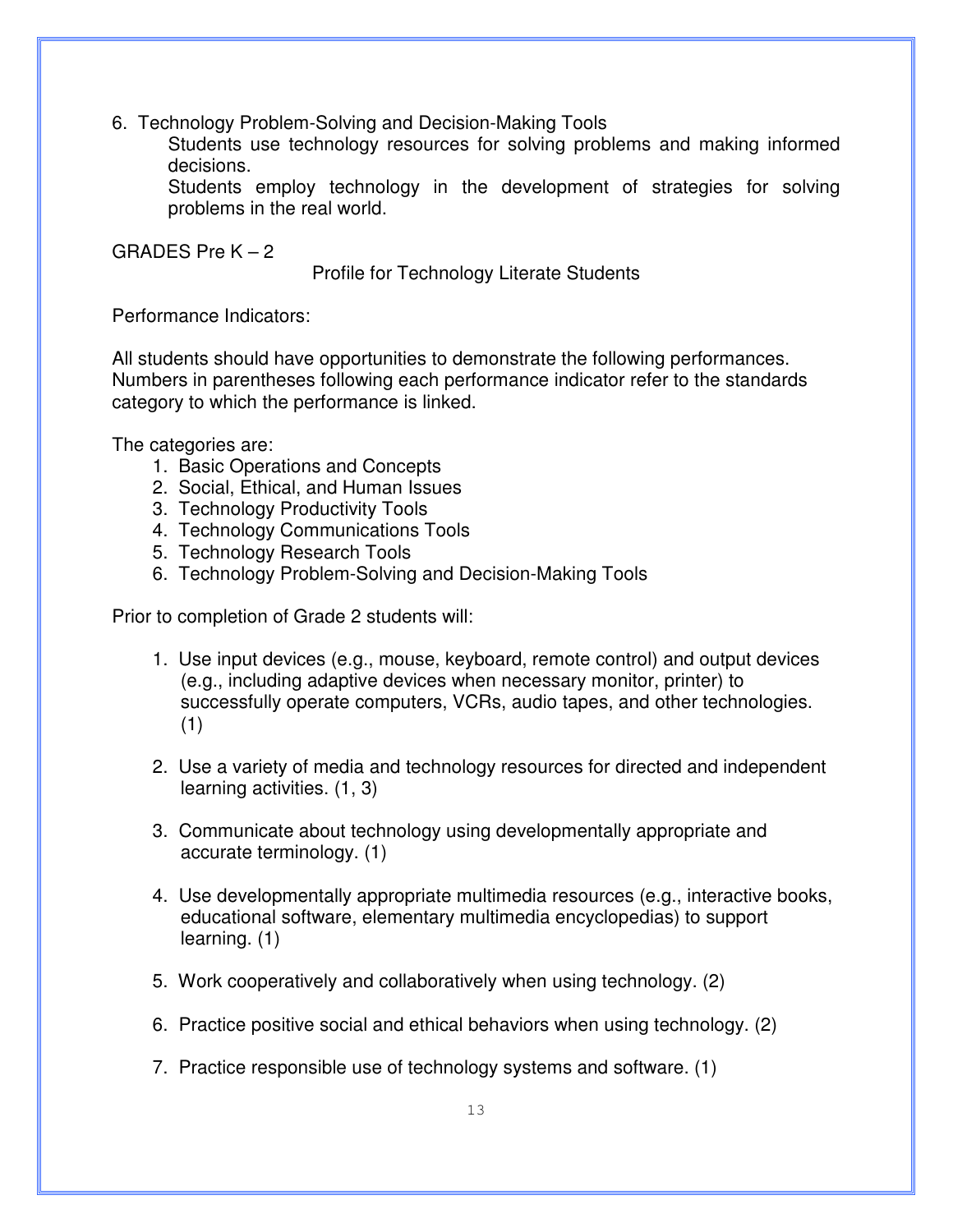- 8. Create developmentally appropriate multimedia products. (3)
- 9. Use technology resources (e.g., puzzles, logical thinking programs, writing tools, digital cameras, drawing tools) for problem solving, communication, and illustration of thoughts, ideas, and stories. (3, 4, 5, 6)
- 10. Gather information and communicate with others using telecommunications. (4)

GRADES 3 - 5

Profile for Technology Literate Students

Performance Indicators:

All students should have opportunities to demonstrate the following performances. Numbers in parentheses following each performance indicator refer to the standards category to which the performance is linked.

The categories are:

- 1. Basic Operations and Concepts
- 2. Social, Ethical, and Human Issues
- 3. Technology Productivity Tools
- 4. Technology Communications Tools
- 5. Technology Research Tools
- 6. Technology Problem-Solving and Decision-Making Tools

Prior to completion of Grade 5 students will:

- 1. Use keyboards and other common input and output devices (including adaptive devices when necessary) efficiently and effectively. (1)
- 2. Articulate common uses of technology in daily life and the advantages and disadvantages those uses provide. (1, 2)
- 3. Articulate basic issues (e.g., copyright laws) related to responsible use of technology and information and describe personal consequences of inappropriate use. (2)
- 4. Use general-purpose productivity tools to support personal productivity, remediate skill deficits, and facilitate learning throughout the curriculum. (3)
- 5. Use multimedia-authoring, presentation, Web tools, digital cameras, scanners, etc. for individual and collaborative writing, communication, and publishing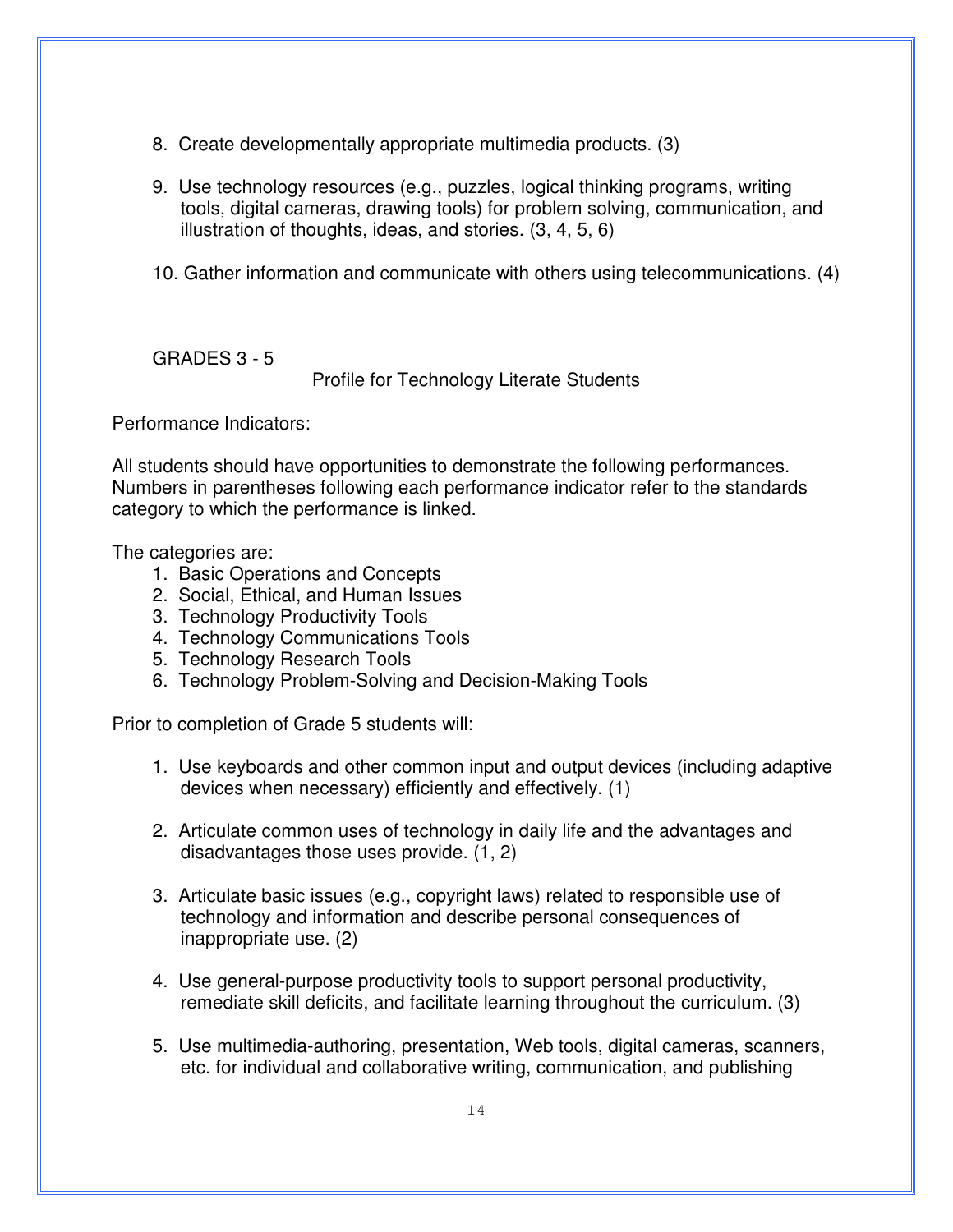activities to create & share knowledge products for audiences inside and outside the classroom. (3, 4)

- 6. Use telecommunications efficiently and effectively to access information, communicate with others in support of direct and independent learning, and pursue personal interests. (4)
- 7. Use telecommunications and online resources (e.g., e-mail, online discussions, Web environments) to participate in collaborative problem-solving activities for the purpose of developing & sharing solutions or products for audiences inside and outside the classroom. (4, 5)
- 8. Use technology resources (e.g., calculators, data collection probes, videos, educational software) for problem-solving, self-directed learning, and extended learning activities. (5, 6)
- 9. Determine when technology is useful (as well as when it is not) and select the appropriate tool(s) and technology resources to address a variety of tasks and problems. (5, 6)
- 10. Evaluate the accuracy, relevance, appropriateness, comprehensiveness, and bias of electronic information sources. (6)

### GRADES 6 - 8 Profile for Technology Literate Students

Performance Indicators:

All students should have opportunities to demonstrate the following performances. Numbers in parentheses following each performance indicator refer to the standards category to which the performance is linked.

The categories are:

- 1. Basic Operations and Concepts
- 2. Social, Ethical, and Human Issues
- 3. Technology Productivity Tools
- 4. Technology Communications Tools
- 5. Technology Research Tools
- 6. Technology Problem-Solving and Decision-Making Tools

Prior to completion of Grade 8 students will:

1. Demonstrate an understanding of concepts underlying hardware, software, and connectivity, and of practical applications to learning and problem solving. (1, 6)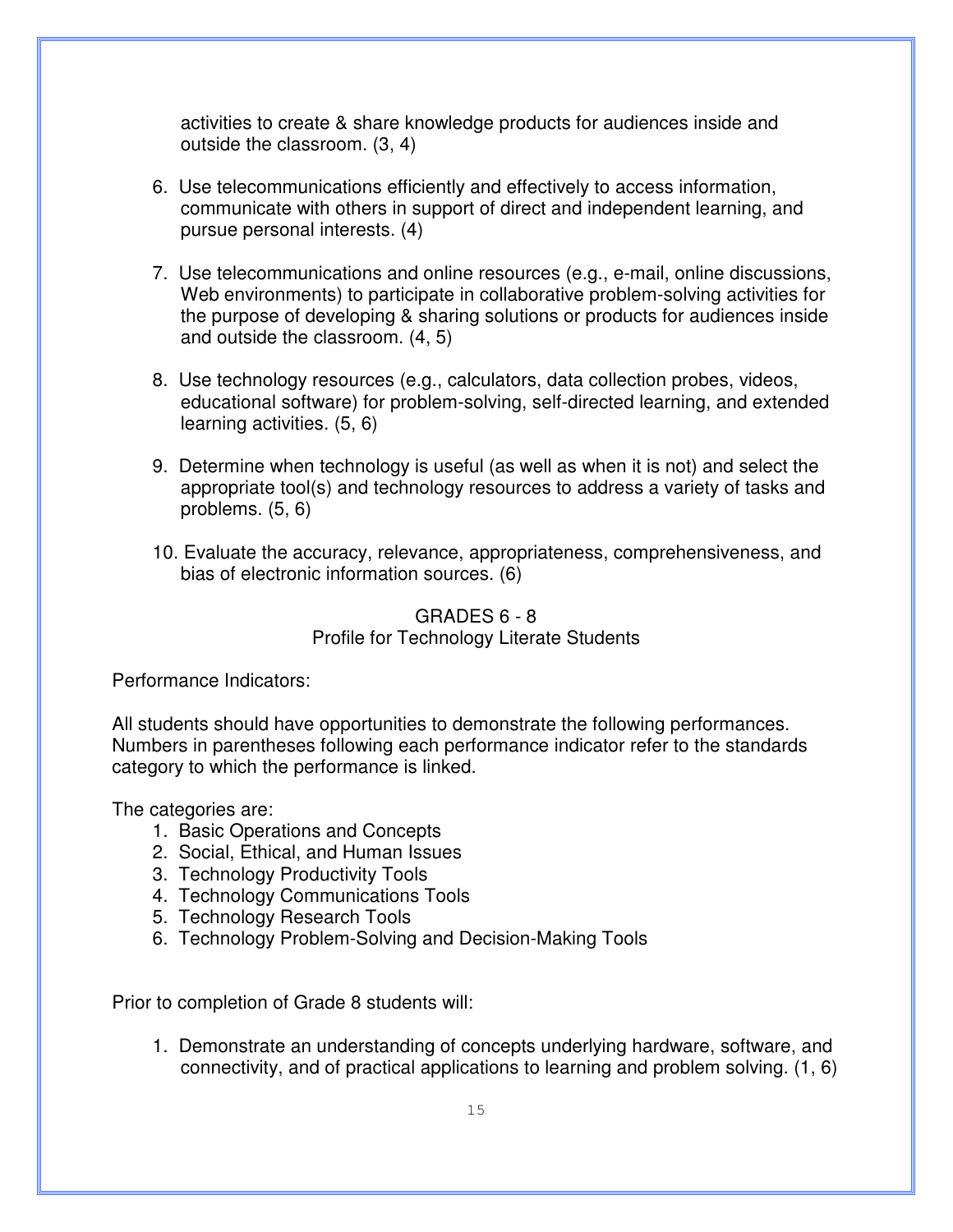- 2. Demonstrate knowledge of current changes in information technologies and the effect those changes have on the workplace and society. (2)
- 3. Exhibit safe, legal, and ethical behaviors (including respect for copyright laws) when using information and technology, and discuss consequences of misuse. (2)
- 4. Use content-specific tools, software, and simulations (e.g., environmental probes, graphing calculators, exploratory environments, Web tools) to support learning and research. (3, 5)
- 5. Apply productivity/multimedia tools to support personal productivity, group collaboration, and learning throughout the curriculum. (3, 6)
- 6. Design, develop, publish, and present products (e.g., Web pages, videotapes) using technology resources that demonstrate and communicate curriculum concepts to audiences inside and outside the classroom. (4, 5, 6)
- 7. Collaborate with peers, experts, and others using telecommunications and collaborative tools to investigate curriculum-related problems, issues, and information, and to develop solutions or products for audiences inside and outside the classroom. (4, 5)
- 8. Select and use appropriate tools and technology resources to accomplish a variety of tasks and solve problems. (5, 6)
- 9. Research and evaluate the accuracy, relevance, appropriateness, comprehensiveness, and bias of electronic information sources concerning real-world problems. (2, 5, 6)

### GRADES 9 - 12 Profile for Technology Literate Students

Performance Indicators:

All students should have opportunities to demonstrate the following performances. Numbers in parentheses following each performance indicator refer to the standards category to which the performance is linked.

The categories are:

- 1. Basic Operations and Concepts
- 2. Social, Ethical, and Human Issues
- 3. Technology Productivity Tools
- 4. Technology Communications Tools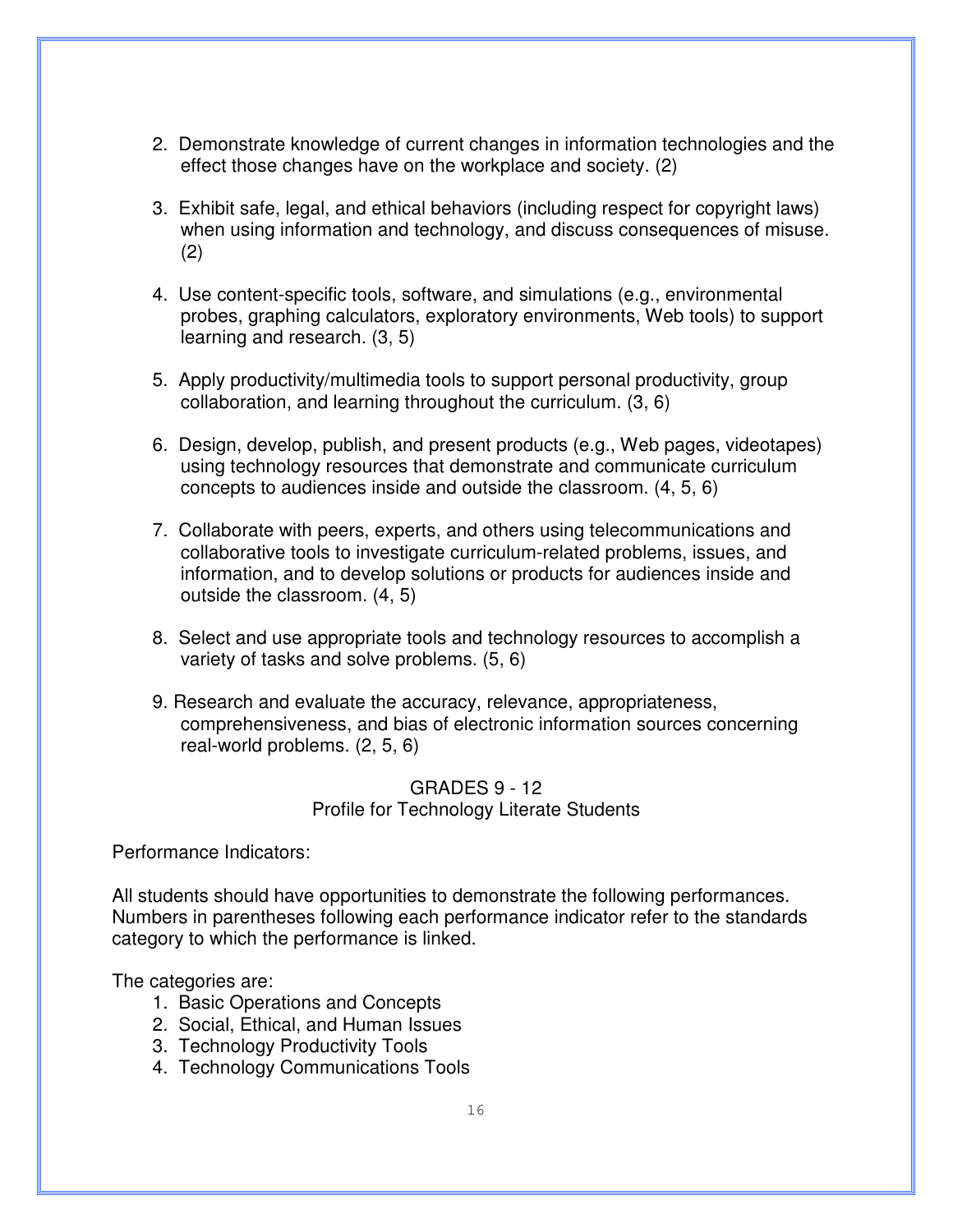- 5. Technology Research Tools
- 6. Technology Problem-Solving and Decision-Making Tools

Prior to completion of Grade 12 students will:

- 1. Identify capabilities and limitations of contemporary and emerging technology resources and assess the potential of these systems and services to address personal, lifelong learning, and workplace needs. (2)
- 2. Analyze advantages and disadvantages of widespread use and reliance of technology in the workplace and in society as a whole. (2)
- 3. Demonstrate legal and ethical behaviors regarding the use of technology and information. (2)
- 4. Use technology tools and resources for managing and communicating personal/professional information (e.g., finances, schedules, addresses, purchases, correspondence). (3, 4)
- 5. Evaluate technology-based options for lifelong learning. (5)
- 6. Efficiently and routinely use online information resources to meet needs for collaboration, research, publications, communications, and productivity. (4, 5, 6)
- 7. Select and apply technology tools for research, information analysis, problem solving, and decision-making in content learning. (4, 5)
- 8. Collaborate with peers, experts, and others to contribute to a content-related knowledge base by using technology to compile, synthesize, produce, and disseminate information, models, and other creative works. (4, 5, 6)

REPRINTED & REVISED WITH PERMISSION FROM NATIONAL EDUCATIONAL TECHNOLOGY STANDARDS FOR STUDENTS (JUNE 1998) PUBLISHED BY THE INTERNATIONAL SOCIETY FOR TECHNOLOGY IN EDUCATION (ISTE) NETS PROJECT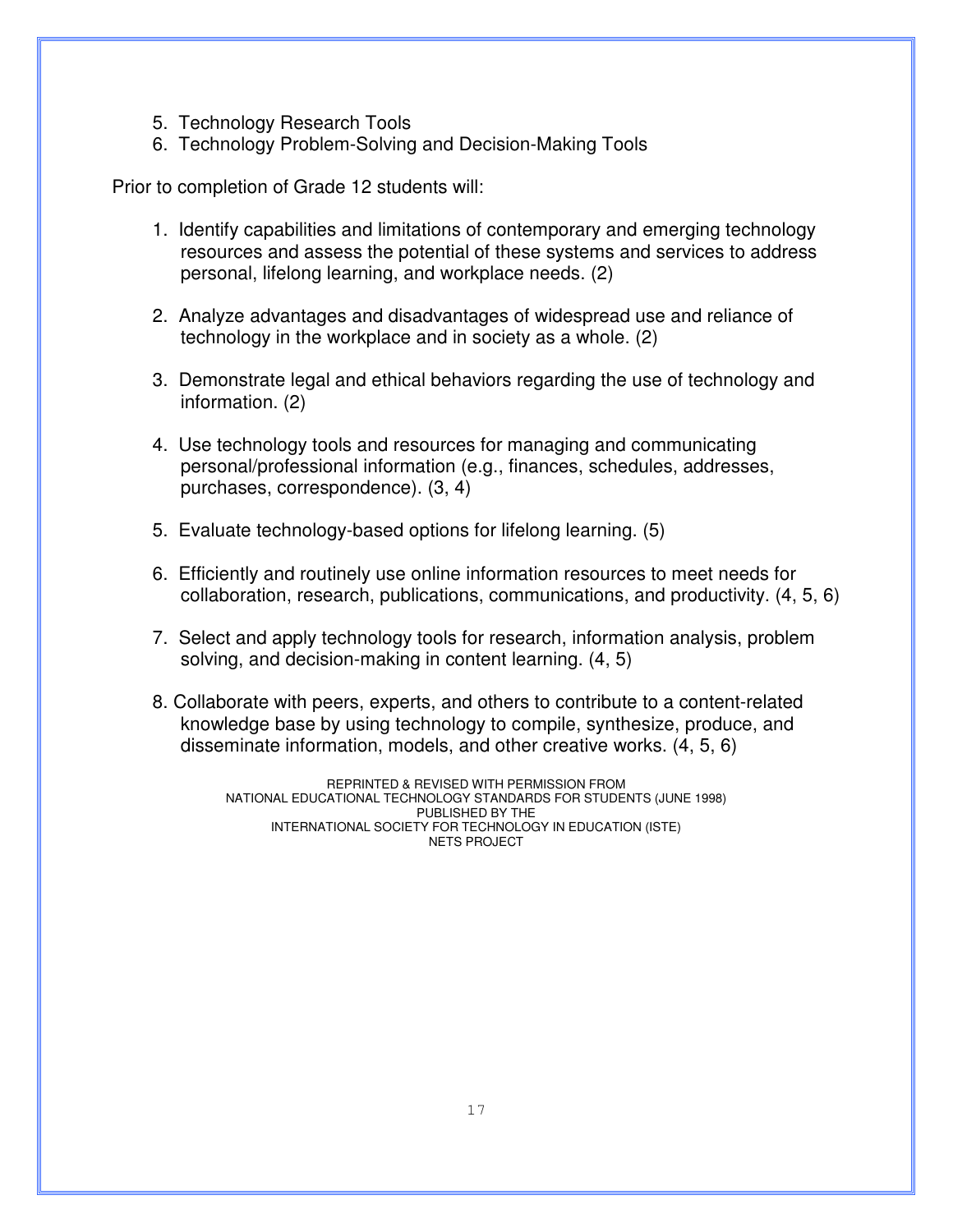### **STAFF DEVELOPMENT**

To ensure ongoing sustained professional development for teachers, administrators, support staff, and other personnel the following steps are being taken. Needs assessment of all staff will be conducted on a regular basis. The purpose of this assessment process is to determine the current level of computer literacy among staff, the current integration of computer technologies into existing classroom instruction, hardware and software needs, and define topics for staff development.

### PHASE I

This beginning level technology training is for staff who are novices in all aspects of computer usage. General Competencies for Phase I include:

> Basic Computer Operation Word Processing/Spreadsheets Student Information Systems **Printing** Email Multimedia Presentation World Wide Web **Other**

### PHASE II

Teachers are expected to become proficient at other technology capabilities that they have identified as complimentary to their curriculum and teaching style. These competencies may include, but are not limited to:

> Digital Drawing Composing Music **Scanning** Digital Photography Digital Audio Recording Smart boards Digital Video Recording Multimedia Books Guided Exploration **Simulation** Scientific Interface Discussion Groups Video Conferencing Task Automation Programs Video Streaming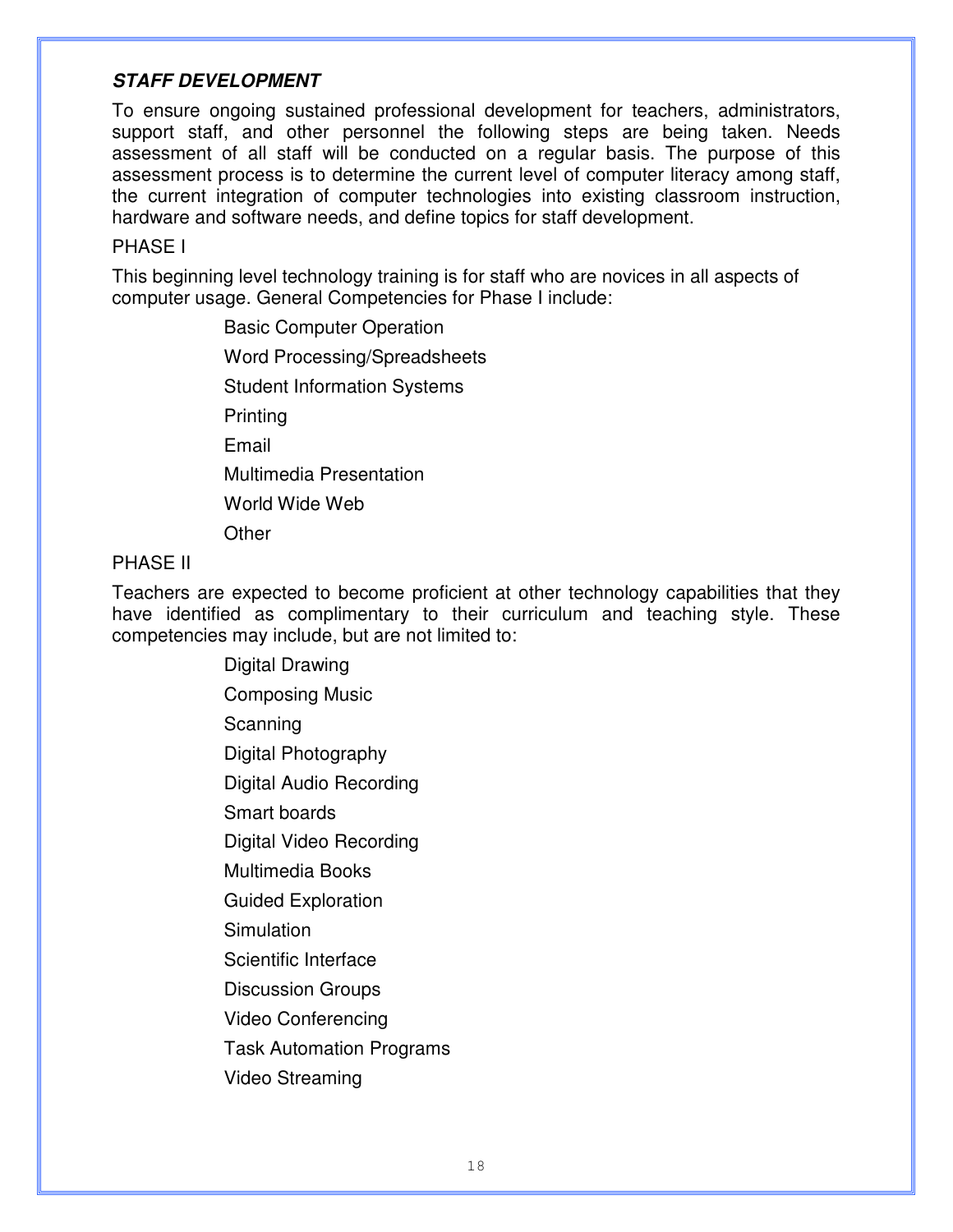The aforementioned staff development provides opportunities for staff to achieve instructional technology standards. These standards include the ability to infuse technology into the classroom to facilitate teaching and learning, to promote problemsolving and critical-thinking and to improve student achievement as assessed through standardized norm referenced test. These standards include:

- Ability to apply technology to help manage the various learning strategies required to meet the needs of a diverse student population.
- Ability to use technology in support of the instructional process in classroom planning and classroom organization.
- Ability to use telecommunications resources and networks to enhance instructional activities, personal and professional development, and communication among all stakeholders.
- Ability to apply appropriate assessment of learning practices in a technology rich environment.
- Understanding of equality, ethical, legal, and human issues of technology use as they relate to an ever changing information society.
- Ability to discuss these issues with students and to model appropriate behaviors.
- Understanding of basic computer hardware and the terminology associated with technology, telecommunications, and networking.
- Understanding of the types, sources, and usages of quality instructional technologies related to one's subject area and/or grade level.
- Knowledge of resources available for staying current in the application of educational technologies.

 There are many sources of ongoing training and technical assistance available to Dutchess County BOCES which would help to ensure sustained professional development for teachers, support staff, administrators, and parents. The New York State Education Department, The Office of Elementary, Middle, and Secondary Education as well as the Office of Vocational Education Services for Individuals with Disabilities offers regional training; state level meetings; and information related to technology, higher learning standards, students with disabilities; and more. At the local level the Educational Resources Division of Dutchess County BOCES offers staff training and technical assistance through the Distance Learning Network, Model Schools Co-Ser, School Improvement Co-Ser, Assistive Technology Co-Ser, and SETRC (Special Education Training and Resource Center). Additionally, a collaborative partnership has been established with Dutchess County BOCES and the Mid-Hudson Teacher Center, Regional Information Center, and Joint Management team. Area Community Colleges and Universities offer training opportunities to local staff members. Included in this list are Marist College, Dutchess Community College, Bard College, Vassar College, SUNY New Paltz, Mercy College, and Fordham University.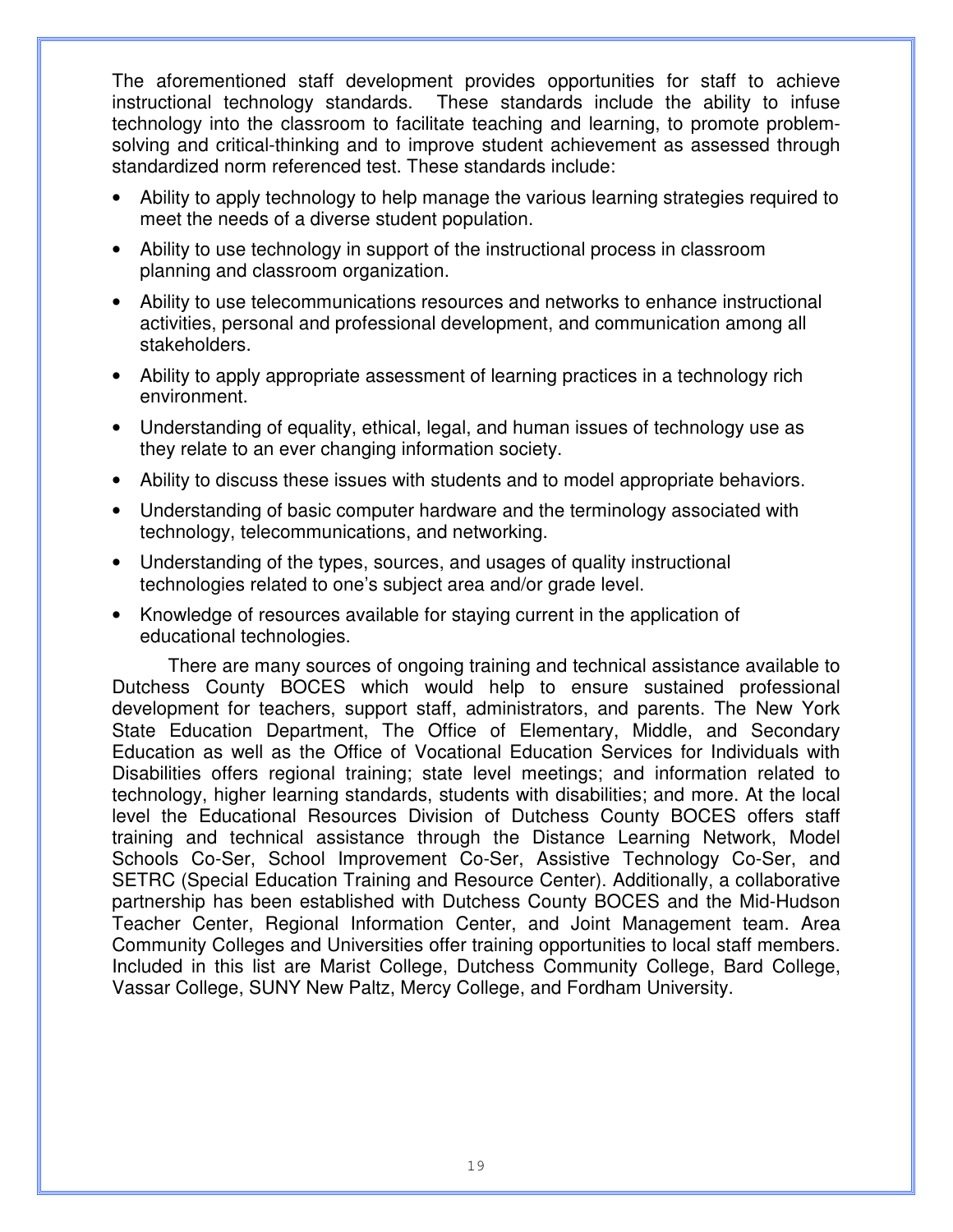Dutchess BOCES instructional technology is enhanced with the following grants and initiatives, including but not limited to:

- Learning Technologies Grant
- School to Work Grant
- Additionally SETRC, and Federal Grant from IDEA will also be used
- Model Schools

Combined, all of these resources may be used for:

- Staff development
- Purchasing of hardware and software
- Agency and community training
- Projects to demonstrate how technology is used with students
- Collaborative interaction among school, business, and community
- Curriculum models
- Internally developed database behavior tracking program
- Networking IEP preparation
- Network-based guidance record access for administrators
- Development of Speech/Language Goals & Objectives database tied to the NYS Learning Standards

A concerted effort will be made to involve parents in the learning and technology integration process. This will include but not be limited to:

- Science Fair
- Book Fair
- Career Day
- Math Fair
- Parents as Reading Partners
- Open House
- Parent Day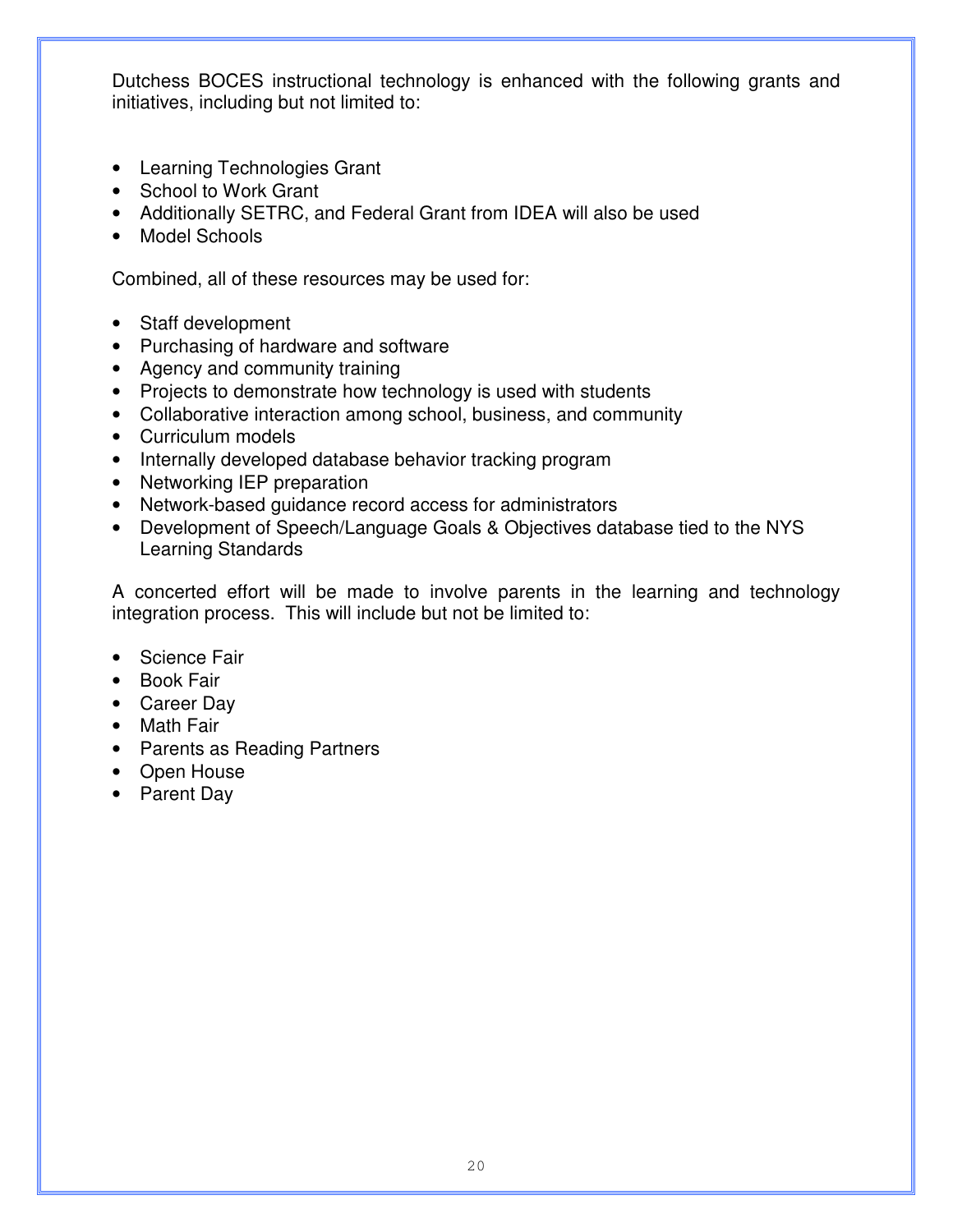### **TECHNOLOGY GOALS FOR 2007 – 2010**

- 1. Infuse the use of technology into all Special Education and Alternative Education Classrooms
	- Expand the utilization of Compass Learning Odyssey educational software in K-8 classrooms to enhance technology education and literacy
	- Increase the current application of Plato Learning software in the Alternative High School
	- Write and distribute to all staff specific procedures on how to access available technology and software
	- Develop and distribute a resource compendium of available educational software and educational websites
	- Create and maintain a Technology Committee, with staff representation from each program, to address ongoing planning issues and to monitor progress
- 2. Replace all currently outdated technology and maintain an "industry standard" replacement/upgrade of all classroom computers (3-5 years)
	- Create and maintain an annually updated inventory list of all current hardware
	- Within the next year, replace all classroom workstations that are 7-9 years old
	- Within the following year, replace all classroom workstations that are older than 5 years
	- Develop and maintain an annual upgrade/replacement rate of 20% of all existing classroom workstations within the Division
	- Create and maintain a Technology Committee, with staff representation from each program, to monitor progress in this process
- 3. Ensure that all staff are adequately trained in the use of technology.
	- Continue to assess professional development needs through online and paper survey instruments
	- Create and maintain a Technology Committee, with staff representation from each program, to advise administrative staff and the Superintendent's Conference Planning Committee in this area.
	- Through this committee process, explore and implement strategies to improve collegial sharing of technological knowledge and skills
	- Through this committee process, identify staff leaders and staff members willing to provide consultation and training in technology use
	- Encourage administrative staff to address technology use within the context of staff evaluations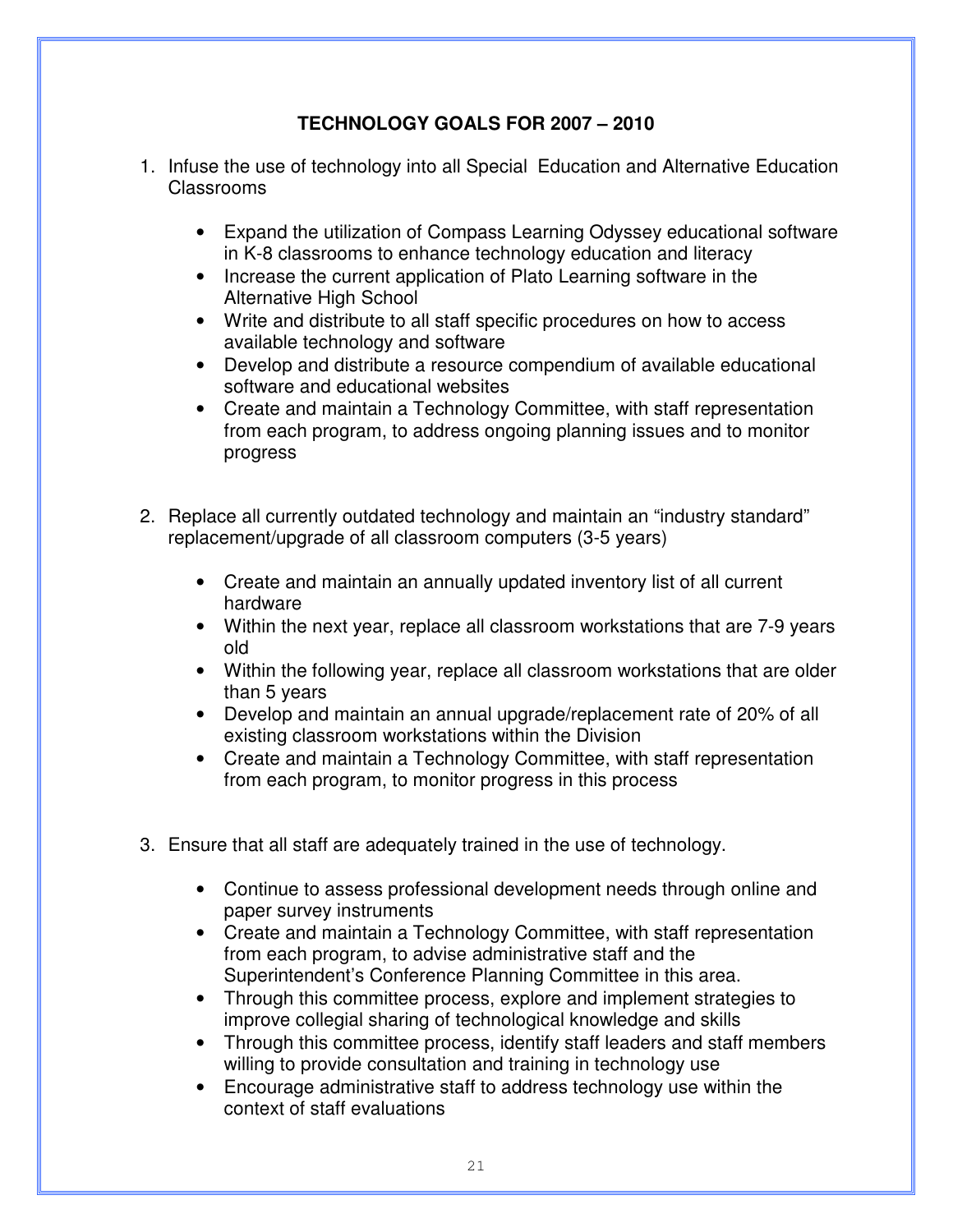- 4. Establish a revenue stream for technology.
	- The Division's Technology Committee will be charged with exploring varied and creative funding mechanisms for technological acquisitions and training. All Division staff will be encouraged to explore all possible funding opportunities and to communicate grant opportunities and proposals to the Committee. The Committee will work with the other Divisions within the BOCES in seeking and obtaining both public and private grants to further our mission.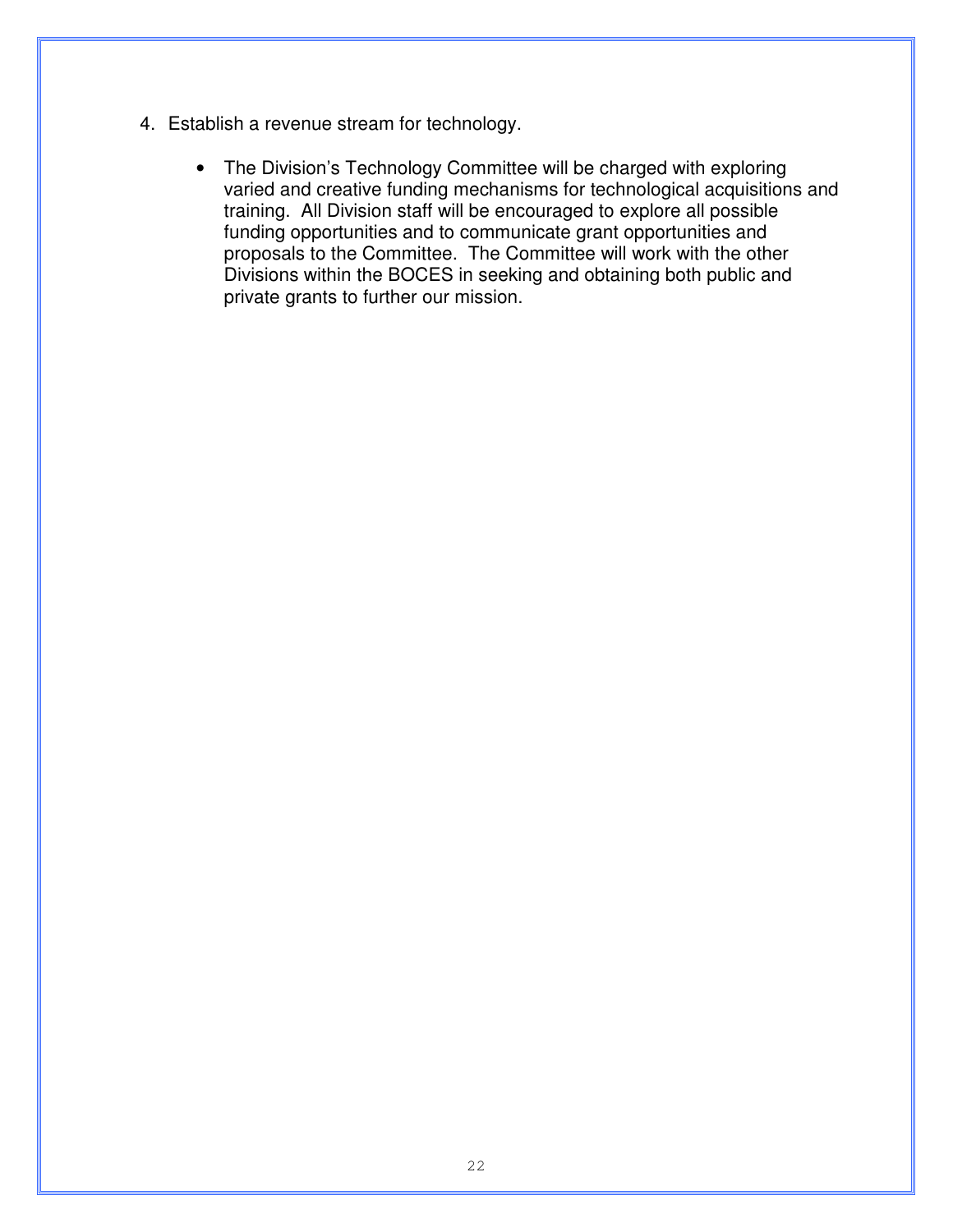### **Dutchess County BOCES Special Education and Alternative Education Technology Acquisitions Plan**  Years 2007-2009

#### Introduction:

This technology acquisition plan is based on a five (5) year technology hardware replacement cycle recommended in the Special Education's technology plan. The year 2007, would represent the third year of this cycle, and would call for replacements to computers and printers at the Salt Point Center, Alternative High School and district classrooms. Included in this plan will be hardware additions, separate from the direct one to one replacements to current inventories that are requested.

This three (3) year plan acts as a framework for the technology director and technology committee to plan future expenditures based on current hardware inventory for the Special Education and Alternative Education Division's component departments.

As of this year, most IBM computers have been cycled out of our inventory and we currently have a majority of computers purchased from Dell Computer Inc. and printers from Hewlett Packard and Dell Computer Inc. These computers and printers have proven to show excellent reliability through out the component school districts of Dutchess County and are recommended by our Dutchess County BOCES Education Resources Division. This committee recommends continuing to acquire products from these corporations by this organization, but a review of this practice should be done yearly.

Note: Windows XP was released 2001, 2007 is year 6 of this operating system. Windows Vista has been released 1st Q 2007 so by 2009 Microsoft should be phasing out WinXP. There is a good chance that older computers, ex.GX150 would not be able to be updated to the newer operating system.

| Dell Model      | acquisition date | age in years |
|-----------------|------------------|--------------|
| GX <sub>1</sub> | 1/1/1998         | 9            |
| GX110           | 1/1/2000         |              |
| GX150           | 1/1/2002         | 5            |
| GX260           | 1/1/2003         | 4            |
| GX270           | 1/1/2004         | 3            |
| GX280           | 4/1/2005         | 2            |
| GX620           | 4/1/2006         |              |
|                 |                  |              |

The following table is an example of current desktop hardware and age.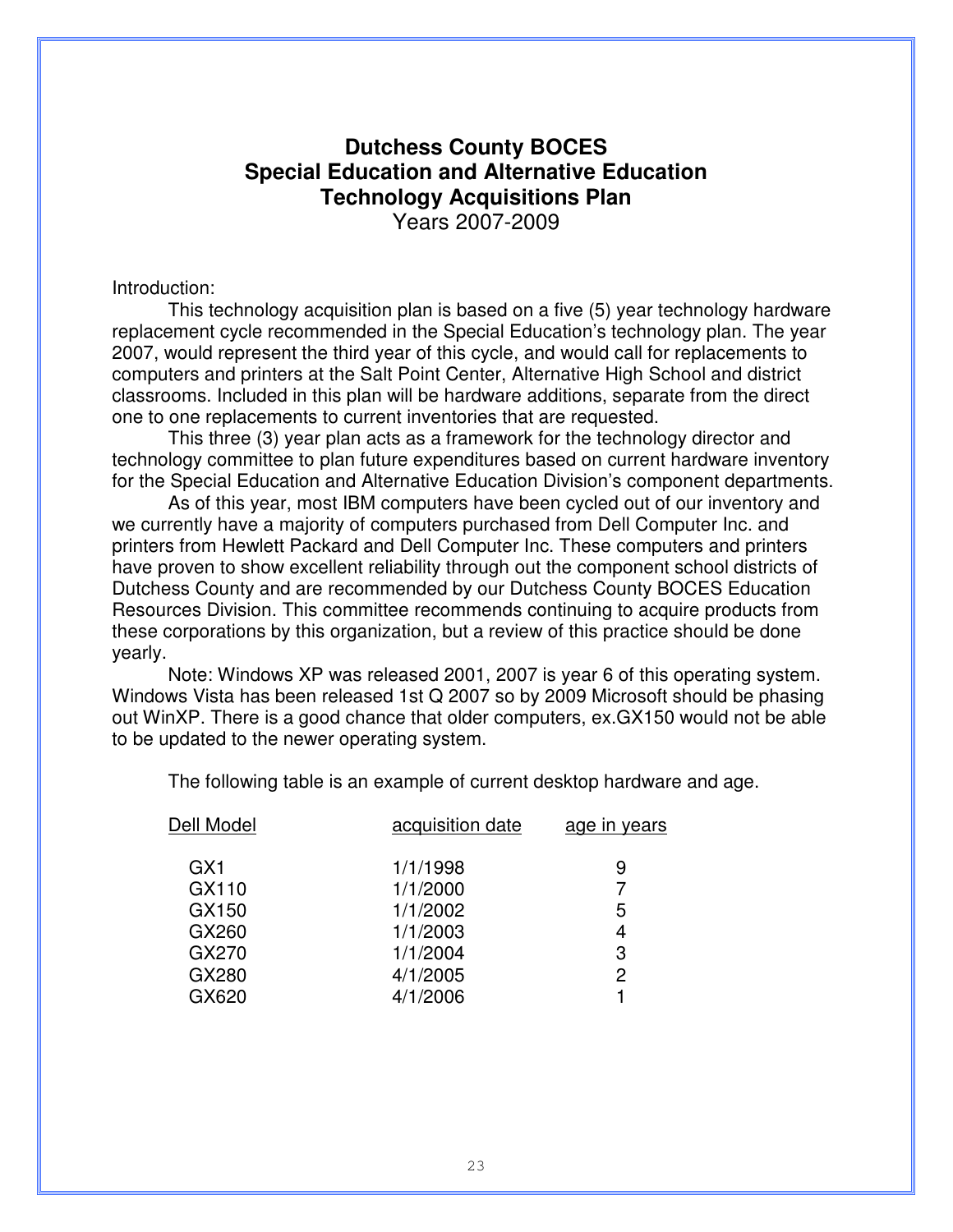### **DESKTOP REPLACEMENT PLAN 2007-2009**

### **Salt Point Center**

| Year 3 - 2007                                                                                                                                                            |                                                                                                                                                                                                                                                                                   |
|--------------------------------------------------------------------------------------------------------------------------------------------------------------------------|-----------------------------------------------------------------------------------------------------------------------------------------------------------------------------------------------------------------------------------------------------------------------------------|
| Room#<br>107<br>108<br>109<br>110<br>111<br>122<br>124<br>127<br>129<br>130<br>Total: 10 new                                                                             | <b>Notes</b><br>replace GX1, add to GX150<br>add new to GX270<br>add new to GX150<br>add new to GX150<br>add new to GX150<br>add new to GX150<br>replace IBM Netvista, add to GX150<br>add new to GX280<br>replace IBM Netvista, add to GX280<br>replace GX1, add to GX280        |
| Year 4 - 2008                                                                                                                                                            |                                                                                                                                                                                                                                                                                   |
| Room#<br>110<br>114A<br>114E<br>114F<br>114H<br>$1141$<br>115<br>116<br>123<br>125<br>126<br>132<br><b>Nurse</b><br><b>Rm 18</b><br>Rm <sub>19</sub><br>Total:<br>13 new | <b>Notes</b><br>replace GX110<br>replace GX110<br>replace GX110<br>replace GX110<br>replace GX110<br>replace GX110<br>add new to GX620<br>replace GX110<br>add new to GX620<br>add new to GX280<br>replace GX1<br>add to GX620<br>replace GX110<br>replace GX110<br>replace GX110 |
| Year 5 - 2009                                                                                                                                                            |                                                                                                                                                                                                                                                                                   |
| Room #                                                                                                                                                                   | <b>Notes</b>                                                                                                                                                                                                                                                                      |
| 103                                                                                                                                                                      | replace GX150                                                                                                                                                                                                                                                                     |
| 105<br>106                                                                                                                                                               | replace GX150                                                                                                                                                                                                                                                                     |
| 107                                                                                                                                                                      | replace GX150<br>replace GX150                                                                                                                                                                                                                                                    |
| 109                                                                                                                                                                      | replace GX150                                                                                                                                                                                                                                                                     |
| 110                                                                                                                                                                      | replace GX150                                                                                                                                                                                                                                                                     |
| 111                                                                                                                                                                      | replace GX150                                                                                                                                                                                                                                                                     |
|                                                                                                                                                                          |                                                                                                                                                                                                                                                                                   |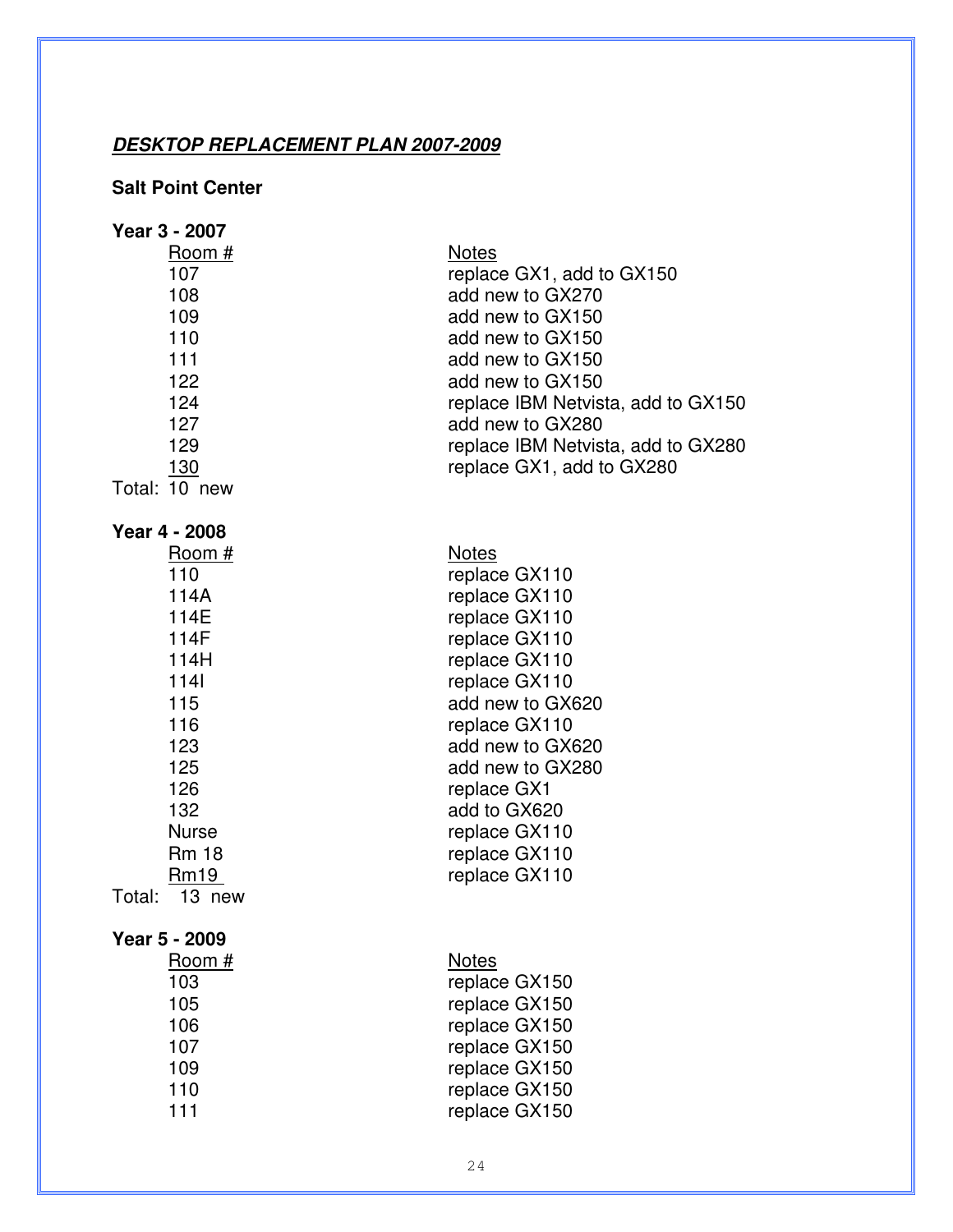| 113  | replace GX150 |
|------|---------------|
| 118  | replace GX150 |
| 119B | replace GX150 |
| 120  | replace GX150 |
| 121  | replace GX150 |
| 122  | replace GX150 |
| 123  | replace GX150 |
| 124  | replace GX150 |
| 128  | replace GX150 |
| 131  | replace GX150 |
| 132  | replace GX150 |
| 133  |               |

Total: 17 new

SPC notes:

1. All HP printers model 692, 810, 840 should be replaced.

2. SPC's and Alt-Hs's IBM servers with the Novell 5.1 operating system installed should be retired, (slow and no space) and consolidated to a single large server with the updated Novell operating system to support, the SPC and Alt-Hs Staff and students under a BOCES site tree.

3. A network interface card should be installed into the Savin Printer/Copier in the Teachers Work room to allow teachers the ability to print large documents from their classrooms to the copier at a lower cost than using network color laser printers.

### **Alternative High School/BETA Site**

| Year 3 – 2007    |                                 |
|------------------|---------------------------------|
| Room #           | <b>Notes</b>                    |
| 104              | replace GX1                     |
| 116B             | replace GX1, add to GX280       |
| 117              | replace GX1                     |
| 207              | replace GX110, add new to GX110 |
| 246              | replace GX110, add new to GX110 |
| 122N             | replace GX1                     |
| <b>Nurse</b>     | replace GX1                     |
| 122H             | replace GX110                   |
| 121              | replace GX110                   |
| 210C             | replace GX110                   |
| 10 new<br>Total: |                                 |
| Year $4 - 2008$  |                                 |
| Room#            | <b>Notes</b>                    |
| 102              | replace GX1, add new to GX270   |
| 105              | replace GX1, add new to GX280   |
| 106              | add new to GX260                |
| 122E             | replace GX150                   |
| 210A             | replace GX150                   |
| 137              | replace GX1, add to GX110       |
| 141              | replace GX1, add to GX270       |
|                  |                                 |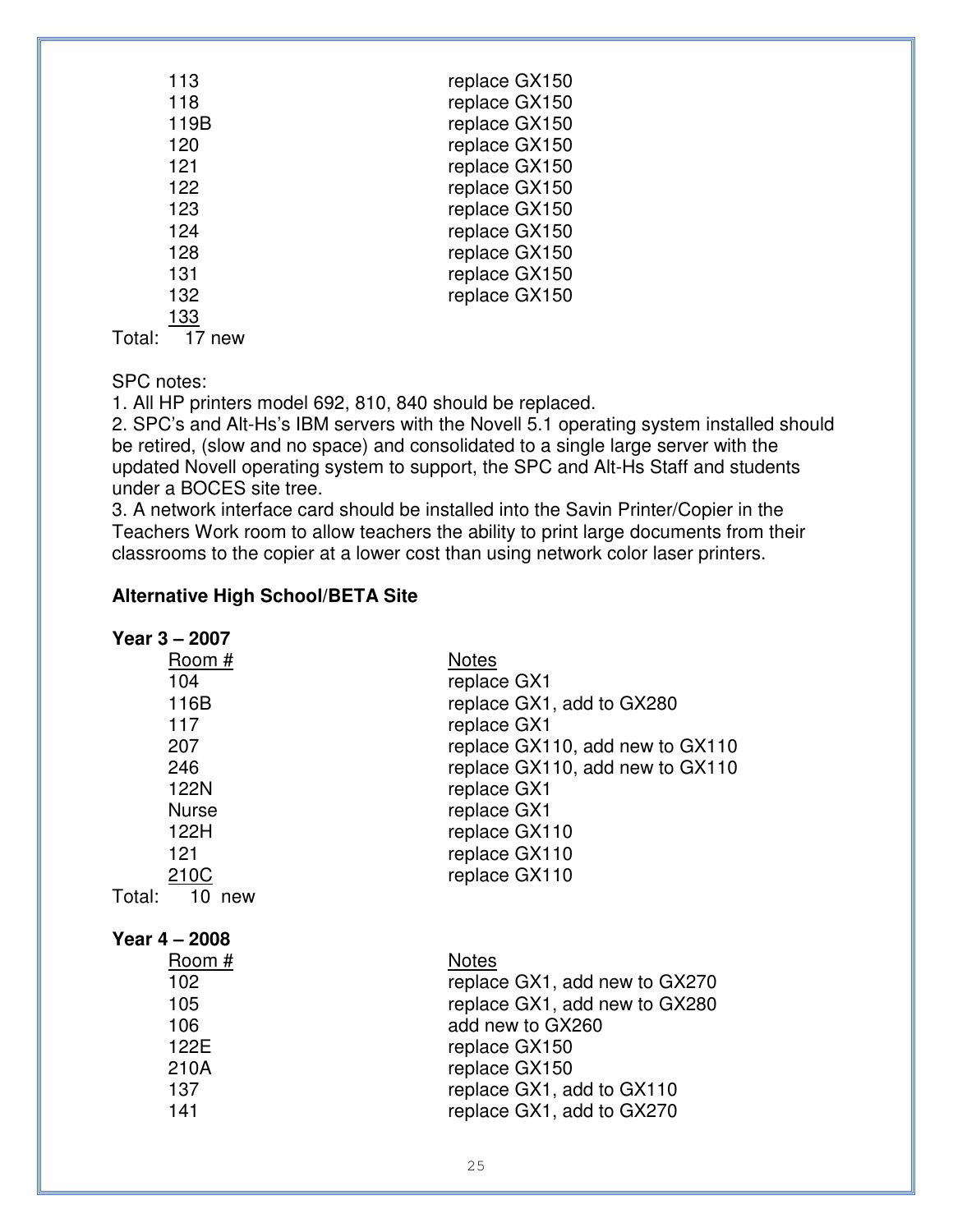| 245                 | replace GX1, add to GX620    |
|---------------------|------------------------------|
| <u>239</u>          | replace GX110                |
| 9 new<br>Total:     |                              |
| Year $5 - 2009$     |                              |
|                     |                              |
| Room #              | <b>Notes</b>                 |
| 104                 | add new to 07 new            |
| 107                 | replace GX1, add to GX280    |
| 116A                | replace GX110, add to GX270  |
| 135                 | replace GX110, add to GX620  |
| 137                 | replace GX110, add to new 07 |
| 139                 | replace GX110, add to GX270  |
| 203                 | replace GX110, add to GX280  |
| 209                 | replace GX110, add to new 07 |
| 211                 | replace GX110, add to GX620  |
| 239                 | replace GX110                |
| 247                 | replace GX110, add to GX620  |
| 220H                | replace GX110                |
| 122L                | replace GX1                  |
| Total:<br>13<br>new |                              |

### Alt-Hs Note:

- 1. As SPC has network Color Lasers so should Alt-Hs, 1 per hallway, all printers configured to print from all workstations.
- 2. Copier/Laser should be network accessible to all teachers.

### **Districts Classrooms**

| Year $3 - 2007$     |        |                    |
|---------------------|--------|--------------------|
| Location            | Room # | <b>Notes</b>       |
| 1. Arlington H.S.   | 2104   | Replace GX1        |
| 2.                  | 2106   | <b>Replace GX1</b> |
| 3.                  | 2108   | Replace GX1        |
| 4.                  | 2108   | Replace GX1        |
| 5.                  | 2110   | <b>Replace GX1</b> |
| 6.                  | 2110   | <b>Replace GX1</b> |
| 7. Spackenkill H.S. | 108    | Replace GX110      |
| 8.                  | 108    | Replace GX110      |
| 9. Red Hook H.S.    | 260    | Replace GX110      |
| 10.                 | 260    | Replace GX110      |
| 11. Red Oak Mill    |        | Replace GX110      |
|                     |        |                    |

Total: 11 new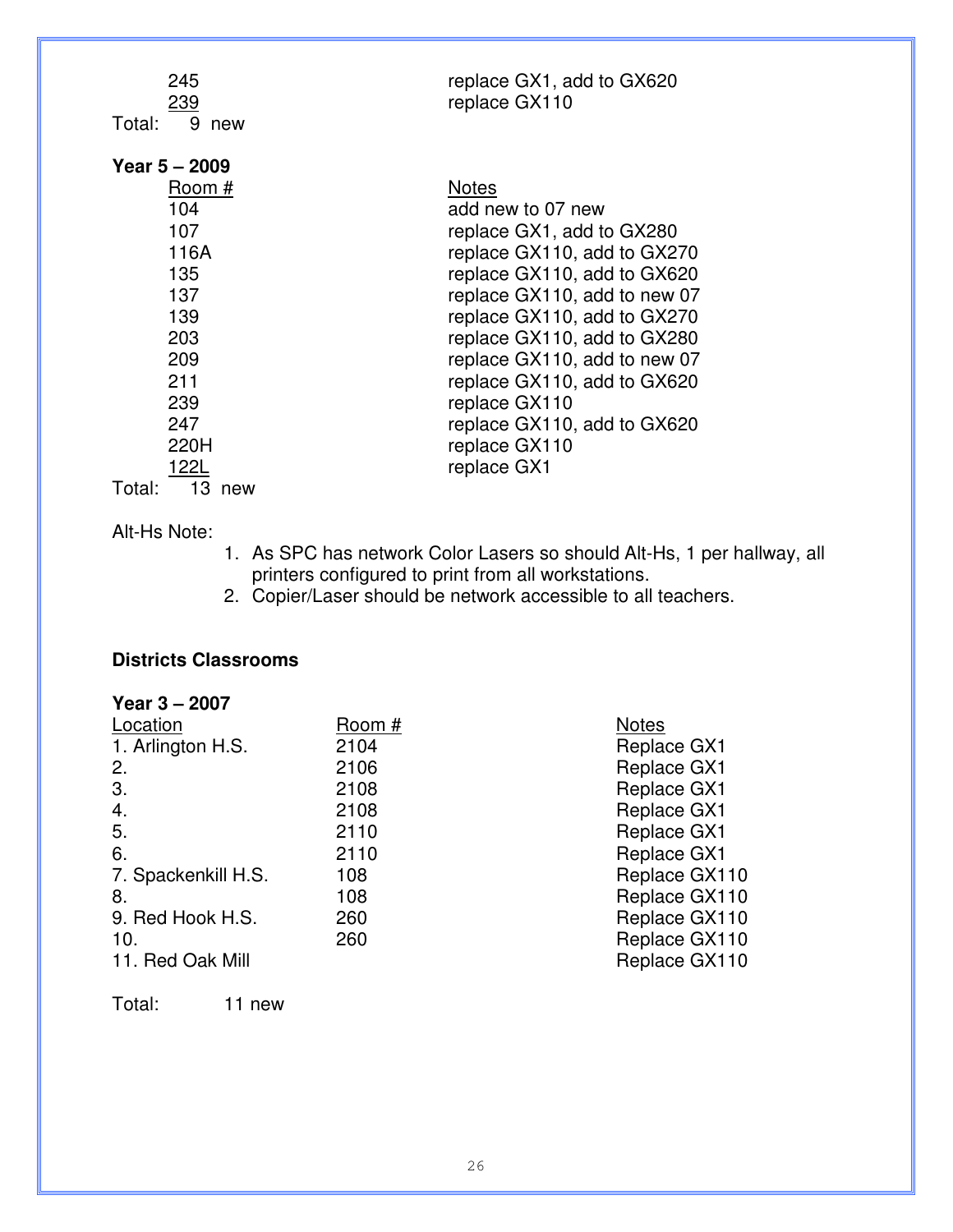# **Year 4 – 2008**

| Location            | Room #    | <b>Notes</b>       |
|---------------------|-----------|--------------------|
| 1. Arlington H.S.   | 114 suite | Replace GX1        |
| 2.                  | 114 suite | <b>Replace GX1</b> |
| 3.                  | 114 suite | Replace GX1        |
| 4. Red Hook M.S.    |           | <b>Replace GX1</b> |
| 5.                  |           | Replace GX150      |
| 6. Vail Farm Elem   | speech    | Replace IBM        |
| 7.                  | 37        | <b>Replace GX1</b> |
| 8.                  | 38        | <b>Replace GX1</b> |
| 9.                  | 39        | <b>Replace GX1</b> |
|                     |           |                    |
| 10. Union Vale M.S. | 225       | Replace GX110      |

Total: 11 new

# **Year 5 – 2009**

| Location            | Room # | <b>Notes</b>       |
|---------------------|--------|--------------------|
| 1. Pine Plains H.S. | 164    | Replace GX150      |
| 2.                  | 164    | Replace GX150      |
| 3. Pawling H.S.     |        | Replace GX150      |
| 4. Nassua Elem      | speech | Replace GX110      |
| 5.                  | speech | Replace GX150      |
| 6.                  | 49     | add new to GX620   |
| 7.                  | 51     | Replace GX150      |
| 8.                  | 51     | Replace GX150      |
| 9. Union Vale M.S.  | 114    | Replace GX150      |
| 10.                 | 114    | Replace GX150      |
| 11. Red Oak Mill    |        | Replace Dell Dimen |

Total: 11 new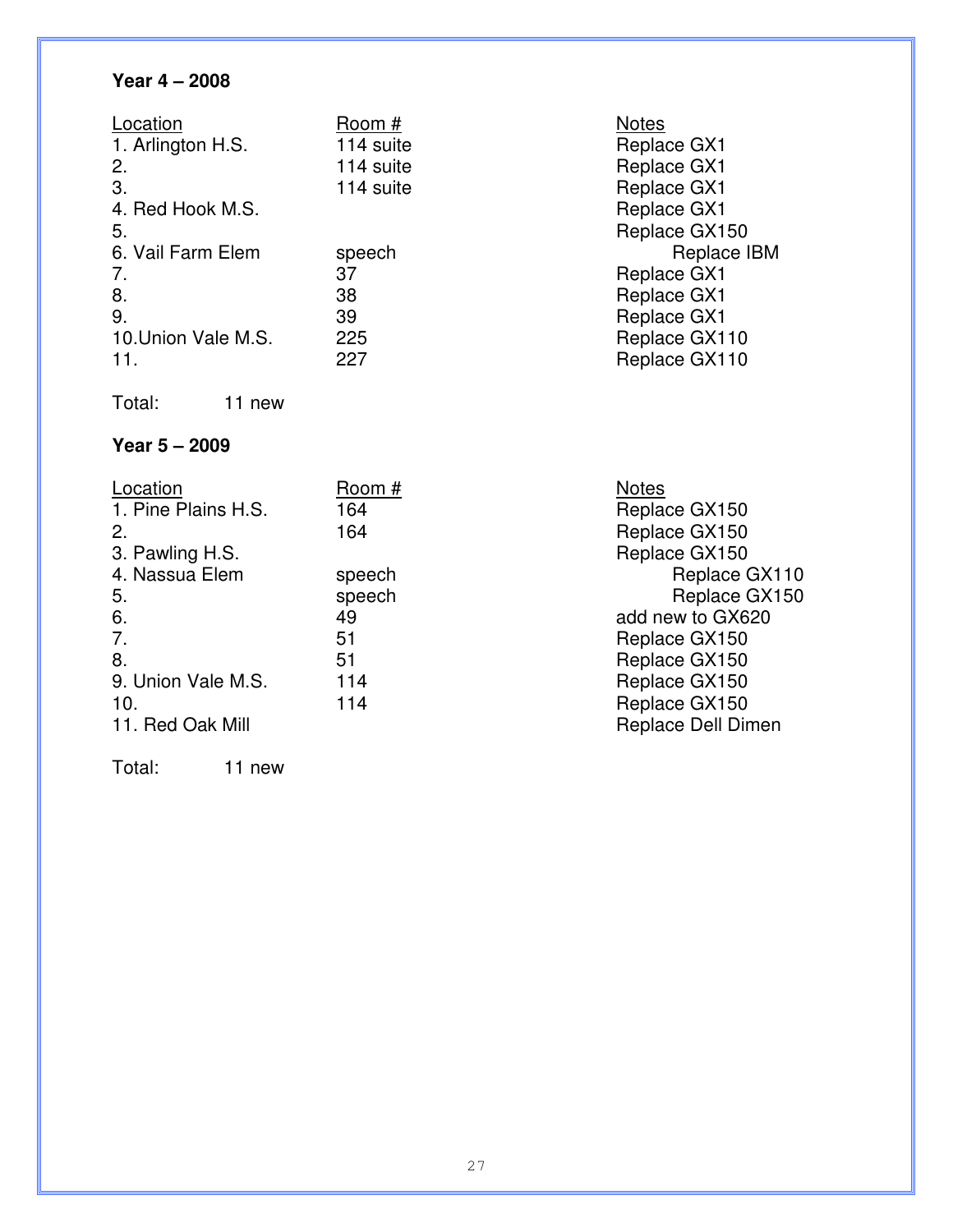# **DUTCHESS COUNTY BOCES ALTERNATIVE AND SPECIAL EDUCATION TECHNOLOGY BUDGET**

To support this plan over the next three year cycle, an annual technology budget of between \$30,000 and \$35,000 would be required. This is based upon current market price quotes. As the market rapidly changes, planning for technology acquisitions over a three year period is challenging.

 To upgrade the existing classroom workstations with Dell GX 620's, an approximate annual budget of \$23625.00 would be required. This is based on a price quote of \$675.00 per workstation. The plan calls for a total of 105 new machines over the three period, with some fluctuations from year to year.

 To consolidate and upgrade the two servers at BETA and the Salt Point Center, a new server and software installed would cost approximately \$12000.00.

 To consolidate the current inefficient and costly printers at the BETA site, we would need at least three Dell Model # 5150's at an approximate cost of \$900 each total cost of \$2700.00 for the a minimum of three networked laser printers.

 Additional technology acquisitions should include digital cameras for each program. Our current cameras are obsolete and cameras are required for the documentation of student alternate assessments. The approximate cost of 10 Nikon "point and shoot" digital cameras plus 2 Nikon digital SLR cameras would be \$4500.00

 If the budget permits, additional acquisitions should include laptop "carts" for some of the District Based Classes (15 Dell laptop computers would cost approximately \$15000.00), additional SmartBoards for the District Based (a SmartBoard with projector and stand costs approximately \$2170.00), and additional assistive technology software, such as Intellitools Classroom Suite, Intellikeys, Bookworm Literacy Tool, Alphasmart Neo, and Laureate Learning Disabilities Package (approximate cost of \$2960.00).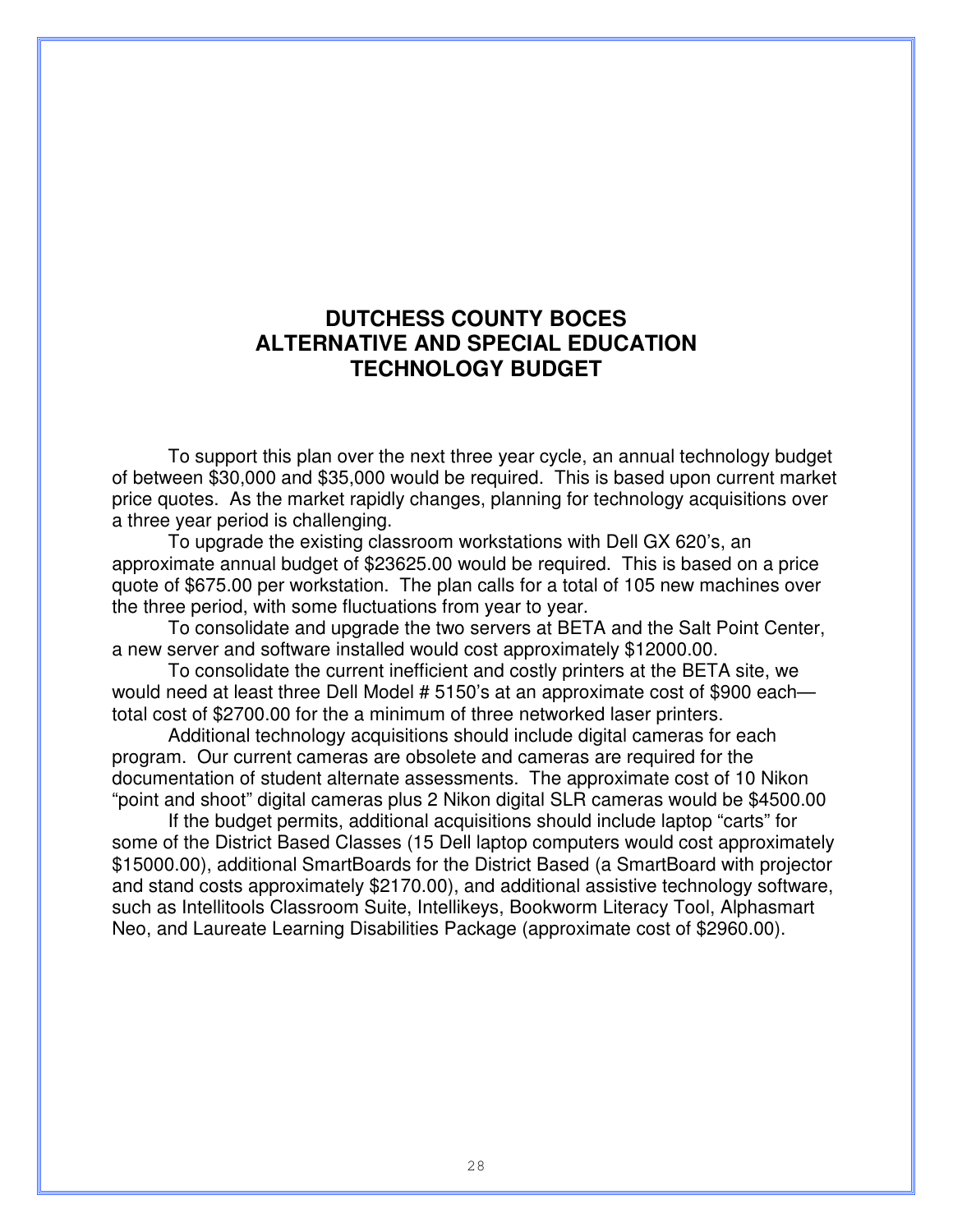# **Appendix A**

# **Computer Hardware Inventory**

# **Salt Point Center**

Dutchess County Boces SPED Computer Inventory

Salt Point Center March, 2007

|                            |           |             |          |           |           | <b>BOCES</b> |                |                  |         |  |
|----------------------------|-----------|-------------|----------|-----------|-----------|--------------|----------------|------------------|---------|--|
| <b>Ouantity</b>            | Classroom | Teacher     | Computer | Operating | Memory    | #            | Dell #         | Age?             | Printer |  |
|                            |           |             | Model    | System    | Ram       |              |                |                  |         |  |
|                            |           |             |          |           |           |              |                |                  |         |  |
| $\iota$                    | 103       | Fitzpatrick | GX620    | WinXP     | <i>1G</i> | 106403       | H81RS91        | 0                | HP 6122 |  |
| $\mathfrak{2}$             |           |             | GX150    | WinXP     | 256MB     | 669          | H8YF911        | 5                |         |  |
| $\mathfrak{Z}$             | 105       | Silverman   | GX620    | WinXP     | 1G        | 106402       | 571RS91        | $\mathcal O$     | HP 690  |  |
| $\overline{4}$             |           |             | GX150    | WINXP     | 256MB     | 671          | 7MQZK11        | 5                |         |  |
| 5                          | 106       | Lindberg    | GX620    | WinXP     | 1G        | 106406       | <b>B81RS91</b> | 0                | HP 692  |  |
| 6                          |           |             | GX150    | WinXP     | 256MB     | 746          | 49YF911        | 5                |         |  |
| 7                          | 107       | Sheehan     | GX150    | WinXP     | 256MB     | 674          | F8YF911        | 5                | HP 840  |  |
| $\boldsymbol{\mathcal{S}}$ |           |             | GX1 P3   | Win98     | 256MB     | 691          | 00ZJU          | $\overline{7}$   |         |  |
| 9                          | 108       | McCarthy    | GX270    | WinXP     | 512       | 679          | 4JV6351        | 2                | HP 1100 |  |
| 10                         | 109       | Colden      | GX150    | WinXP     | 256MB     | 680          | <b>B6YF911</b> | 5                | HP710   |  |
| 11                         | 110       | Starger     | GX150    | WinXP     | 256MB     | 681          | 784f911        | 5                | HP960   |  |
| 12                         | 111       | DelGreco    | GX150    | WinXP     | 256MB     | 709          | <b>B49XD11</b> | 5                | HP810   |  |
| 13                         | 112       | Cahill      | GX110    | WinXP     | 256MB     | 794          | 7WZ7901        | $\boldsymbol{7}$ |         |  |
| 14                         |           |             | Laptop   | WinXP     |           |              |                | $\boldsymbol{l}$ |         |  |
| 15                         | 113       | Reiichlin   | GX620    | WinXP     | 1G        | 106405       | H61RS91        | 0                | HP810   |  |
| 16                         |           |             | GX150    | WinXP     | 256MB     | 686          | 17YF911        | 5                |         |  |
| 17                         | 114a      | Campbell    | GX110    | WinXP     | 256MB     | 3124         | <b>GTFAM</b>   | 7                | HP810   |  |
| 18                         | 114b      | Cabibo      | GX150    | WinXP     | 256MB     | 690          | 37YF911        | 5                | HP692   |  |
| 19                         | 114c      | Wolf        | GX620    | WinXP     | 1G        | 106411       | 781RS91        | 0                | HP810   |  |
| 20                         | 114d      | Pinello     | GX620    | WinXP     | 1G        | 106410       | C61RS91        | 0                | HP840   |  |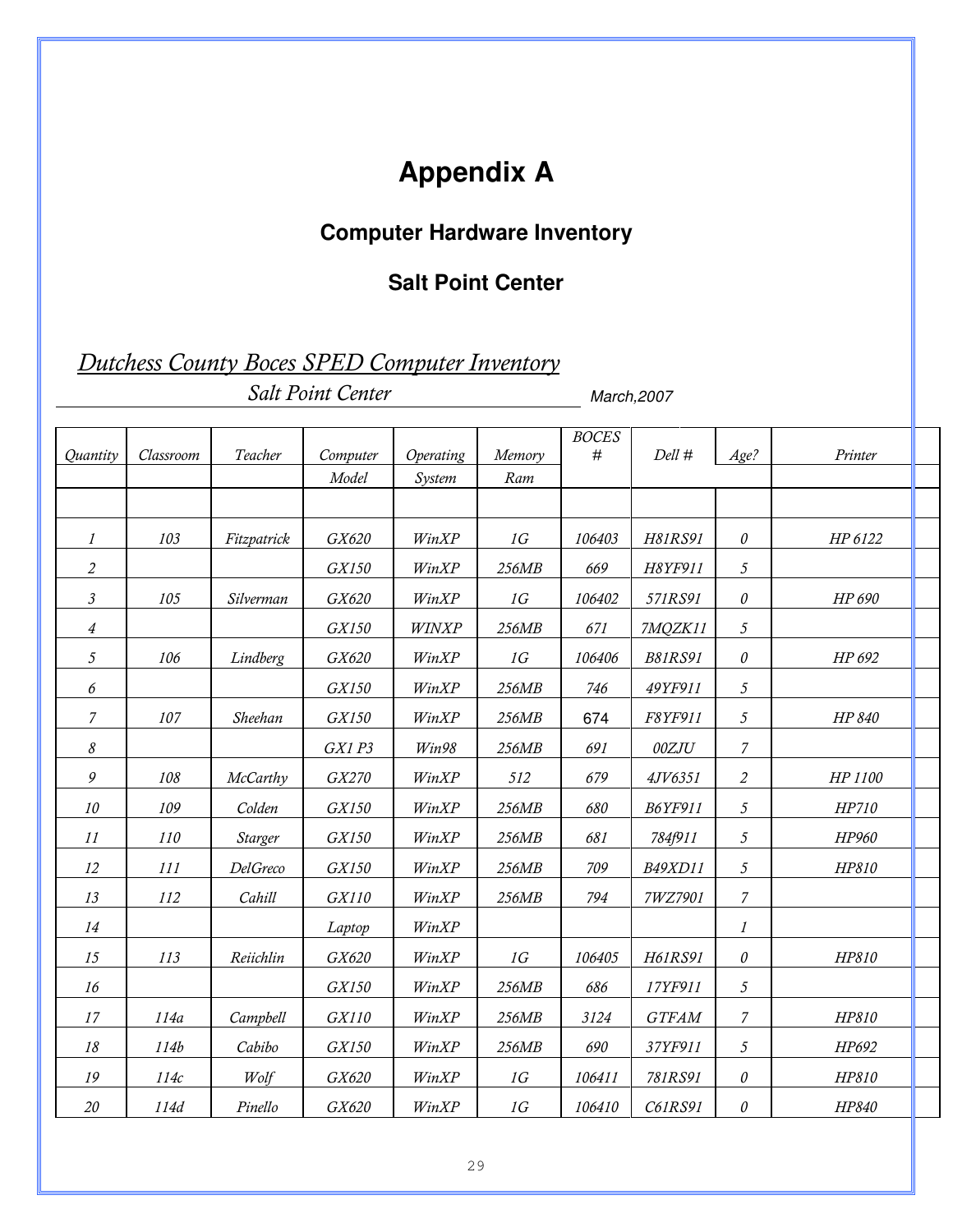| 21     | 114e | <b>Stanmyer</b> | GX110    | Win98        | 256MB | 693    | 43ETB          | $\overline{7}$   | HP840  |
|--------|------|-----------------|----------|--------------|-------|--------|----------------|------------------|--------|
| 22     | 114f | Koeing          | GX110    | WinXP        | 256MB |        | <b>GTFAM</b>   | 7                |        |
|        | 114g |                 |          |              |       |        |                |                  |        |
| 23     | 114h | Bank            | GX110    | Win98        | 256MB | 815    | 9W27901        | 7                | HP692  |
| 24     | 114i | Austin          | GX110    | WinXP        | 256MB |        |                | $\overline{7}$   |        |
| 25     | 115  | DiBartolo       | GX620    | WinXP        | 1G    | 106413 | 881RS91        | $\mathcal O$     | HP840  |
| 26     | 116  | <b>BRR</b>      | GX110    | WinXP        | 256MB | 71     | 3S25F01        | 7                | 1700   |
| 27     | 118  | Tauro           | GX620    | WinXP        | 1G    | 106409 | 861RS91        | $\iota$          | HP 692 |
| 28     |      |                 | GX150    | WinXP        | 256MB | 726    | 57YF911        | 5                |        |
|        | 119A |                 |          |              |       |        |                |                  |        |
| 29     | 119B |                 | GX150    | WinXP        | 256MB | 727    | G6YF911        | $\mathfrak{H}$   | HP 680 |
| $30\,$ |      |                 | GX620    | WinXP        | 1 G   | 106408 | D71RS91        | $\mathcal O$     |        |
| 31     | 120  | Delahoyde       | GX150    | WinXP        | 256MB | 697    | 58YF911        | 5                | HP 950 |
| 32     |      |                 | GX620    | WinXP        | 1G    | 106407 | D81RS91        | $\mathcal O$     |        |
| 33     | 121  | Sita            | GX150    | WinXP        | 256MB | 729    | D3GZK11        | 5                | HP950  |
| 34     |      |                 | GX620    | WinXP        | 1G    | 106404 | D61RS91        | $\theta$         | HP6122 |
| 35     | 122  | Strangwayes     | GX150    | WinXP        | 256MB | 732    | <b>B9YF911</b> | $\sqrt{5}$       | HP692  |
| 36     | 123  | Miller          | GX620    | WinXP        | 1G    | 106412 | C71RS91        | $\theta$         | HP840  |
| 37     | 124  | Watterson       | GX150    | WinXP        | 256   | 735    | C7YF911        | 5                | HP692  |
| $38\,$ |      |                 | NetVista | WinXP        |       |        |                | 7                |        |
| 39     | 125  | Favia           | GX280    | WinXP        | 512   | 105114 | 9SZKQ71        | 1                |        |
| 40     | 126  | Hart            | GX280    | WinXP        | 512   | 105114 | GRZKQ71        | $\boldsymbol{l}$ | HP692  |
| $41\,$ |      |                 | GX1      | Win98        |       |        | FW405          | 9                |        |
| 42     |      |                 | GX1      | Win98        |       |        |                | $\boldsymbol{g}$ |        |
| $43\,$ | 127  | Rivera          | GX280    | WinXP        | 512   | 105118 | GSZKQ71        | $\boldsymbol{l}$ |        |
| 44     | 128  | Morf            | GX280    | WinXP        | 1G    | 105115 | 4TZKQ71        | $\mathcal{I}$    |        |
| 45     |      |                 | GX150    | WinXP        | 256MB | 745    | 5JJZK11        | 5                |        |
| 46     | 129  | Smith           | GX280    | WinXP        | 512MB | 105111 | 9RZKQ71        | $\mathcal{I}$    | HP810  |
| 47     |      |                 | Netvista | WinXP        | 256MB | 94701  | 23PPC97        |                  |        |
| 48     | 130  | Campanero       | GX280    | WinXP        | 512MB |        | 2ZXHY51        | $\boldsymbol{l}$ | HP692  |
| 49     |      |                 | GX1      | Win98        | 128MB | 743    | $FW4CY$        | $\boldsymbol{g}$ |        |
| 50     | 131  | Art             | GX150    | WinXP        | 256MB | 741    | 19YF911        | $\mathfrak{H}$   | HP950  |
| 51     | 132  | Stephan         | GX620    | <b>WINXP</b> | 1G    | 106399 | <i>J61RS91</i> | $\mathcal O$     |        |
| 52     | 133  | OT/PT           | GX150    | WINXP        | 256MB | 749    | 929XD11        | $\mathfrak{H}$   |        |
| 53     | 134  | Shop            | GX280    | WinXP        | 512   |        | 6BYHY51        | $\mathcal{I}$    | HP 810 |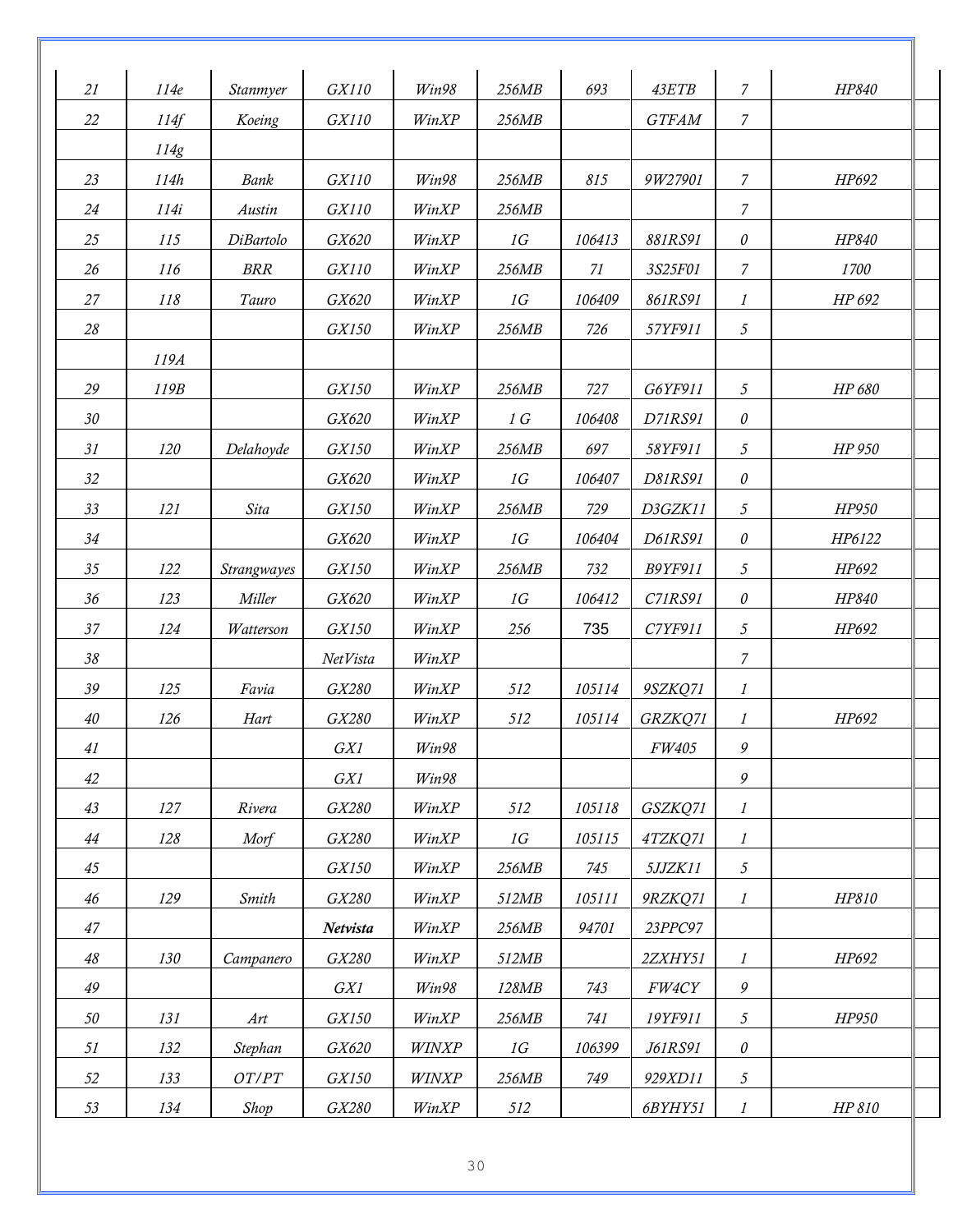| 54                   | 135                          | Careers          | GX280        | WINXP          | 512MB          | 105116           | 1SZKQ71            | $\mathcal{I}$                |             |
|----------------------|------------------------------|------------------|--------------|----------------|----------------|------------------|--------------------|------------------------------|-------------|
| 54                   | Media Ctr<br>Off             | Calcagni         | GX620        | WINXP          | 1G             | 106400           | G71RS91            | $\mathcal O$                 |             |
| 55                   | Circ Rm                      | Dolan            | GX270        | WinXP          | 512MB          | 731              | 689PT41            | $\mathfrak{2}$               | 1700        |
| 56                   | APR                          | Coach            | GX280        | WinXP          | 1G             |                  |                    | $\boldsymbol{l}$             | 1700        |
| 57                   | Recept                       | Miller           | GX280        | WinXP          | 1G             |                  |                    | $\boldsymbol{l}$             | HP6122      |
| $58\,$               | Main<br>Office               | Raviart          | GX270        | WinXP          | 512MB          | 797              | 979PT41            | 1                            | Inkjet 1200 |
| 59                   | $\boldsymbol{g}$             | Mike Sowul       | GX620        | WinXP          | 1G             | 106419           | <b>B61RS91</b>     | $\theta$                     | hp960       |
| 60                   | $\mathcal{I}$                | Doug             | GX270        | WinXP          | 512MB          |                  | 1BYHY51            | $\mathcal{I}$                | HP 6122     |
| 61                   | 3                            | Fran             | GX270        | WinXP          | 512MB          | 804              | 189PT41            | $\boldsymbol{l}$             | HP 6122     |
| 62                   |                              | Irene            | GX270        | WinXP          | 512MB          | 807              | 4BYHY51            | 1                            | Inkjet 1200 |
|                      | 4                            |                  |              |                |                |                  |                    |                              |             |
| 63                   | 5                            | Norah            | GX270        | WinXP          | 512MB          | 812              | 3BYHY51            | $\boldsymbol{l}$             | HP 6122     |
| 64                   | 8                            | Carol            | GX620        | WinXP          | 1G             | 106401           | F81RS91            | $\mathcal O$                 | HP 1100     |
| 65                   | 6                            | Denise           | GX280        | WinXP          | 512MB          | 105135           | 3VZKQ71            | $\mathcal{I}$                | HP 840      |
| 66                   | 7                            | Annette          | GX260        | WinXP          | 700            | 818              | 56S0N21            | $\mathfrak{Z}$               | HP laser    |
| 67                   | Nurse                        | Morton           | GX110        | WinXP          | 256MB          |                  |                    |                              |             |
| 68                   | Nurse<br>Assist              | Ampy             | GX280        | WinXP          |                | 105112           | 35ZKQ71            | $\boldsymbol{l}$             | 1700 Laser  |
| 69                   | 20                           | Maria            | GX280        | WinXP          |                | 105109           | DTZKQ71            | $\boldsymbol{l}$             | HP950       |
| 70                   | Lap Cart<br>$\boldsymbol{A}$ | AI               | D610         | WinXP          | 512MB          |                  |                    | $\boldsymbol{l}$             | new         |
| 71                   |                              | A2               | D610         | WinXP          | 512MB          |                  |                    | $\boldsymbol{l}$             | 2005        |
| 72                   |                              | A3               | D610         | WinXP          | 512MB          |                  |                    | $\boldsymbol{l}$             |             |
| 73                   |                              | A4               | D610         | WinXP          | 512MB          |                  |                    | $\boldsymbol{l}$             |             |
| 74                   |                              | A5               | D610         | WinXP          | 512MB          |                  |                    | $\cal I$                     |             |
| $\overline{75}$      |                              | A6               | D610         | WinXP          | 512MB          |                  |                    | $\mathcal{I}$                |             |
| $76$                 |                              | A7               | D610         | WinXP          | 512MB          |                  |                    | 1                            |             |
| 77                   |                              | A8               | D610         | WinXP          | 512MB          |                  |                    | $\iota$                      |             |
| $78\,$               |                              | A9               | D610         | WinXP          | 512MB          |                  |                    | $\boldsymbol{l}$             |             |
| 79<br>$\delta\theta$ |                              | A10<br>A11       | D610<br>D610 | WinXP<br>WinXP | 512MB<br>512MB |                  |                    | $\cal I$<br>$\boldsymbol{l}$ |             |
| $\mathcal{S}1$       |                              | A12              | D610         | WinXP          | 512MB          |                  |                    | 1                            |             |
|                      |                              |                  |              |                |                |                  |                    |                              |             |
| 82                   | Lap Cart B                   | B1               | D610         | WinXP          | 512MB          | 105155           | 2J8LQ71            | $\theta$                     | new         |
| 83                   |                              | B2               | D610         | WinXP          | 512MB          |                  |                    | $\mathcal O$                 | 2006        |
| 84                   |                              | $B3\,$           | D610         | WinXP          | 512MB          | 105160           | 3N8LQ71            | 0                            |             |
| 85                   |                              | B4               | D610         | WinXP          | 512MB          | 105152           | 958LQ71            | $\theta$                     |             |
| 86                   |                              | B5               | D610         | WinXP          | 512MB          | 105159           | DC8LQ71            | $\theta$                     |             |
| 87<br>$\delta\delta$ |                              | ${\it B6}$<br>B7 | D610<br>D610 | WinXP          | 512MB          | 105161           | 1F8LQ71            | $\theta$                     |             |
| 89                   |                              | $B\mathcal S$    | D610         | WinXP<br>WinXP | 512MB<br>512MB | 105156<br>105157 | 7D8LQ71<br>188LQ71 | $\theta$<br>0                |             |
| 90                   |                              | $B\mathcal{G}$   | D610         | WinXP          | 512MB          | 105149           | 8X7LQ71            | $\theta$                     |             |
| $\mathfrak{g}_1$     |                              | <b>B10</b>       | D610         | WinXP          | 512MB          | 105162           | 9K8LQ71            | $\theta$                     |             |
| 92                   |                              | B11              | D610         | WinXP          | 512MB          | 105158           | 7M8LQ71            | $\theta$                     |             |
| 93                   |                              | B12              | D610         | WinXP          | 512MB          | 105147           | 8L8LQ71            | $\theta$                     |             |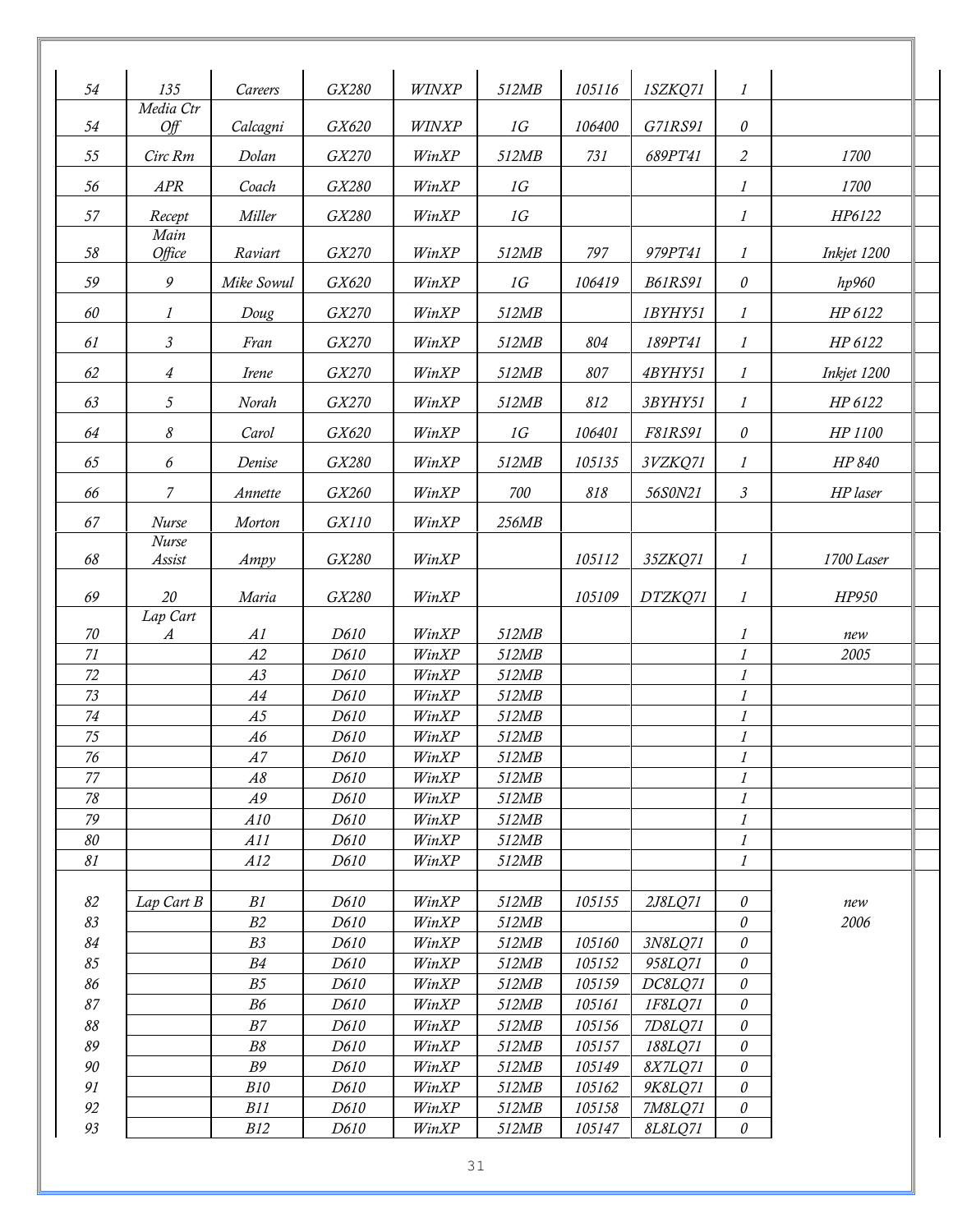# **Computer Hardware Inventory**

# **Alternate High School Beta Site**

|                |           |                  |          |                                   |        |        | <b>Dutchess County Boces ALT-HS Computer Inventory</b> |                  |         |
|----------------|-----------|------------------|----------|-----------------------------------|--------|--------|--------------------------------------------------------|------------------|---------|
|                |           |                  |          | Alternate High School - Beta Site |        |        |                                                        |                  |         |
|                |           |                  |          |                                   |        |        |                                                        |                  |         |
| No.            | Classroom | Teacher          | Computer | Operating                         | Memory | Boces  | Dell                                                   | Age?             | Printer |
|                |           |                  | Model    | System                            | Ram    | Tag #  | Tag #                                                  |                  |         |
| $\mathbf{1}$   | 102       | Moran            | $GX1-P3$ | WinXP                             | 256    |        | CJ23A                                                  | 7                | HP 692  |
| $\overline{c}$ |           |                  | GX270    | WinXP                             |        | 988    | J79PT41                                                | $\overline{c}$   |         |
| 3              | 104       | Lee              | GX1      | Win98                             | 192    | 1039   | 00ZJR                                                  | 8                | HP692?  |
| 4              | 105       | Gray             | GX280    | WinXP                             | 512    | 105138 | DRZKQ71                                                | 1                | HP692   |
| 5              |           |                  | GX1      | Win98                             | 256    | 1042   | <b>OOZGN</b>                                           | 8                |         |
|                |           |                  |          |                                   |        |        |                                                        |                  |         |
| 6              | 106       | Schultz          | GX260    | WinXP                             | 256    | 1058   | 2YQDN21                                                | 4                | HP 692  |
|                |           |                  |          |                                   |        |        |                                                        |                  |         |
| $\overline{7}$ | 107       | Straebler        | GX280    | WinXP                             | 512    | 105134 | 7WZKQ71                                                | $\mathcal{I}$    | HP6122  |
| 8              |           |                  | GX1      | Win98                             | 256    |        | 00ZHY                                                  | 8                |         |
|                |           |                  |          |                                   |        |        |                                                        |                  |         |
| 9              | 116A      | King             | GX110    | WinXP                             | 256    | 1047   | D0BRK01                                                | 6                | HP692   |
| 10             |           |                  | GX270    | WinXP                             | 256    | 986    | F89PT41                                                | 2                | HP810   |
| 11             | 116B      | $D'$ <i>Arcy</i> | GX280    | WinXP                             | 512    | 105119 | 3TZKQ71                                                | 1                | 1700    |
| 12             |           |                  | $GX1-P3$ | Win98                             | 256    | 1049   | 00ZJG                                                  | $\overline{7}$   |         |
|                |           |                  |          |                                   |        |        |                                                        |                  |         |
| 13             | 117       | Fraser           | GX270    | WinXP                             | 512    |        | 989PT41                                                | $\mathfrak{2}$   | HP810   |
| 14             |           |                  | GX1      | Win98                             | 256    | 959    | 00VZN                                                  | 8                |         |
|                |           |                  |          |                                   |        |        |                                                        |                  |         |
| 15             | 131       | ALR              | GX280    | WinXP                             | 512    |        | 1ZXHY51                                                | 1                | 1700    |
| 16             | 133       | Rivais           | GX280    | WinXP                             | 512    | 105127 | JTZKQ71                                                | $\mathcal{I}$    | HP960   |
| 17             |           |                  | GX280    | WinXP                             | 512    | 105129 | 2WZKQ71                                                | $\boldsymbol{l}$ |         |
|                | 135       | Coleman          | GX620    | WinXP                             | 1 GIG  | 106420 |                                                        | $\mathcal O$     | HP810   |
| 18<br>19       |           |                  | GX110    | WinXP                             | 256    | 1068   | 871RS91<br>5Z9RK01                                     | 6                |         |
|                |           |                  |          |                                   |        |        |                                                        |                  |         |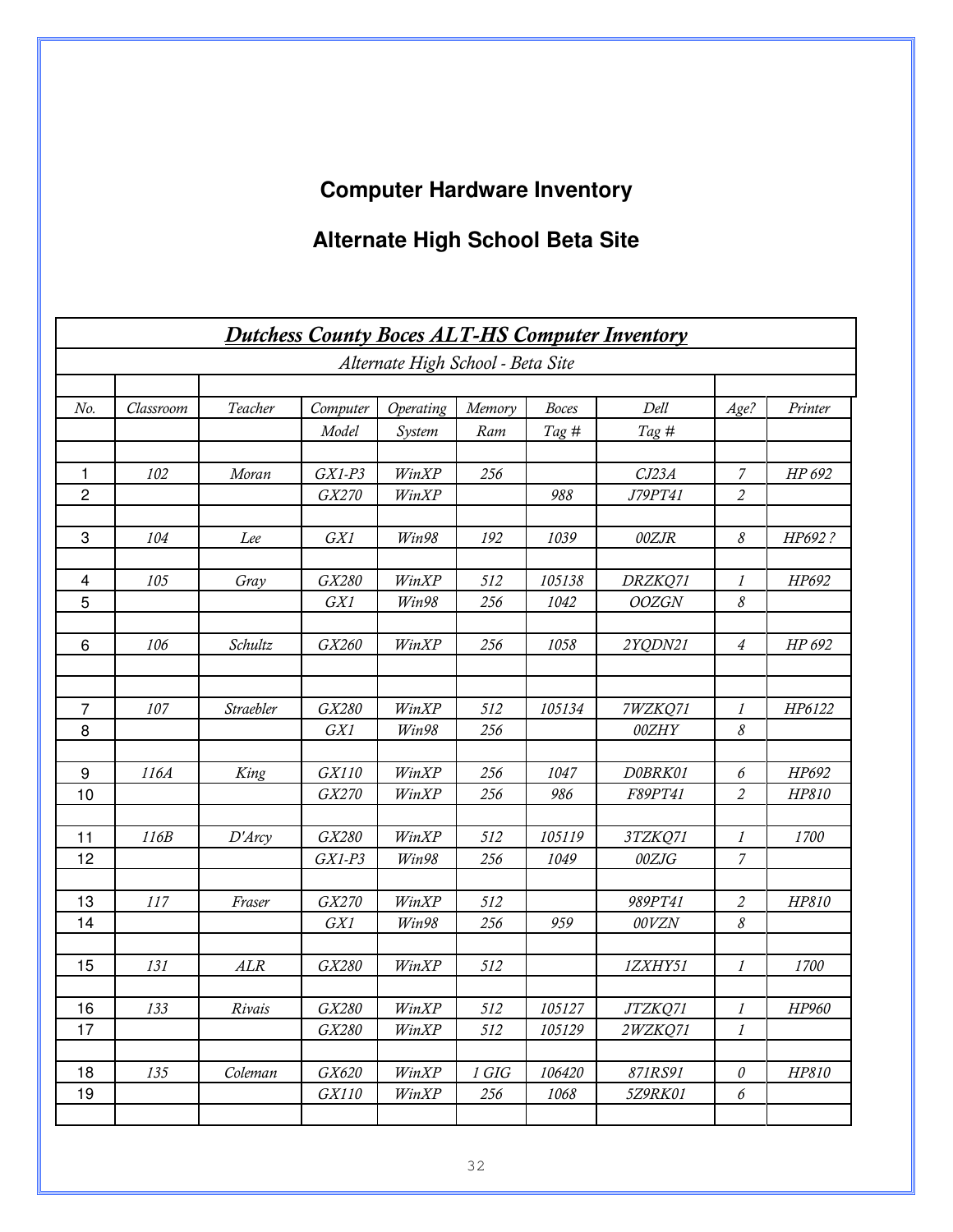| 20 | 137        |                 | GX110   | Win98        | 256   | 94311  | 6WZ7901          | 6                          | HP6122    |
|----|------------|-----------------|---------|--------------|-------|--------|------------------|----------------------------|-----------|
|    |            | Van Wagner      |         |              |       |        |                  |                            |           |
| 21 |            |                 | GX1     | Win98        | 192   | 1343   | 00VZ0            | 8                          |           |
|    | 139        |                 |         |              |       |        |                  | $\overline{2}$             |           |
| 22 |            | Grady           | GX270   | WinXP        | 512   | 1050   | <b>B79PT41</b>   |                            | HP6122    |
| 23 |            |                 | GX110   | WinXP        | 256   |        | <b>FSMY401</b>   | $\boldsymbol{\delta}$      |           |
| 24 | 141        | Reed            | GX270   | WinXP        | 512   | 105128 |                  | 2                          | HP692     |
| 25 |            |                 | GX1     | Win98        | 256   | 998    | 7TZKQ71<br>00ZIY | 8                          |           |
| 26 |            |                 | GX1     | Win98        | 192   | 1069   | EY3CM            | $\boldsymbol{\mathcal{S}}$ |           |
|    |            |                 |         |              |       |        |                  |                            |           |
| 27 | 201        | Traudt          | GX620   | WinXP        | 1 GIG | 106414 | 481RS91          | $\theta$                   | HP6122    |
| 28 |            |                 | GX620   | WinXP        | 256   | 106428 | C91RS91          | $\mathcal O$               |           |
|    |            |                 |         |              |       |        |                  |                            |           |
| 29 | 203        | Plant           | GX280   | WinXP        | 1 GIG | 105131 | 5WZKQ71          | 1                          | HP692     |
| 30 |            |                 | GX110   | WinXP        | 256   | 1023   | CWZ7901          | 6                          | HP810     |
|    |            |                 |         |              |       |        |                  |                            |           |
| 31 | 205        | LeClair         | GX280   | WinXP        | 512   | 105132 | CSZKQ71          | 1                          | HP1000    |
| 32 |            |                 | GX280   | WinXP        | 512   | 105130 | BVZKQ71          | $\mathcal{I}$              | HP810     |
|    |            |                 |         |              |       |        |                  |                            |           |
| 33 | 207        | Petschko        | GX110   | WinXP        | 192   | 95204  | GT8RK01          | $\boldsymbol{\delta}$      | HP692     |
| 34 |            |                 | GX110   | WinXP        | 192   | 1014   | JZ9RK01          | 6                          |           |
|    |            |                 |         |              |       |        |                  |                            |           |
| 35 | 209        | Renzi           | GX280   | WinXP        | 512   | 105125 | GWZKQ71          | 1                          | 1700      |
| 36 |            |                 | GX280   | WinXP        | 512   | 105124 | 7VZKQ71          | $\cal I$                   |           |
|    |            |                 |         |              |       |        |                  |                            |           |
| 37 | 211        | Hazel           | GX620   | WinXP        | 1 GIG | 106422 | 281RS91          | $\mathcal O$               | HP692     |
| 38 |            |                 | GX110   | WinXP        | 256   | 996    | BZ9RK01          | $\boldsymbol{\delta}$      |           |
| 39 | smartboard | cart            | GX270   | WINXP        | 512   | 980    | 489PT41          | $\mathfrak{2}$             |           |
|    |            |                 |         |              |       |        |                  |                            |           |
| 40 | 213        | <b>Borchers</b> | GX280   | WinXP        | 512   | 105121 | 45ZKQ71          | 1                          | HP6122    |
| 41 |            |                 | GX280   | WinXP        | 512   | 105120 | 9WZKQ71          | $\mathcal{I}$              |           |
|    |            |                 |         |              |       |        |                  |                            |           |
| 42 | 237        | Mulcahy         | GX620   | WinXP        | 1 G   | 106417 | 761RS91          | $\mathcal O$               | HP890     |
|    |            |                 |         |              |       |        |                  |                            |           |
| 43 | 239        | McCann          | GX110   | WinXP        | 256   | 93255  | <b>GTFCI</b>     | $\boldsymbol{\delta}$      | HP6122    |
|    |            |                 |         |              |       |        |                  |                            |           |
| 44 | 241        | Babb            | GX280   | WinXP        | 512   | 105133 | 6TZKQ71          | $\iota$                    | 1700      |
| 45 |            |                 | GX280   | WinXP        | 512   | 105123 | 7SZKQ71          | $\boldsymbol{l}$           |           |
| 46 |            |                 | GX280   | WinXP        | 512   | 105128 | DVZKQ71          | $\boldsymbol{l}$           |           |
|    |            |                 |         |              |       |        |                  |                            |           |
| 47 | 243        | Brown           | $GX620$ | WinXP        | 1 G   | 106423 | 791RS91          | $\mathcal O$               | 1700      |
| 48 |            |                 | GX620   | WinXP        | 1G    | 106426 | D91RS81          | $\mathcal O$               | Laser     |
| 49 |            |                 | GX1     | Win98        | 192   | 969    | 1GBPL            | $\boldsymbol{\mathcal{S}}$ |           |
|    |            |                 |         |              |       |        |                  |                            |           |
| 50 | 244        | Lloyd           | GX280   | WinXP        | 512   | 105137 | 5VZKQ71          | $\mathcal{I}$              | Dell 1700 |
| 51 |            |                 | GX110   | <b>WIN98</b> | 256   | 962    | 7Z9RK01          | $\boldsymbol{\delta}$      |           |
| 52 |            |                 | GX1     | Win98        | 192   | 964    | 8BW4A            | $\boldsymbol{\mathcal{S}}$ |           |
|    |            |                 |         |              |       |        |                  |                            |           |
| 53 | 245        | Health          | GX620   | WinXP        | 1 GIG | 106427 | 891RS91          | $\mathcal O$               | HP950     |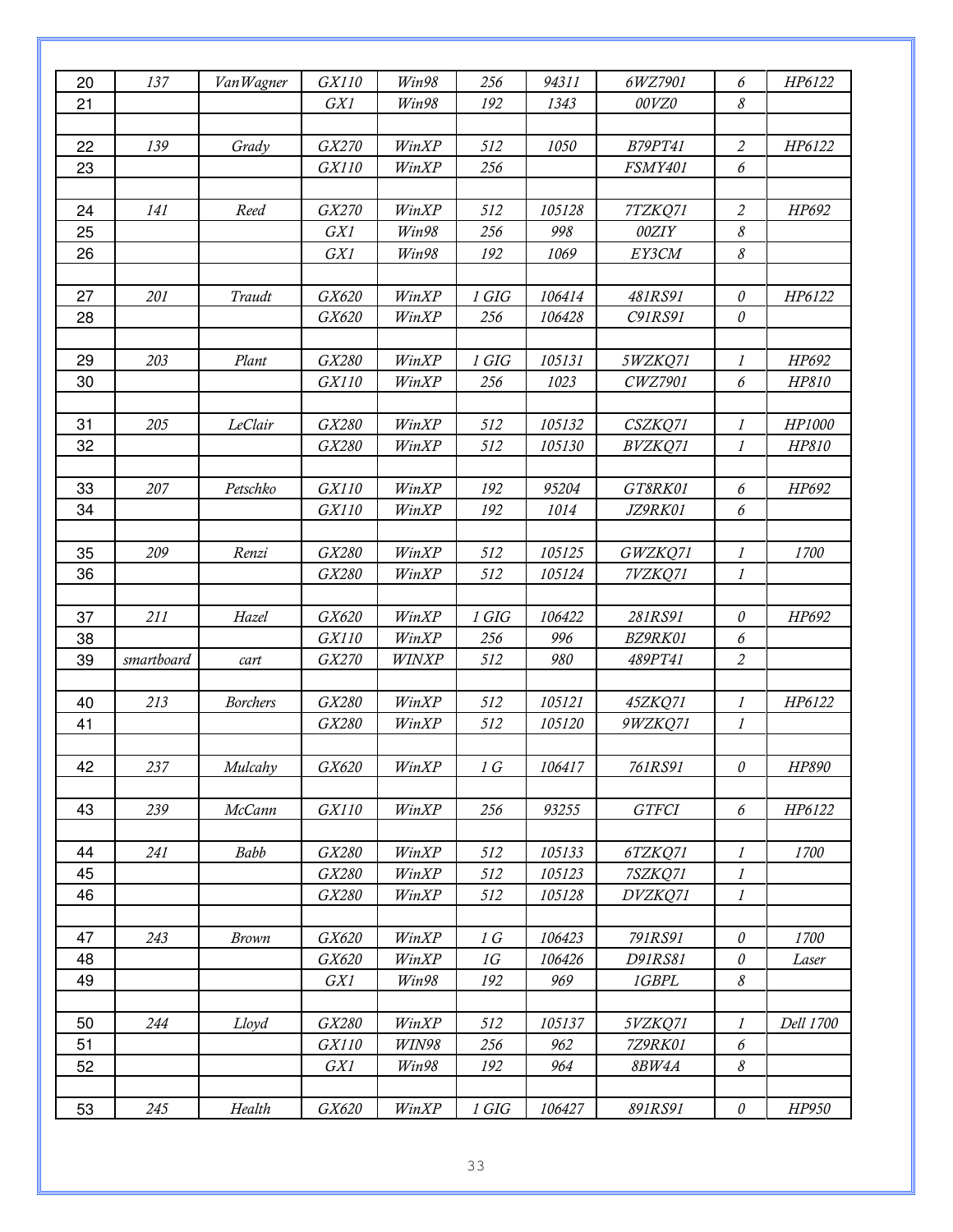| 54<br>$GX1-P3$<br>974<br>$\overline{7}$<br>WinXP<br>256<br>00ZGX<br>GX110<br>WinXP<br>960<br>43ETD<br>55<br>246<br>256<br>6<br>$HP$ ?<br>Desruisseau<br>GX110<br>256<br>961<br><b>43ET7</b><br>56<br>WinXP<br>6<br><b>Adkins</b><br>GX620<br>WinXP<br>1G<br>57<br>247<br>0<br>Hp692<br>GX110<br>256<br>6<br>58<br>WinXP<br>59<br><b>McCabe</b><br>GX110<br>256<br>140K<br>WinXP<br><b>GTFIK</b><br>6<br>00ZHT<br>$\boldsymbol{\mathcal{S}}$<br>60<br>140J<br>Repinz<br>GX1<br>Win98<br>256<br>1340<br>HP692<br>GX1<br>Win98<br>256<br>1GBQB<br>8<br>HP6122<br>61<br>134<br><b>Nurse</b><br>$\overline{4}$<br>62<br>210B<br>Pat<br>GX260<br>WinXP<br>768<br>1019<br>3650N21<br>HP6122<br>Frank<br>GX110<br>Win98<br>D3TB9<br>63<br>220H<br>128<br>93334<br>HP1000<br>6<br>121<br>John<br>GX110<br>WinXP<br>93338<br>D3TAM<br>6<br>HP950<br>64<br>256<br>65<br>210C<br>GX110<br>256<br>1017<br>8WZ7901<br>6<br>HP950<br>Anthony<br>WinXP<br>220C<br>66<br>Norah<br>GX620<br>WinXP<br>1G<br>106430<br>391RS91<br>$\mathcal O$<br>HP6122<br>67<br>220L<br>Corrine<br>GX270<br>WinXP<br>1022<br>F79PT41<br>$\overline{2}$<br>HP6122<br>512<br>999<br>$\boldsymbol{\mathcal{S}}$<br>122N<br>Reid<br>GX1<br>Win98<br>1GBPF<br>68<br>$\boldsymbol{\mathcal{S}}$<br>69<br>122L<br>Risko<br>GX1<br>Win98<br>92646<br>8BWAX<br>122H<br>GX110<br>J0ZJ901<br>70<br><b>McGaulley</b><br>WinXP<br>256<br>94525<br>6<br>71<br>122C<br>GX620<br>WinXP<br>Marge<br>1 G<br>106415<br>671RS91<br>$\mathcal O$<br>HP6122<br>72<br>Garrison<br>$\mathfrak{H}$<br>210A<br>GX150<br>WinXP<br>96644<br>HP1000<br>256<br>1002<br>73<br>122E<br>Sandy<br>GX150<br>Win98<br>256<br>1338<br>87YF911<br>5<br>HP6122<br>74<br>café closet<br>GX280<br>WinXP<br>512<br>$\cal I$<br>Calcagni<br>105136<br>CWZKQ71<br>75<br>$Cart-A$<br>D610<br>WinXP<br>512<br>105150<br>518LQ71<br>Laptop<br>$\boldsymbol{l}$<br>1700<br>76<br>D610<br>WinXP<br>512<br>105144<br>3K8LQ71<br>$Cart-A$<br>$\boldsymbol{l}$<br>Laptop<br>77<br>$Cart-A$<br>D610<br>WinXP<br>512<br>105151<br>348LQ71<br>$\mathcal{I}$<br>Laptop<br>$78\,$<br>$Cart-A$<br>512<br>D610<br>WinXP<br>105146<br>9H8LQ71<br>$\boldsymbol{l}$<br>Laptop<br>$79\,$<br>512<br>$Cart-A$<br>D610<br>WinXP<br>105139<br>4G8LQ71<br>Laptop<br>$\boldsymbol{l}$<br>80<br>$Cart-A$<br>D610<br>WinXP<br>512<br>105154<br>BF8LQ71<br>Laptop<br>$\iota$<br>$\mathcal{S}1$<br>512<br>105143<br>$Cart-A$<br>Laptop<br>D610<br>WinXP<br>C28LQ71<br>$\iota$<br>82<br>512<br>F68LQ71<br>$\mathcal{I}$<br>$Cart-A$<br>D610<br>WinXP<br>105140<br>Laptop |  |  |  |  |  |
|--------------------------------------------------------------------------------------------------------------------------------------------------------------------------------------------------------------------------------------------------------------------------------------------------------------------------------------------------------------------------------------------------------------------------------------------------------------------------------------------------------------------------------------------------------------------------------------------------------------------------------------------------------------------------------------------------------------------------------------------------------------------------------------------------------------------------------------------------------------------------------------------------------------------------------------------------------------------------------------------------------------------------------------------------------------------------------------------------------------------------------------------------------------------------------------------------------------------------------------------------------------------------------------------------------------------------------------------------------------------------------------------------------------------------------------------------------------------------------------------------------------------------------------------------------------------------------------------------------------------------------------------------------------------------------------------------------------------------------------------------------------------------------------------------------------------------------------------------------------------------------------------------------------------------------------------------------------------------------------------------------------------------------------------------------------------------------------------------------------------------------------------------------------------------------------------------------------------------------------------------------------------------------------------------------------------------------------------------------------------------------------------------------------------------------------------------------------------------------------------------------------------------------------------------------------|--|--|--|--|--|
|                                                                                                                                                                                                                                                                                                                                                                                                                                                                                                                                                                                                                                                                                                                                                                                                                                                                                                                                                                                                                                                                                                                                                                                                                                                                                                                                                                                                                                                                                                                                                                                                                                                                                                                                                                                                                                                                                                                                                                                                                                                                                                                                                                                                                                                                                                                                                                                                                                                                                                                                                              |  |  |  |  |  |
|                                                                                                                                                                                                                                                                                                                                                                                                                                                                                                                                                                                                                                                                                                                                                                                                                                                                                                                                                                                                                                                                                                                                                                                                                                                                                                                                                                                                                                                                                                                                                                                                                                                                                                                                                                                                                                                                                                                                                                                                                                                                                                                                                                                                                                                                                                                                                                                                                                                                                                                                                              |  |  |  |  |  |
|                                                                                                                                                                                                                                                                                                                                                                                                                                                                                                                                                                                                                                                                                                                                                                                                                                                                                                                                                                                                                                                                                                                                                                                                                                                                                                                                                                                                                                                                                                                                                                                                                                                                                                                                                                                                                                                                                                                                                                                                                                                                                                                                                                                                                                                                                                                                                                                                                                                                                                                                                              |  |  |  |  |  |
|                                                                                                                                                                                                                                                                                                                                                                                                                                                                                                                                                                                                                                                                                                                                                                                                                                                                                                                                                                                                                                                                                                                                                                                                                                                                                                                                                                                                                                                                                                                                                                                                                                                                                                                                                                                                                                                                                                                                                                                                                                                                                                                                                                                                                                                                                                                                                                                                                                                                                                                                                              |  |  |  |  |  |
|                                                                                                                                                                                                                                                                                                                                                                                                                                                                                                                                                                                                                                                                                                                                                                                                                                                                                                                                                                                                                                                                                                                                                                                                                                                                                                                                                                                                                                                                                                                                                                                                                                                                                                                                                                                                                                                                                                                                                                                                                                                                                                                                                                                                                                                                                                                                                                                                                                                                                                                                                              |  |  |  |  |  |
|                                                                                                                                                                                                                                                                                                                                                                                                                                                                                                                                                                                                                                                                                                                                                                                                                                                                                                                                                                                                                                                                                                                                                                                                                                                                                                                                                                                                                                                                                                                                                                                                                                                                                                                                                                                                                                                                                                                                                                                                                                                                                                                                                                                                                                                                                                                                                                                                                                                                                                                                                              |  |  |  |  |  |
|                                                                                                                                                                                                                                                                                                                                                                                                                                                                                                                                                                                                                                                                                                                                                                                                                                                                                                                                                                                                                                                                                                                                                                                                                                                                                                                                                                                                                                                                                                                                                                                                                                                                                                                                                                                                                                                                                                                                                                                                                                                                                                                                                                                                                                                                                                                                                                                                                                                                                                                                                              |  |  |  |  |  |
|                                                                                                                                                                                                                                                                                                                                                                                                                                                                                                                                                                                                                                                                                                                                                                                                                                                                                                                                                                                                                                                                                                                                                                                                                                                                                                                                                                                                                                                                                                                                                                                                                                                                                                                                                                                                                                                                                                                                                                                                                                                                                                                                                                                                                                                                                                                                                                                                                                                                                                                                                              |  |  |  |  |  |
|                                                                                                                                                                                                                                                                                                                                                                                                                                                                                                                                                                                                                                                                                                                                                                                                                                                                                                                                                                                                                                                                                                                                                                                                                                                                                                                                                                                                                                                                                                                                                                                                                                                                                                                                                                                                                                                                                                                                                                                                                                                                                                                                                                                                                                                                                                                                                                                                                                                                                                                                                              |  |  |  |  |  |
|                                                                                                                                                                                                                                                                                                                                                                                                                                                                                                                                                                                                                                                                                                                                                                                                                                                                                                                                                                                                                                                                                                                                                                                                                                                                                                                                                                                                                                                                                                                                                                                                                                                                                                                                                                                                                                                                                                                                                                                                                                                                                                                                                                                                                                                                                                                                                                                                                                                                                                                                                              |  |  |  |  |  |
|                                                                                                                                                                                                                                                                                                                                                                                                                                                                                                                                                                                                                                                                                                                                                                                                                                                                                                                                                                                                                                                                                                                                                                                                                                                                                                                                                                                                                                                                                                                                                                                                                                                                                                                                                                                                                                                                                                                                                                                                                                                                                                                                                                                                                                                                                                                                                                                                                                                                                                                                                              |  |  |  |  |  |
|                                                                                                                                                                                                                                                                                                                                                                                                                                                                                                                                                                                                                                                                                                                                                                                                                                                                                                                                                                                                                                                                                                                                                                                                                                                                                                                                                                                                                                                                                                                                                                                                                                                                                                                                                                                                                                                                                                                                                                                                                                                                                                                                                                                                                                                                                                                                                                                                                                                                                                                                                              |  |  |  |  |  |
|                                                                                                                                                                                                                                                                                                                                                                                                                                                                                                                                                                                                                                                                                                                                                                                                                                                                                                                                                                                                                                                                                                                                                                                                                                                                                                                                                                                                                                                                                                                                                                                                                                                                                                                                                                                                                                                                                                                                                                                                                                                                                                                                                                                                                                                                                                                                                                                                                                                                                                                                                              |  |  |  |  |  |
|                                                                                                                                                                                                                                                                                                                                                                                                                                                                                                                                                                                                                                                                                                                                                                                                                                                                                                                                                                                                                                                                                                                                                                                                                                                                                                                                                                                                                                                                                                                                                                                                                                                                                                                                                                                                                                                                                                                                                                                                                                                                                                                                                                                                                                                                                                                                                                                                                                                                                                                                                              |  |  |  |  |  |
|                                                                                                                                                                                                                                                                                                                                                                                                                                                                                                                                                                                                                                                                                                                                                                                                                                                                                                                                                                                                                                                                                                                                                                                                                                                                                                                                                                                                                                                                                                                                                                                                                                                                                                                                                                                                                                                                                                                                                                                                                                                                                                                                                                                                                                                                                                                                                                                                                                                                                                                                                              |  |  |  |  |  |
|                                                                                                                                                                                                                                                                                                                                                                                                                                                                                                                                                                                                                                                                                                                                                                                                                                                                                                                                                                                                                                                                                                                                                                                                                                                                                                                                                                                                                                                                                                                                                                                                                                                                                                                                                                                                                                                                                                                                                                                                                                                                                                                                                                                                                                                                                                                                                                                                                                                                                                                                                              |  |  |  |  |  |
|                                                                                                                                                                                                                                                                                                                                                                                                                                                                                                                                                                                                                                                                                                                                                                                                                                                                                                                                                                                                                                                                                                                                                                                                                                                                                                                                                                                                                                                                                                                                                                                                                                                                                                                                                                                                                                                                                                                                                                                                                                                                                                                                                                                                                                                                                                                                                                                                                                                                                                                                                              |  |  |  |  |  |
|                                                                                                                                                                                                                                                                                                                                                                                                                                                                                                                                                                                                                                                                                                                                                                                                                                                                                                                                                                                                                                                                                                                                                                                                                                                                                                                                                                                                                                                                                                                                                                                                                                                                                                                                                                                                                                                                                                                                                                                                                                                                                                                                                                                                                                                                                                                                                                                                                                                                                                                                                              |  |  |  |  |  |
|                                                                                                                                                                                                                                                                                                                                                                                                                                                                                                                                                                                                                                                                                                                                                                                                                                                                                                                                                                                                                                                                                                                                                                                                                                                                                                                                                                                                                                                                                                                                                                                                                                                                                                                                                                                                                                                                                                                                                                                                                                                                                                                                                                                                                                                                                                                                                                                                                                                                                                                                                              |  |  |  |  |  |
|                                                                                                                                                                                                                                                                                                                                                                                                                                                                                                                                                                                                                                                                                                                                                                                                                                                                                                                                                                                                                                                                                                                                                                                                                                                                                                                                                                                                                                                                                                                                                                                                                                                                                                                                                                                                                                                                                                                                                                                                                                                                                                                                                                                                                                                                                                                                                                                                                                                                                                                                                              |  |  |  |  |  |
|                                                                                                                                                                                                                                                                                                                                                                                                                                                                                                                                                                                                                                                                                                                                                                                                                                                                                                                                                                                                                                                                                                                                                                                                                                                                                                                                                                                                                                                                                                                                                                                                                                                                                                                                                                                                                                                                                                                                                                                                                                                                                                                                                                                                                                                                                                                                                                                                                                                                                                                                                              |  |  |  |  |  |
|                                                                                                                                                                                                                                                                                                                                                                                                                                                                                                                                                                                                                                                                                                                                                                                                                                                                                                                                                                                                                                                                                                                                                                                                                                                                                                                                                                                                                                                                                                                                                                                                                                                                                                                                                                                                                                                                                                                                                                                                                                                                                                                                                                                                                                                                                                                                                                                                                                                                                                                                                              |  |  |  |  |  |
|                                                                                                                                                                                                                                                                                                                                                                                                                                                                                                                                                                                                                                                                                                                                                                                                                                                                                                                                                                                                                                                                                                                                                                                                                                                                                                                                                                                                                                                                                                                                                                                                                                                                                                                                                                                                                                                                                                                                                                                                                                                                                                                                                                                                                                                                                                                                                                                                                                                                                                                                                              |  |  |  |  |  |
|                                                                                                                                                                                                                                                                                                                                                                                                                                                                                                                                                                                                                                                                                                                                                                                                                                                                                                                                                                                                                                                                                                                                                                                                                                                                                                                                                                                                                                                                                                                                                                                                                                                                                                                                                                                                                                                                                                                                                                                                                                                                                                                                                                                                                                                                                                                                                                                                                                                                                                                                                              |  |  |  |  |  |
|                                                                                                                                                                                                                                                                                                                                                                                                                                                                                                                                                                                                                                                                                                                                                                                                                                                                                                                                                                                                                                                                                                                                                                                                                                                                                                                                                                                                                                                                                                                                                                                                                                                                                                                                                                                                                                                                                                                                                                                                                                                                                                                                                                                                                                                                                                                                                                                                                                                                                                                                                              |  |  |  |  |  |
|                                                                                                                                                                                                                                                                                                                                                                                                                                                                                                                                                                                                                                                                                                                                                                                                                                                                                                                                                                                                                                                                                                                                                                                                                                                                                                                                                                                                                                                                                                                                                                                                                                                                                                                                                                                                                                                                                                                                                                                                                                                                                                                                                                                                                                                                                                                                                                                                                                                                                                                                                              |  |  |  |  |  |
|                                                                                                                                                                                                                                                                                                                                                                                                                                                                                                                                                                                                                                                                                                                                                                                                                                                                                                                                                                                                                                                                                                                                                                                                                                                                                                                                                                                                                                                                                                                                                                                                                                                                                                                                                                                                                                                                                                                                                                                                                                                                                                                                                                                                                                                                                                                                                                                                                                                                                                                                                              |  |  |  |  |  |
|                                                                                                                                                                                                                                                                                                                                                                                                                                                                                                                                                                                                                                                                                                                                                                                                                                                                                                                                                                                                                                                                                                                                                                                                                                                                                                                                                                                                                                                                                                                                                                                                                                                                                                                                                                                                                                                                                                                                                                                                                                                                                                                                                                                                                                                                                                                                                                                                                                                                                                                                                              |  |  |  |  |  |
|                                                                                                                                                                                                                                                                                                                                                                                                                                                                                                                                                                                                                                                                                                                                                                                                                                                                                                                                                                                                                                                                                                                                                                                                                                                                                                                                                                                                                                                                                                                                                                                                                                                                                                                                                                                                                                                                                                                                                                                                                                                                                                                                                                                                                                                                                                                                                                                                                                                                                                                                                              |  |  |  |  |  |
|                                                                                                                                                                                                                                                                                                                                                                                                                                                                                                                                                                                                                                                                                                                                                                                                                                                                                                                                                                                                                                                                                                                                                                                                                                                                                                                                                                                                                                                                                                                                                                                                                                                                                                                                                                                                                                                                                                                                                                                                                                                                                                                                                                                                                                                                                                                                                                                                                                                                                                                                                              |  |  |  |  |  |
|                                                                                                                                                                                                                                                                                                                                                                                                                                                                                                                                                                                                                                                                                                                                                                                                                                                                                                                                                                                                                                                                                                                                                                                                                                                                                                                                                                                                                                                                                                                                                                                                                                                                                                                                                                                                                                                                                                                                                                                                                                                                                                                                                                                                                                                                                                                                                                                                                                                                                                                                                              |  |  |  |  |  |
|                                                                                                                                                                                                                                                                                                                                                                                                                                                                                                                                                                                                                                                                                                                                                                                                                                                                                                                                                                                                                                                                                                                                                                                                                                                                                                                                                                                                                                                                                                                                                                                                                                                                                                                                                                                                                                                                                                                                                                                                                                                                                                                                                                                                                                                                                                                                                                                                                                                                                                                                                              |  |  |  |  |  |
|                                                                                                                                                                                                                                                                                                                                                                                                                                                                                                                                                                                                                                                                                                                                                                                                                                                                                                                                                                                                                                                                                                                                                                                                                                                                                                                                                                                                                                                                                                                                                                                                                                                                                                                                                                                                                                                                                                                                                                                                                                                                                                                                                                                                                                                                                                                                                                                                                                                                                                                                                              |  |  |  |  |  |
|                                                                                                                                                                                                                                                                                                                                                                                                                                                                                                                                                                                                                                                                                                                                                                                                                                                                                                                                                                                                                                                                                                                                                                                                                                                                                                                                                                                                                                                                                                                                                                                                                                                                                                                                                                                                                                                                                                                                                                                                                                                                                                                                                                                                                                                                                                                                                                                                                                                                                                                                                              |  |  |  |  |  |
|                                                                                                                                                                                                                                                                                                                                                                                                                                                                                                                                                                                                                                                                                                                                                                                                                                                                                                                                                                                                                                                                                                                                                                                                                                                                                                                                                                                                                                                                                                                                                                                                                                                                                                                                                                                                                                                                                                                                                                                                                                                                                                                                                                                                                                                                                                                                                                                                                                                                                                                                                              |  |  |  |  |  |
|                                                                                                                                                                                                                                                                                                                                                                                                                                                                                                                                                                                                                                                                                                                                                                                                                                                                                                                                                                                                                                                                                                                                                                                                                                                                                                                                                                                                                                                                                                                                                                                                                                                                                                                                                                                                                                                                                                                                                                                                                                                                                                                                                                                                                                                                                                                                                                                                                                                                                                                                                              |  |  |  |  |  |
|                                                                                                                                                                                                                                                                                                                                                                                                                                                                                                                                                                                                                                                                                                                                                                                                                                                                                                                                                                                                                                                                                                                                                                                                                                                                                                                                                                                                                                                                                                                                                                                                                                                                                                                                                                                                                                                                                                                                                                                                                                                                                                                                                                                                                                                                                                                                                                                                                                                                                                                                                              |  |  |  |  |  |
|                                                                                                                                                                                                                                                                                                                                                                                                                                                                                                                                                                                                                                                                                                                                                                                                                                                                                                                                                                                                                                                                                                                                                                                                                                                                                                                                                                                                                                                                                                                                                                                                                                                                                                                                                                                                                                                                                                                                                                                                                                                                                                                                                                                                                                                                                                                                                                                                                                                                                                                                                              |  |  |  |  |  |
|                                                                                                                                                                                                                                                                                                                                                                                                                                                                                                                                                                                                                                                                                                                                                                                                                                                                                                                                                                                                                                                                                                                                                                                                                                                                                                                                                                                                                                                                                                                                                                                                                                                                                                                                                                                                                                                                                                                                                                                                                                                                                                                                                                                                                                                                                                                                                                                                                                                                                                                                                              |  |  |  |  |  |
|                                                                                                                                                                                                                                                                                                                                                                                                                                                                                                                                                                                                                                                                                                                                                                                                                                                                                                                                                                                                                                                                                                                                                                                                                                                                                                                                                                                                                                                                                                                                                                                                                                                                                                                                                                                                                                                                                                                                                                                                                                                                                                                                                                                                                                                                                                                                                                                                                                                                                                                                                              |  |  |  |  |  |
|                                                                                                                                                                                                                                                                                                                                                                                                                                                                                                                                                                                                                                                                                                                                                                                                                                                                                                                                                                                                                                                                                                                                                                                                                                                                                                                                                                                                                                                                                                                                                                                                                                                                                                                                                                                                                                                                                                                                                                                                                                                                                                                                                                                                                                                                                                                                                                                                                                                                                                                                                              |  |  |  |  |  |
|                                                                                                                                                                                                                                                                                                                                                                                                                                                                                                                                                                                                                                                                                                                                                                                                                                                                                                                                                                                                                                                                                                                                                                                                                                                                                                                                                                                                                                                                                                                                                                                                                                                                                                                                                                                                                                                                                                                                                                                                                                                                                                                                                                                                                                                                                                                                                                                                                                                                                                                                                              |  |  |  |  |  |
|                                                                                                                                                                                                                                                                                                                                                                                                                                                                                                                                                                                                                                                                                                                                                                                                                                                                                                                                                                                                                                                                                                                                                                                                                                                                                                                                                                                                                                                                                                                                                                                                                                                                                                                                                                                                                                                                                                                                                                                                                                                                                                                                                                                                                                                                                                                                                                                                                                                                                                                                                              |  |  |  |  |  |
|                                                                                                                                                                                                                                                                                                                                                                                                                                                                                                                                                                                                                                                                                                                                                                                                                                                                                                                                                                                                                                                                                                                                                                                                                                                                                                                                                                                                                                                                                                                                                                                                                                                                                                                                                                                                                                                                                                                                                                                                                                                                                                                                                                                                                                                                                                                                                                                                                                                                                                                                                              |  |  |  |  |  |
|                                                                                                                                                                                                                                                                                                                                                                                                                                                                                                                                                                                                                                                                                                                                                                                                                                                                                                                                                                                                                                                                                                                                                                                                                                                                                                                                                                                                                                                                                                                                                                                                                                                                                                                                                                                                                                                                                                                                                                                                                                                                                                                                                                                                                                                                                                                                                                                                                                                                                                                                                              |  |  |  |  |  |
|                                                                                                                                                                                                                                                                                                                                                                                                                                                                                                                                                                                                                                                                                                                                                                                                                                                                                                                                                                                                                                                                                                                                                                                                                                                                                                                                                                                                                                                                                                                                                                                                                                                                                                                                                                                                                                                                                                                                                                                                                                                                                                                                                                                                                                                                                                                                                                                                                                                                                                                                                              |  |  |  |  |  |
|                                                                                                                                                                                                                                                                                                                                                                                                                                                                                                                                                                                                                                                                                                                                                                                                                                                                                                                                                                                                                                                                                                                                                                                                                                                                                                                                                                                                                                                                                                                                                                                                                                                                                                                                                                                                                                                                                                                                                                                                                                                                                                                                                                                                                                                                                                                                                                                                                                                                                                                                                              |  |  |  |  |  |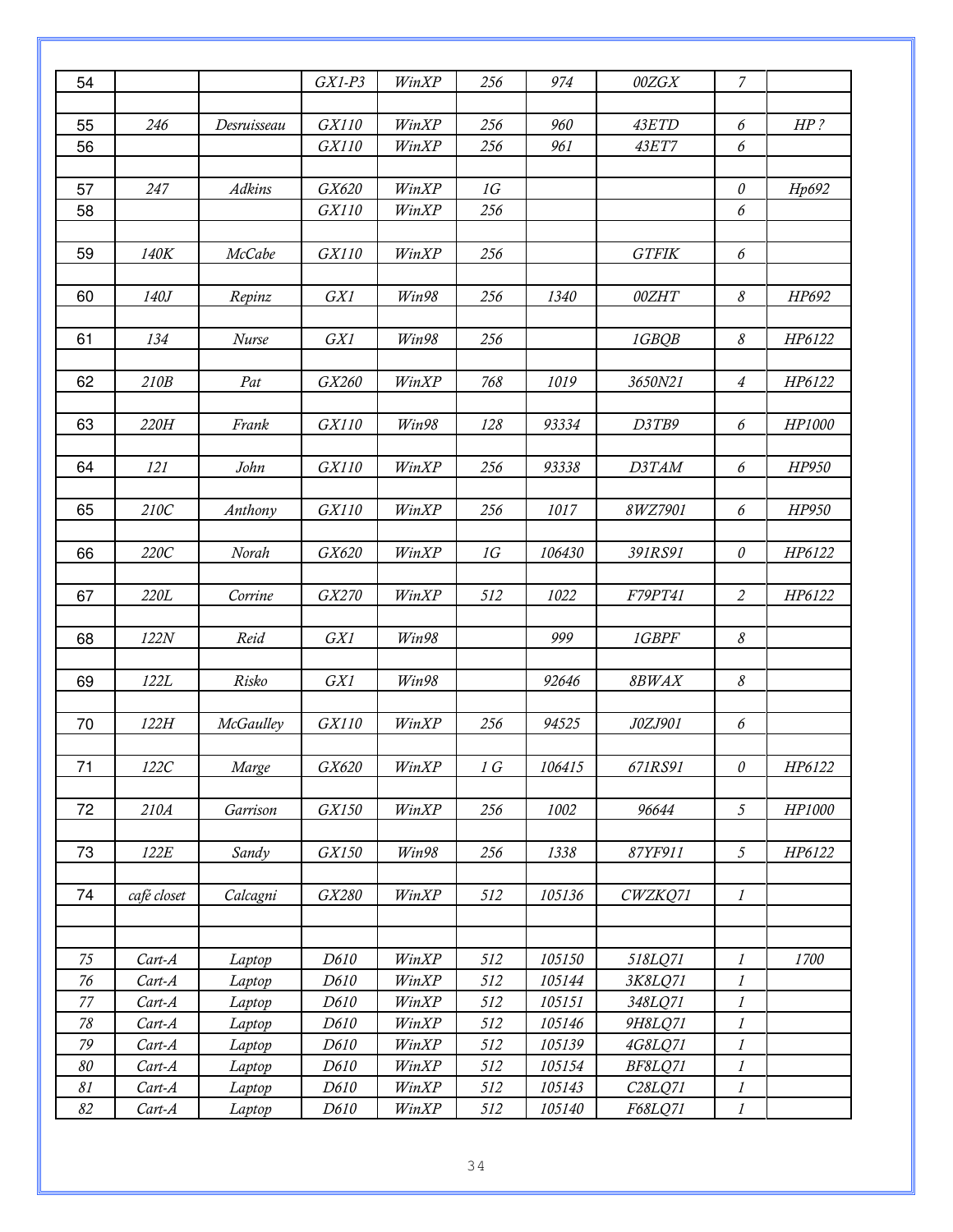|              |            |                                                                | note: # Units $Age > 3 \text{ years} = 40$ |            |     |        |                |                      |
|--------------|------------|----------------------------------------------------------------|--------------------------------------------|------------|-----|--------|----------------|----------------------|
| <i>110</i>   |            |                                                                |                                            |            |     |        | 2.94           | years                |
| <b>Total</b> |            | <b>Average Age of Alternate High School Computer Inventory</b> |                                            |            |     |        |                |                      |
|              |            |                                                                |                                            |            |     |        |                |                      |
|              |            |                                                                |                                            |            |     |        |                |                      |
|              |            |                                                                |                                            |            |     |        |                |                      |
|              |            |                                                                |                                            |            |     |        |                |                      |
|              |            |                                                                |                                            |            |     |        |                |                      |
|              |            |                                                                |                                            |            |     |        |                |                      |
|              |            |                                                                |                                            |            |     |        |                |                      |
| 110          | 233        | White                                                          | GX620                                      | WinXP      | 1 G | 106418 | 291RS91        | $\mathcal O$         |
| 109          | 233        | White                                                          | GX620                                      | WinXP      | 1 G | 106421 | 681RS91        | $\mathcal O$         |
| 108          | 233        | White                                                          | GX620                                      | WinXP      | 1 G | 106424 | 371RS91        | $\theta$             |
| 107          | 233        | White                                                          | <i>GX620</i>                               | WinXP      | 1 G | 106426 | 461RS91        | $\mathcal O$         |
| 106          | 233        | White                                                          | GX280                                      | WinXP      |     | 105113 | JSZKQ71        | $\boldsymbol{l}$     |
| 105          | 233        | White                                                          | GX270                                      | WinXP      |     | 989    | <b>B89PT41</b> | $\sqrt{2}$           |
| 104          | 233        | White                                                          | GX260                                      | WinXP      |     | 982    | 3YQ0N21        | $\boldsymbol{\beta}$ |
| 103          | 233        | White                                                          | GX260                                      | WinXP      |     | 987    | C6S0N21        | $\mathcal S$         |
| 102          | 233        | White                                                          | GX260                                      | WinXP      |     | 983    |                | $\mathcal S$         |
| 101          | 233        | White                                                          | GX260                                      | WinXP      |     | 977    | 8YQ0N21        | $\boldsymbol{\beta}$ |
| 100          | 233        | White                                                          | GX260                                      | WinXP      |     | 980    | HXQ0N21        | $\boldsymbol{\beta}$ |
| 99           | 233        | White                                                          | GX260                                      | WinXP      |     | 984    | 17S0N21        | $\boldsymbol{\beta}$ |
| 98           | 233        | White                                                          | GX260                                      | WinXP      |     | 978    | 5YQ0N21        | $\boldsymbol{\beta}$ |
| 97           | 233        | White                                                          | GX260                                      | WinXP      |     | 979    | JQR0N21        | $\mathfrak{Z}$       |
|              |            |                                                                |                                            |            |     |        |                |                      |
| 96           | Laptop     |                                                                | Apple                                      | OSX        |     | 105102 | W851604BRG4    | $\mathcal{I}$        |
| 95           | Laptop     |                                                                | Apple                                      | <b>OSX</b> |     | 105113 | W851605MRG4    | $\mathcal{I}$        |
|              |            |                                                                |                                            |            |     |        |                |                      |
|              |            |                                                                |                                            |            |     |        |                |                      |
|              |            |                                                                |                                            |            |     |        |                |                      |
|              |            |                                                                |                                            |            |     |        |                |                      |
| 94           | $Cart - B$ | Laptop                                                         | D610                                       | WinXP      | 512 | 106305 | HLXKS91        | $\mathcal O$         |
| 93           | $Cart - B$ | Laptop                                                         | D610                                       | WinXP      | 512 | 106310 | 1HXKS91        | $\mathcal O$         |
| 92           | $Cart - B$ | Laptop                                                         | D610                                       | WinXP      | 512 | 106314 | CHXKS91        | $\mathcal O$         |
| 91           | $Cart - B$ | Laptop                                                         | D610                                       | WinXP      | 512 | 106313 | DJXKS91        | $\mathcal O$         |
| 90           | $Cart - B$ | Laptop                                                         | D610                                       | WinXP      | 512 | 106311 | 6MXKS91        | $\mathcal O$         |
| 89           | $Cart - B$ | Laptop                                                         | D610                                       | WinXP      | 512 | 106312 | 7LXKS91        | $\mathcal O$         |
| 88           | $Cart - B$ | Laptop                                                         | D610                                       | WinXP      | 512 | 106304 | 2JXKS91        | $\mathcal O$         |
| 87           | $Cart - B$ | Laptop                                                         | D610                                       | WinXP      | 512 | 106315 | GHXKS91        | $\mathcal O$         |
| 86           | $Cart - B$ | Laptop                                                         | D610                                       | WinXP      | 512 | 106308 | 5JXKS91        | $\theta$             |
|              |            |                                                                |                                            |            |     |        |                |                      |
|              |            |                                                                |                                            |            |     |        |                |                      |
| 85           | $Cart-A$   | Laptop                                                         | D610                                       | WinXP      | 512 | 105141 | 4B8LQ71        | $\boldsymbol{l}$     |
| 84           | $Cart-A$   | Laptop                                                         | D610                                       | WinXP      | 512 | 105145 | 3C8LQ71        | 1                    |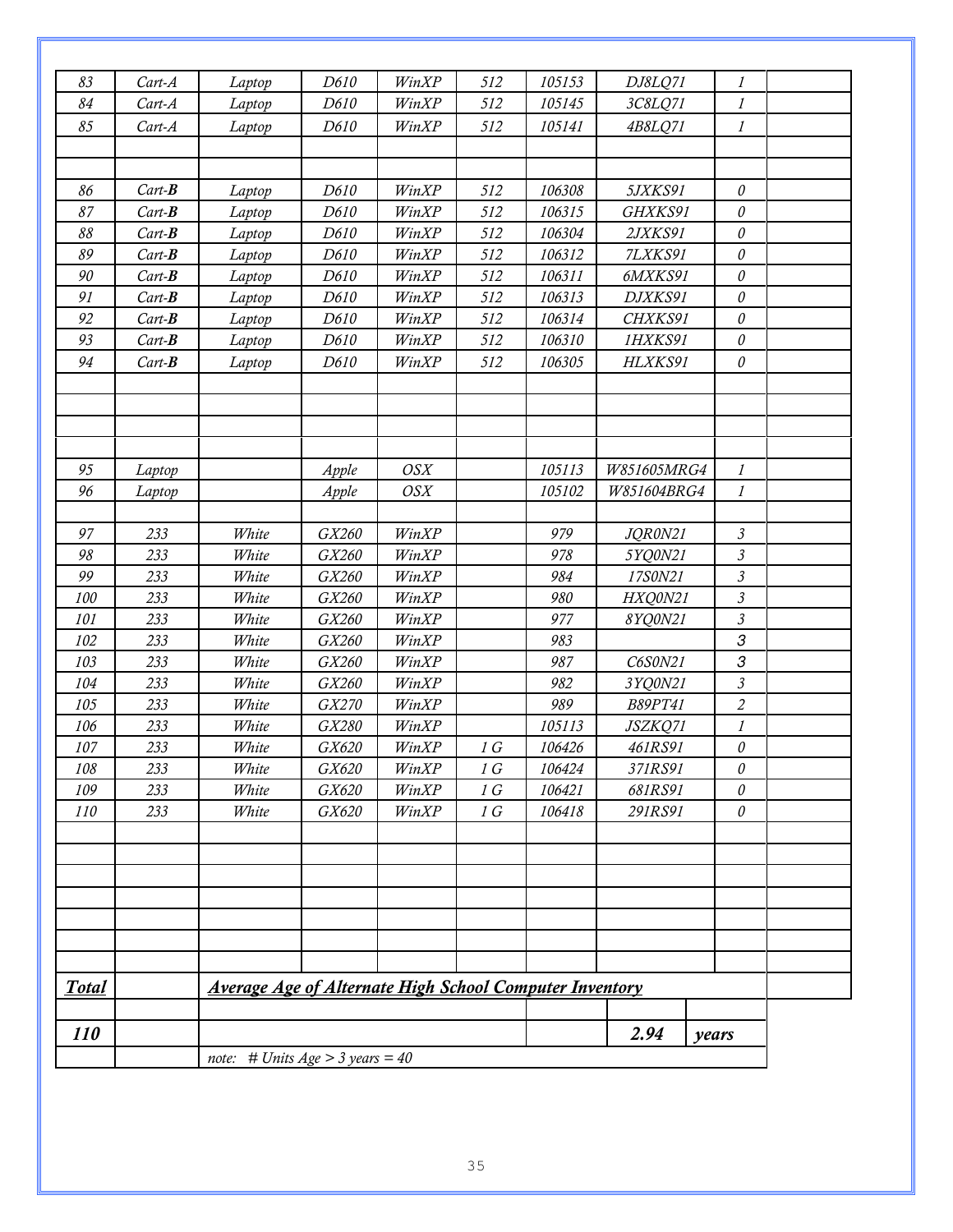# **Appendix B**

# **DUTCHESS COUNTY BOCES ALTERNATIVE AND SPECIAL EDUCATION TECHNOLOGY COMMITTEE'S STAFF SURVEY 2006**

 Toward the end of the 2005-2006 academic year, a survey instrument was distributed to the teaching staff of the Salt Point Center, the Alternative High School, and the District Based Classrooms. The survey instrument contained eight statements that staff was requested to rate on a four-point Likert scale. The survey instrument also contained six additional open-ended questions. The rating questions focused on overall staff satisfaction with the current classroom technology, the adequacy of the installed software and peripherals, the adequacy of the Internet access, the responsiveness of the technical support, and whether or not the current technology helps or hinders their current job performance. The open-ended questions prompted staff for improvement suggestions as well as new technology software/applications suggestions.

 A total of 110 surveys were distributed with 62 being returned, for an overall return rate of 56%. The following is a narrative analysis of the survey.

### **Overall satisfaction with the quality, reliability and speed of the classroom computers**

The Salt Point Center staff was the most satisfied, with 75% indicating that they agreed or strongly agreed with the survey statement. 20% of the SPC staff disagreed with the statement and 5% strongly disagreed.

 The Alternative High School staff was somewhat less positive, with 55% agreeing or strongly agreeing with the survey statement. However, 23% of the AHS strongly agreed with the statement (compared to 15% of the SPC staff) and 23% strongly disagreed with the statement (compared with 5% of the SPC staff). This outcome may be due to more variability in the adequacy of the hardware at the Alternative High School.

 The District Based staff was the least satisfied, with only 42% agreeing or strongly agreeing with the survey statement.

### **Adequacy of the software installed**

84% of the Salt Point Center staff either agreed or strongly agreed with the survey statement, with 16% disagreeing and 0% strongly disagreeing.

The Alternative High School staff was also positive about the current software, with 76% either agreeing or strongly agreeing with the survey statement.

The District Based staff was much less positive, with only 29% agreeing or strongly agreeing with the survey statement. 59% of the District Based staff disagreed with the statement, with an additional 12% strongly disagreeing.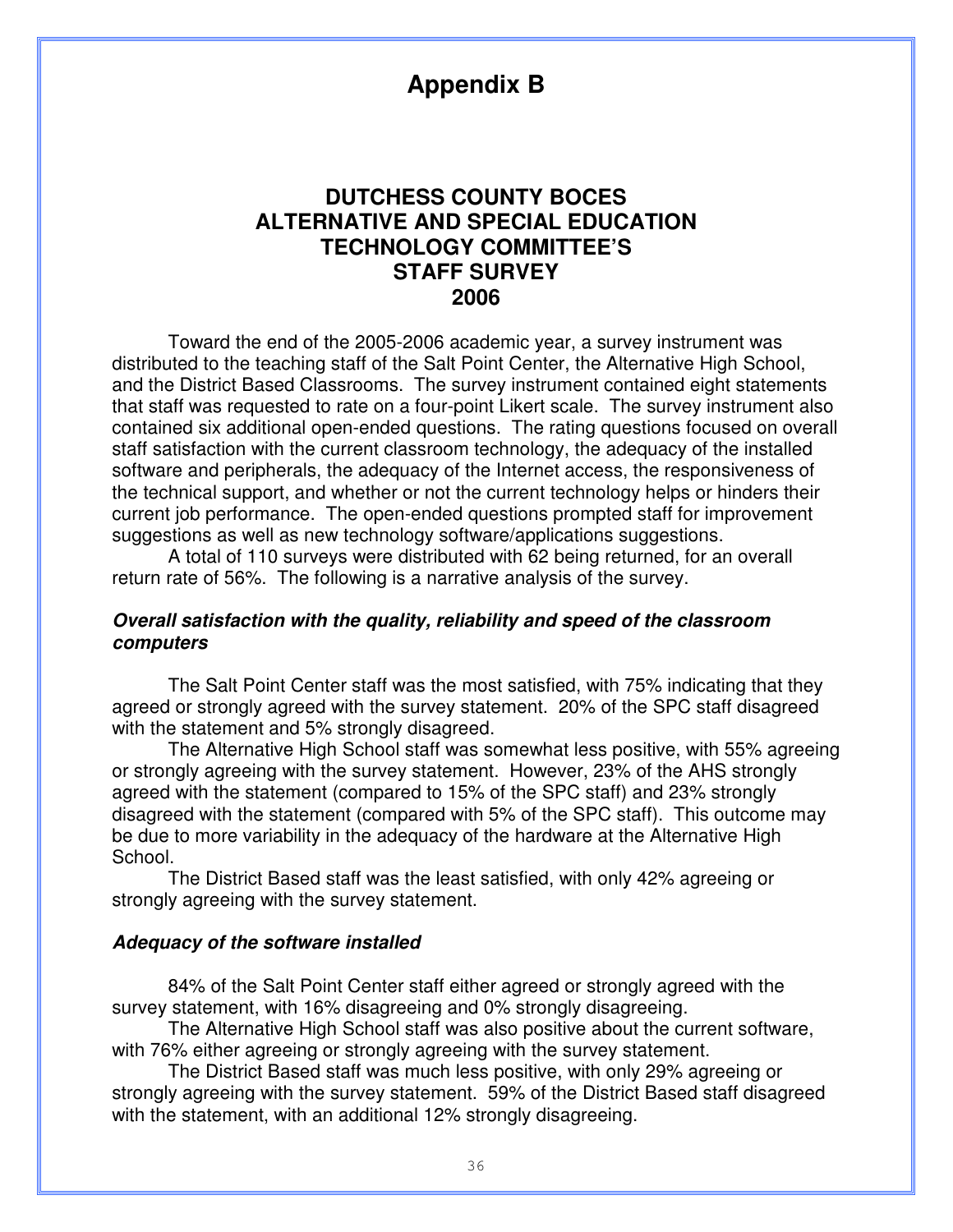### **Adequacy of the peripherals**

 75% of the Salt Point Center staff either agreed or strongly agreed with the survey statement, with only 10% strongly disagreeing.

 The Alternative High School staff was again somewhat less positive, with 50% agreeing or strongly agreeing with the survey statement.

 The District Based staff was much less positive, with only 18% agreeing or strongly agreeing with the survey statement.

### **Responsiveness of the Technical Support**

 The Salt Point Center staff was overwhelming positive in their response to the survey statement, with 90% either agreeing or strongly agreeing with the survey statement.

 The Alternative High School staff was also positive, with 77% either agreeing or strongly agreeing with the survey statement.

 Once again, the District Based staff was somewhat less positive, with only 56% agreeing or strongly agreeing with the survey statement.

### **Sufficient Internet Access and Speed**

 65% of the Salt Point Center staff either agreed or disagreed with the survey statement.

 The Alternative High School staff was less positive, with only 36% of the staff surveyed either agreeing or strongly agreeing with the survey statement.

 The District Based staff was much more positive in their response to this survey statement, with 78% indicating that they agreed or strongly agreed.

### **Frequency of Computer Problem Hindering Job Performance**

 Only 10% of the Salt Point Center staff indicated that computer problems frequently hindered their job performance, with 80% indicating that computer problems occasionally hindered job performance.

 18% of the Alternative High School staff indicated that computer problems frequently hindered their job performance, with 64% indicating that computer problems occasionally hindered job performance.

 Only 11% of the District Based staff indicated that computer problems frequently hinder their job performance, with only 50% indicating that computer problems occasionally hindered job performance.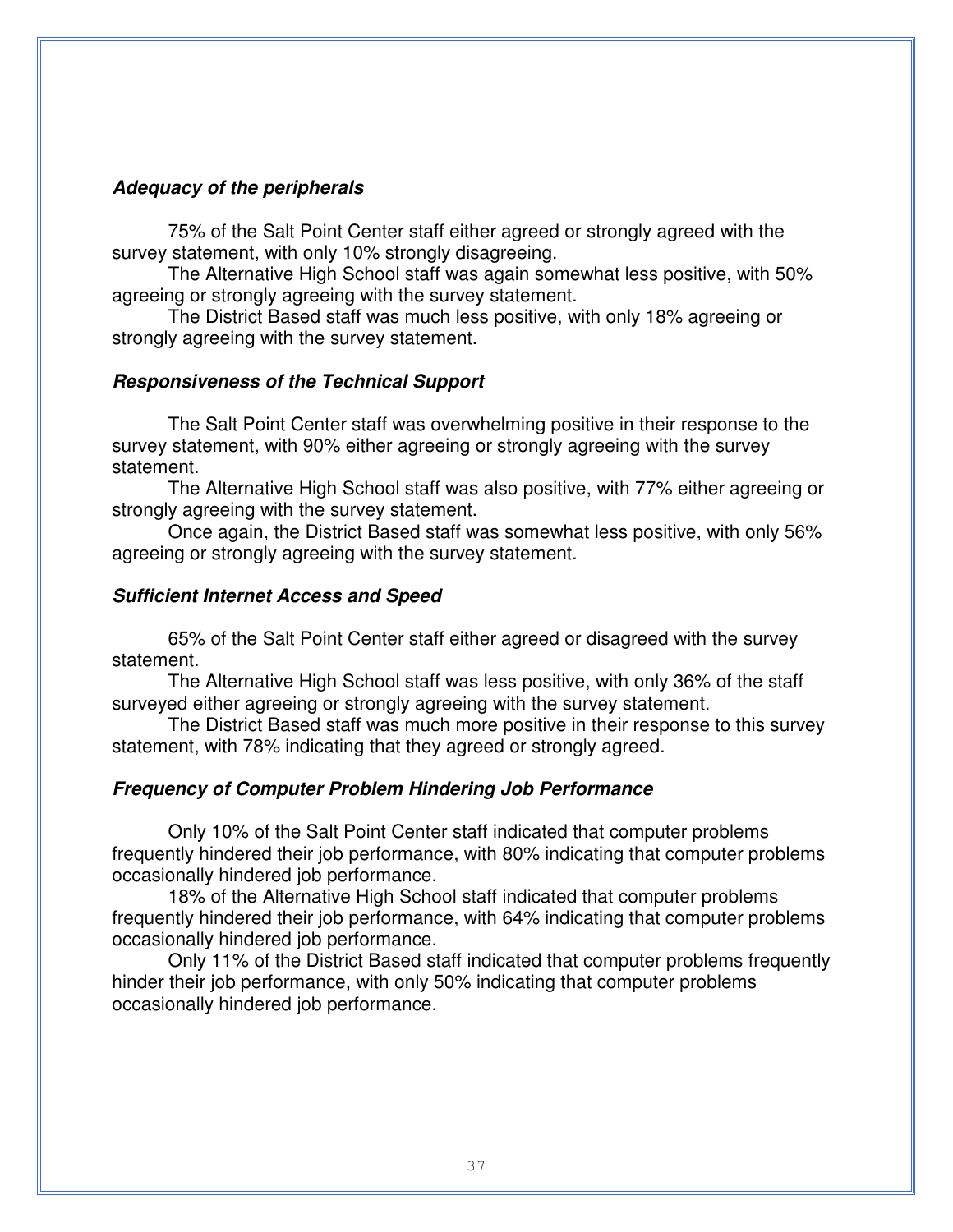### **Helpfulness of Support Staff**

 The Salt Point Center staff was overwhelming positive in this area, with 50% rating the helpfulness as "excellent" and an additional 35% rating support staff as "good."

 The Alternative High School staff was also positive, with 32% rating this area as "excellent" and an additional 50% rating the support staff as "good."

 The District Based staff was also positive, with 39% rating support staff as "excellent" and an additional 44% rating the helpfulness as "good."

Of all the surveys returned, only one survey respondent rated this area as "poor."

### **Respectfulness of Support Staff and Taking Problems Seriously**

 The Salt Point Center staff was overwhelming positive in this area, with 90% responding "always."

 The Alternative High School staff and District Based staff were also positive, with 73% and 72% respectively responding "always."

Of all the surveys returned, only one survey respondent responded "never."

### **Summary and Implications for Planning**

 In reviewing the survey results, the Technology Planning Committee clearly recognized that District Based Classrooms require attention, especially in the area of technology upgrades. The Alternative High School may also require some attention in this area.

 The helpfulness of the support staff is a clear strength in our organization and needs to be applauded.

 In regard to planning, it became clear that outdated machines and software need to be upgraded or replaced as soon as possible, as the promise of technology in education becomes extraordinarily frustrating if staff does not have adequate tools.

 The Technology Committee found that this survey instrument provided a good baseline for planning purposes and will use the same instrument to measure progress over the next three year cycle.

The following is the Survey Distributed to Staff.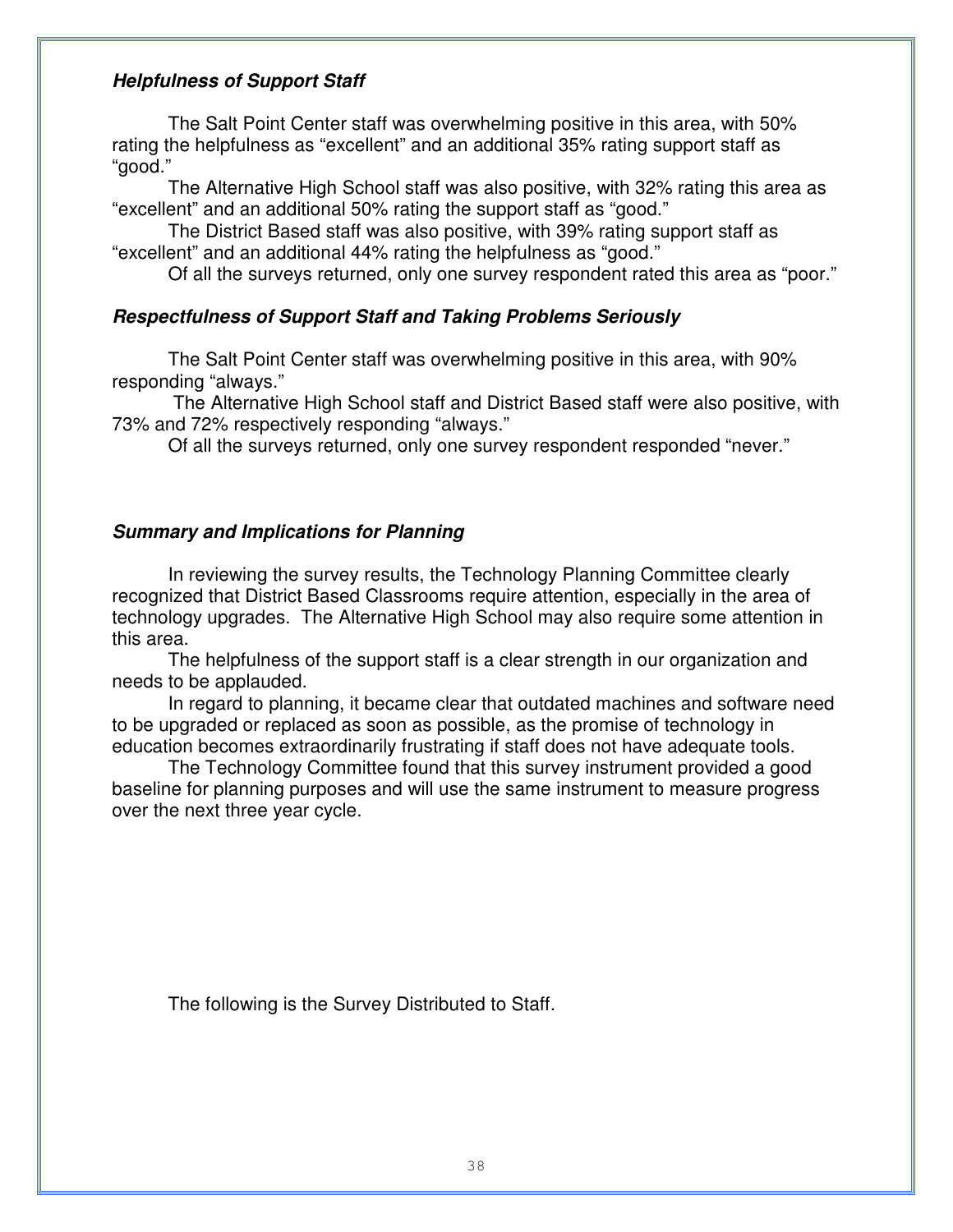

COLLABORATION, INNOVATION, EFFICIENCY, EXCELLENCE AND LEADERSHIP

**Fellow Teachers and Staff,** 

**This survey is a tool we want you to use to help us in our ongoing effort to enhance the technology of our SPED Division here at Dutchess County BOCES, we ask you spend a few minutes in your busy day to complete.** 

**You as a group need to voice where you feel we are at, and the direction we need to be moving to best utilize our present technology and help plan our future expenditures. This year another significant purchase of new technology will be expedited and deployed into our classrooms. The last two years additively will create a strong foundation for our division from which to integrate technology into the instructional process. Your voices will determine its future, and as you fill out this survey remember where we were, and envision where you see us making use of technology in the future.** 

 **This survey will be extremely helpful to administration and our IT Specialist in our efforts to continue moving in a positive direction supporting your technology.** 

**A technology committee is in the planning stages and we will be looking for staff members who are looking to the future and are excited about integrating instructional technology. Please make a note on this form that you would be interested in joining this committee.** 

**All comments and input is welcomed and encouraged, Thank you for your time,** 

**Gary D. Calcagni Instructional Technology Systems Specialist** 

### 2006 DCBOCES SPED Division Technology Survey

Please return to main offices, Pat or Marge

Place an X mark in box provided

**1. I am satisfied with the quality, reliability, and speed of the computer I use.** 

- a) Strongly agree
- b) Agree
- c) Disagree
- d) Strongly disagree

**2. The software currently installed on my computer is adequate for my job function.** 

- a) Strongly agree
- b) Agree
- c) Disagree
- d) Strongly disagree
- **3. The peripherals (e.g., printers, scanners, camera, LCD) available to me are adequate for my job function.**
- a) Strongly agree
- b) Agree
- c) Disagree
- d) Strongly disagree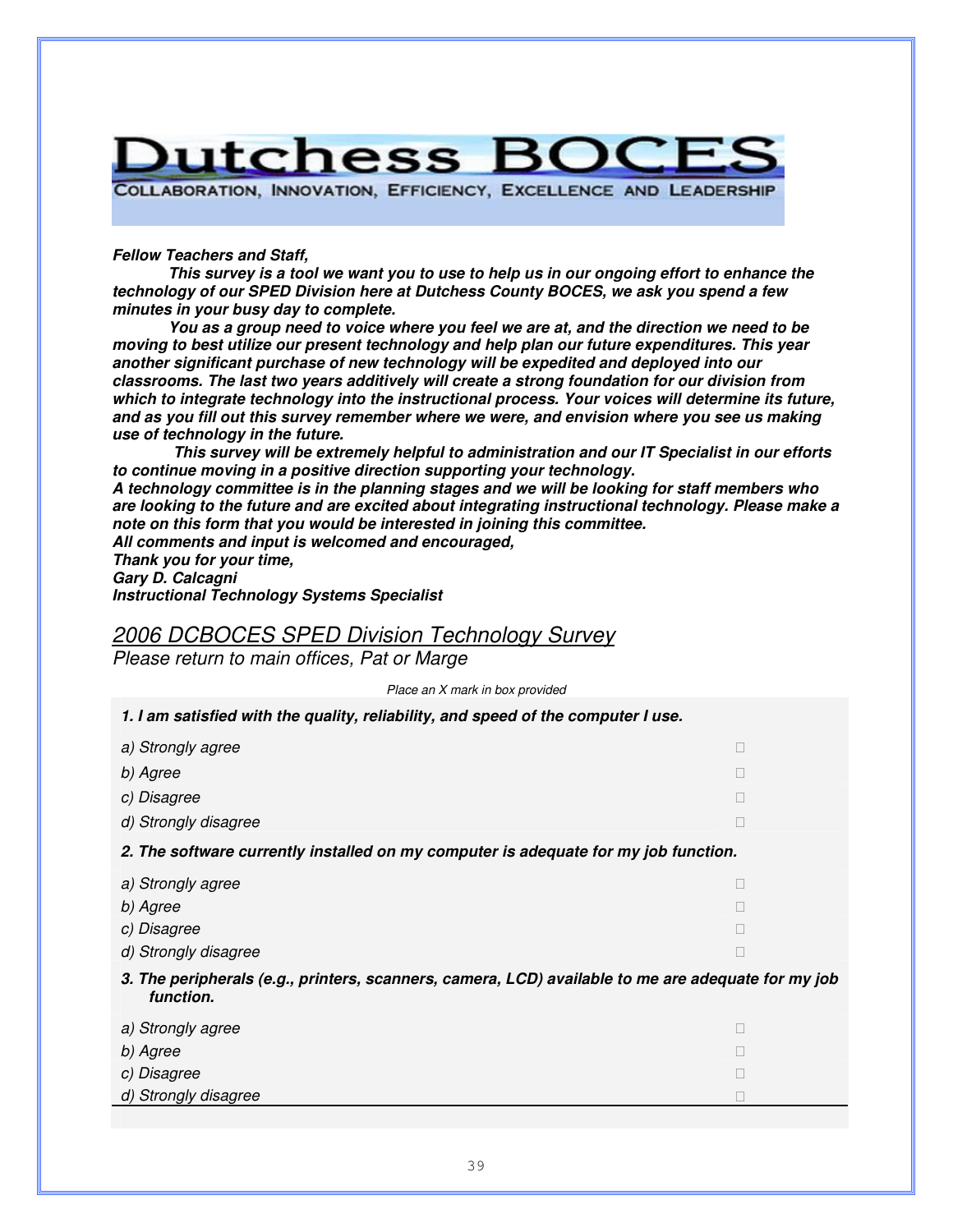#### **4. I am satisfied with the responsiveness of the Computer Technical Support when I request assistance.**

- a) Strongly agree
- b) Agree
- c) Disagree
- d) Strongly disagree

#### **5. I have sufficient Internet access and speed to perform my job function.**

- a) Strongly agree
- b) Agree
- c) Disagree
- d) Strongly disagree

#### **6. How often does a computer problem hinder the performance of your job function?**

- a) Frequently
- b) Occasionally
- c) Seldom
- d) Never and the contract of the contract of the contract of the contract of the contract of the contract of the contract of the contract of the contract of the contract of the contract of the contract of the contract of t

#### **7. How would you rate the helpfulness of Support Staff in dealing with your questions, or concerns in relation to the technology you currently use?**

- a) Excellent
- b) Good
- c) Fair **contract the contract of the contract of the contract of the contract of the contract of the contract of the contract of the contract of the contract of the contract of the contract of the contract of the contract**
- d) Poor

#### **8. Does the support staff treat you with respect and take your problems seriously?**

- a) Always
- b) Sometimes
- c) Never

**9. Are there any areas in which you'd like to see the technology support improved?** 

**10. Are there any computer applications or emerging technologies for which you see would assist you in the use of technology in the classroom? What training would help in the integration of technology in your classroom?** 

**12. What is the most positive aspect about our network/computer system?**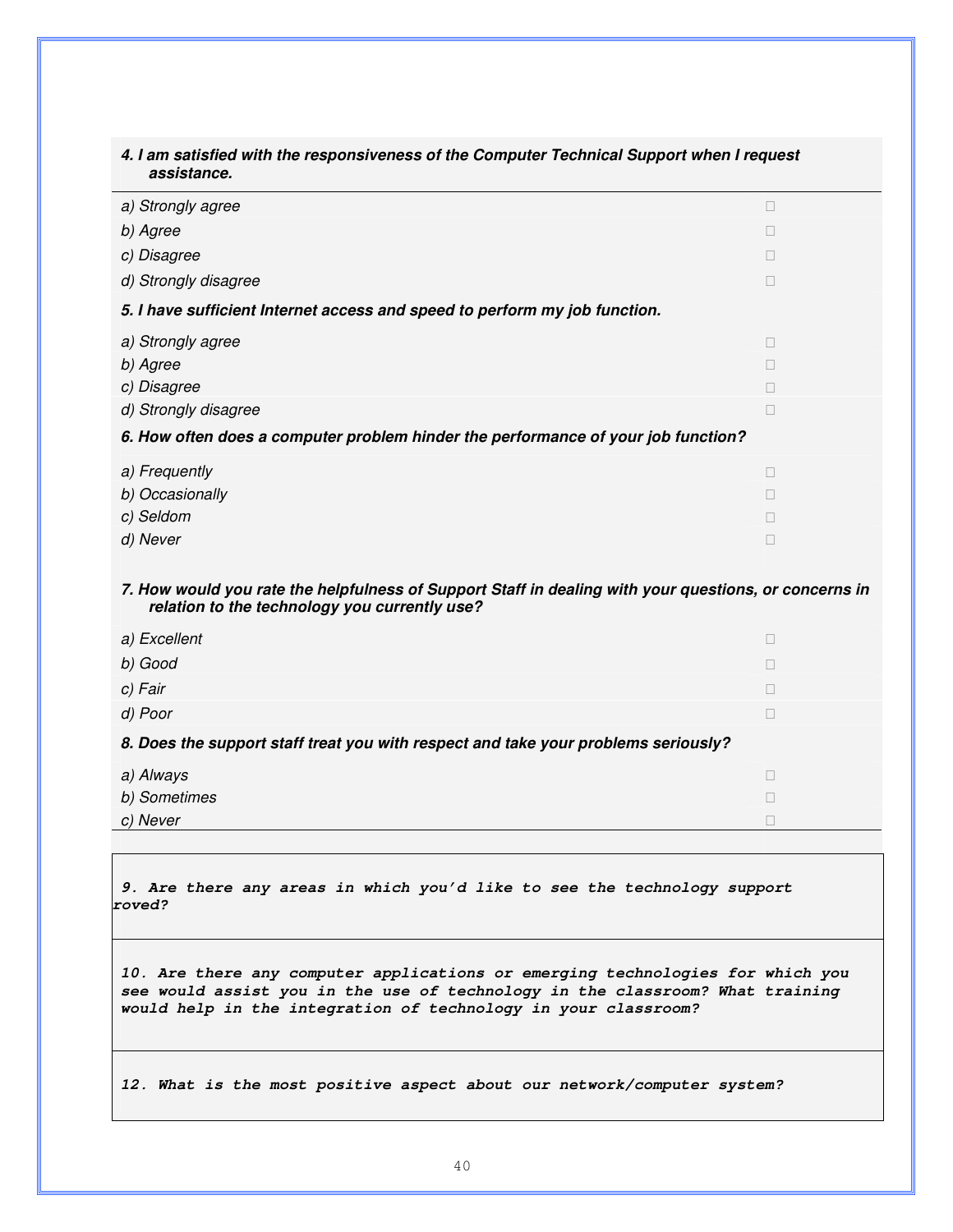**13. What is the most negative aspect about our network/computer system?** 

**14. Please add any additional comments, ideas, suggestions or compliments here and feel free to write on back if you need more room.** 

# **The Following is Survey Results from:**

- 1. Alternative High School
- 2. District Classrooms
- 3. Salt Point Center

# **DCBOCES ALT HS SURVEY RESULTS**

|                                |                |       |            |          | <b>Surveys</b>             | 35    |
|--------------------------------|----------------|-------|------------|----------|----------------------------|-------|
|                                |                |       |            |          | <b>Surveys Returned</b>    | 22    |
| <b>Selections</b>              | Results        | Total | Percentage | Pos/Neg  | Percentage                 | 62.9% |
| <b>Satisfied with</b>          |                |       |            |          |                            |       |
| <b>Computer</b>                |                |       |            |          |                            |       |
| <b>Strongly</b>                |                |       |            |          |                            |       |
| Agree                          | 5              |       | 23%        |          | Satisfied with Computer    |       |
|                                |                |       |            |          |                            |       |
| Agree                          | $\overline{7}$ |       | 32%        | Positive |                            |       |
|                                |                |       |            | 55%      |                            |       |
| <b>Disagree</b>                | 5              |       | 23%        |          | 45%<br><b>D</b> Positive   |       |
|                                |                |       |            |          | 55%<br><b>III Negative</b> |       |
| <b>Strongly</b>                |                |       |            |          |                            |       |
| Disagree                       | 5              |       | 23%        | Negative |                            |       |
| Total                          |                |       |            |          |                            |       |
| Responses                      |                | 22    |            | 45%      |                            |       |
| Software installed on Computer |                |       |            |          |                            |       |
| <b>Strongly</b>                |                |       |            |          |                            |       |
| Agree                          | 3              |       | 14%        |          | Software installed on      |       |
|                                |                |       |            |          |                            |       |
|                                |                |       |            |          | Computer                   |       |
| Agree                          | 13             |       | 62%        | Positive |                            |       |
|                                |                |       |            | 76%      |                            |       |
| Disagree                       | $\mathcal S$   |       | 14%        |          | 76%<br><b>Positive</b>     |       |
|                                |                |       |            |          | <b>□</b> Negative          |       |
| <b>Strongly</b>                |                |       |            |          |                            |       |
| Disagree                       | $\mathfrak{p}$ |       | 10%        | Negative |                            |       |
| Total<br>Responses             |                | 21    |            | 24%      |                            |       |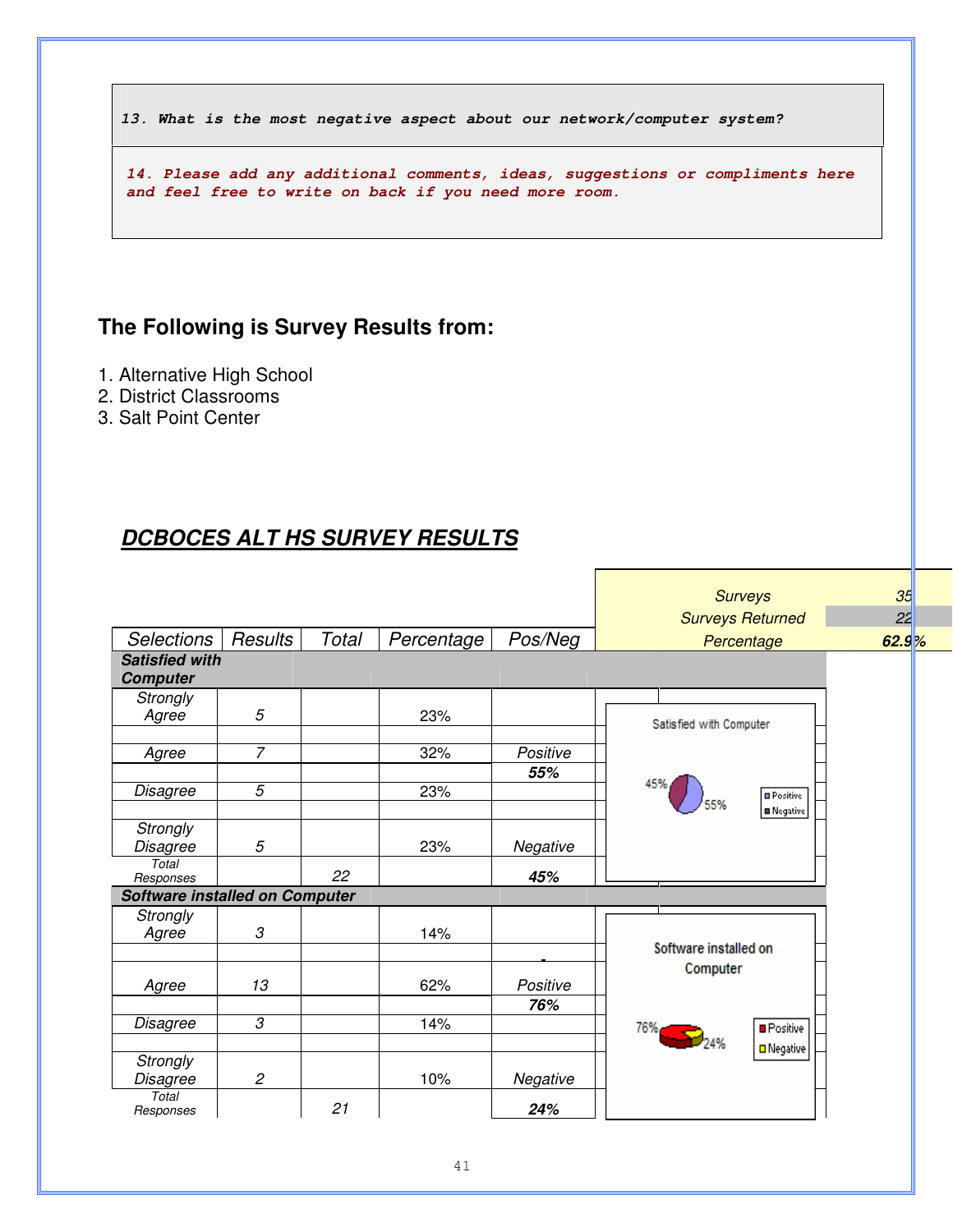| <b>Peripherals</b>                               |                            |    |       |                 |                                               |
|--------------------------------------------------|----------------------------|----|-------|-----------------|-----------------------------------------------|
| Strongly                                         |                            |    |       |                 |                                               |
| Agree                                            | $\overline{\mathcal{A}}$   |    | 18%   |                 | Peripherals                                   |
|                                                  |                            |    |       |                 |                                               |
| Agree                                            | $\overline{7}$             |    | 32%   | Positive<br>50% |                                               |
| Disagree                                         | 8                          |    | 36%   |                 |                                               |
|                                                  |                            |    |       |                 | 50%<br><b>O</b> Negative<br><b>O</b> Paritive |
| <b>Strongly</b>                                  |                            |    |       |                 |                                               |
| <b>Disagree</b>                                  | $\boldsymbol{\mathcal{S}}$ |    | 14%   | Negative        |                                               |
| Total<br>Responses                               |                            | 22 |       | 50%             |                                               |
| <b>Responsiveness of Tech Support</b>            |                            |    |       |                 |                                               |
| Strongly                                         |                            |    |       |                 |                                               |
| Agree                                            | 4                          |    | 18%   |                 | <b>Responsiveness of Tech</b>                 |
|                                                  |                            |    |       |                 | Support                                       |
| Agree                                            | 13                         |    | 59%   | Positive<br>77% |                                               |
| Disagree                                         | $\overline{4}$             |    | 18%   |                 | 23%                                           |
|                                                  |                            |    |       |                 | <b>D</b> Paritive                             |
| Strongly                                         |                            |    |       |                 | <b>O</b> Negative<br>77%                      |
| Disagree                                         | 1                          |    | 5%    | Negative        |                                               |
| Total<br>Responses                               |                            | 22 |       | 23%             |                                               |
| <b>Internet</b>                                  |                            |    |       |                 |                                               |
| <b>Speed</b>                                     |                            |    |       |                 |                                               |
| Strongly                                         |                            |    |       |                 |                                               |
| Agree                                            | 0                          |    | 0%    |                 | <b>Internet Speed</b>                         |
| Agree                                            | $\boldsymbol{\mathcal{S}}$ |    | 36%   | Positive        |                                               |
|                                                  |                            |    |       | 36%             |                                               |
| Disagree                                         | 10                         |    | 45%   |                 | 36%<br><b>D</b> Paritive                      |
|                                                  |                            |    |       |                 | <b>O</b> Negative                             |
| Strongly                                         |                            |    |       |                 |                                               |
| Disagree                                         | $\overline{\mathcal{A}}$   |    | 18%   | Negative        |                                               |
| Total<br>Responses                               |                            | 22 |       | 64%             |                                               |
| <b>Computer hinder Job</b>                       |                            |    |       |                 |                                               |
|                                                  |                            |    |       |                 | Computer hinder Job                           |
| Frequently                                       | $\overline{4}$             |    | 18%   |                 |                                               |
| Occasionally                                     | 14                         |    | 64%   | Positive        | 18%                                           |
|                                                  |                            |    |       | 82%             |                                               |
| Seldom                                           | $\overline{4}$             |    | 18%   |                 | <b>B</b> Paritive<br><b>El</b> Negative       |
|                                                  |                            |    |       |                 | 82%                                           |
| Never                                            | $\overline{\theta}$        |    | $0\%$ | Negative        |                                               |
| Total                                            |                            | 22 |       | 18%             |                                               |
| Responses<br><b>Helpfulness of Support Staff</b> |                            |    |       |                 |                                               |
| Excellent                                        | $\overline{7}$             |    | 32%   |                 |                                               |
|                                                  |                            |    |       |                 | <b>Helpfulness of Support</b><br><b>Staff</b> |
| Good                                             | 11                         |    | 50%   | Positive        |                                               |
|                                                  |                            |    |       | 82%             | 18%<br><b>B</b> Paritive                      |
| Fair                                             | $\overline{\mathcal{A}}$   |    | 18%   |                 | <b>O</b> Negative                             |
|                                                  | 0                          |    |       |                 | 82%                                           |
| Poor                                             |                            |    | $0\%$ | Negative        |                                               |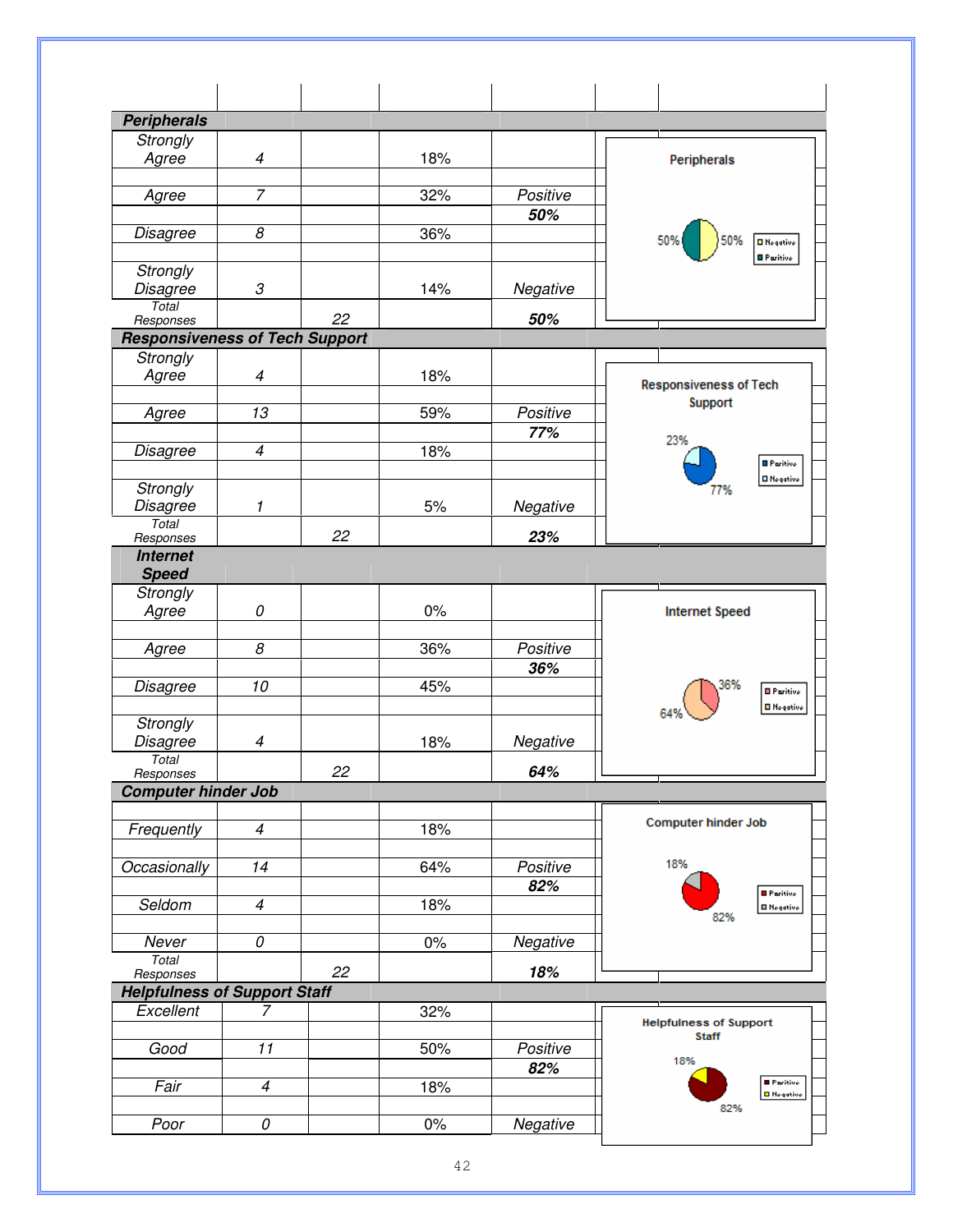|           | <b>Support take you Seriously</b> |       |                            |
|-----------|-----------------------------------|-------|----------------------------|
| Always    | 16                                | 73%   | Support take you Seriously |
|           |                                   |       | 0%                         |
| Sometimes |                                   | 27%   | 27%                        |
|           |                                   |       | <b>Di Alua</b>             |
| Never     |                                   | $0\%$ | <b>D</b> Same              |
| Total     |                                   |       | <b>D</b> Neve<br>'3%       |

Responses 22

### **ALTHS Staff Survey Comments**:

Want Hardware/Peripherals

- 1. More Projectors.
- 2. Printer is slow.
- 3. Better printers.
- 4. Scanner.
- 5. Discs to save on.
- 6. More Smart Boards.
- 7. More Laptops!
- 8. Not enough equipment.

9. Computers are old and slow, can't print progress notes.

10. Would like to have my own smart board.

11 Digital Cameras.

12. Projector to show my frequent Power Point Presentations.

Want more control over computer

- 1. Too many restrictions on downloading.
- 2. Too many access denied areas.

Software wanted

- 1. Better filter to prevent inappropriate sites.
- 2. Still running Windows 98 have asked for upgrade for several years.
- 3. Would like to be able to access our network from home particularly to use Plato.
- Workshops for tech hardware and software usage

1. Want more training.

- 2. Offer some classes after school or on conference days with some instruction and practice time.
- 3. Training on Smart Board and Digital Camera, Projector.

IEP Direct

- 1. Computers are old, and makes taking attendance difficult.
- 2. Condense IEP Direct attendance.
- 3. When we are doing reports on IEP Direct the system seems slow.
- 4. Doing attendance is time consuming, and difficult under less than ideal circumstances.

5. IEP Direct leaves a lot to be desired. It is time consuming, cumbersome and incomplete at times. There is room for much improvements there.

**Positives** 

- 1. The programs available via internet.
- 2. Being connected Bldg and BOCES wide Server and Internet.
- 3. The wireless Laptops.
- 4. Thank you, Gary for straightening out my printing problems!
- 5. Gary is a Godsend!
- 6. Gary goes above and beyond and stays late to help me with my computer problems.
- 7. I like the way our computer network adds different interactive options to the classrooms.
- 8. Thanks Gary!
- 9. Having Internet and Staff E-Mail in every classroom.
- **Negatives**

1. If BOCES is going to move into the "computer age" and use programs like "Plato", "United Streaming" and others, it would be wise to upgrade the computers.

2. Why do you mess with computers when there's nothing wrong with them? Is it up to Tech Staff to remove things on the computer? If so, no one ever told me.

3. Until recently I was able to access most anything I wanted as a teacher; not a student. One day, poof, everything is gone. No more games, etc. Why is this happening? Students are still able to access "My Space" and Porn in the computer lab. I feel my hands are tied to tight. Not a good way to treat staff.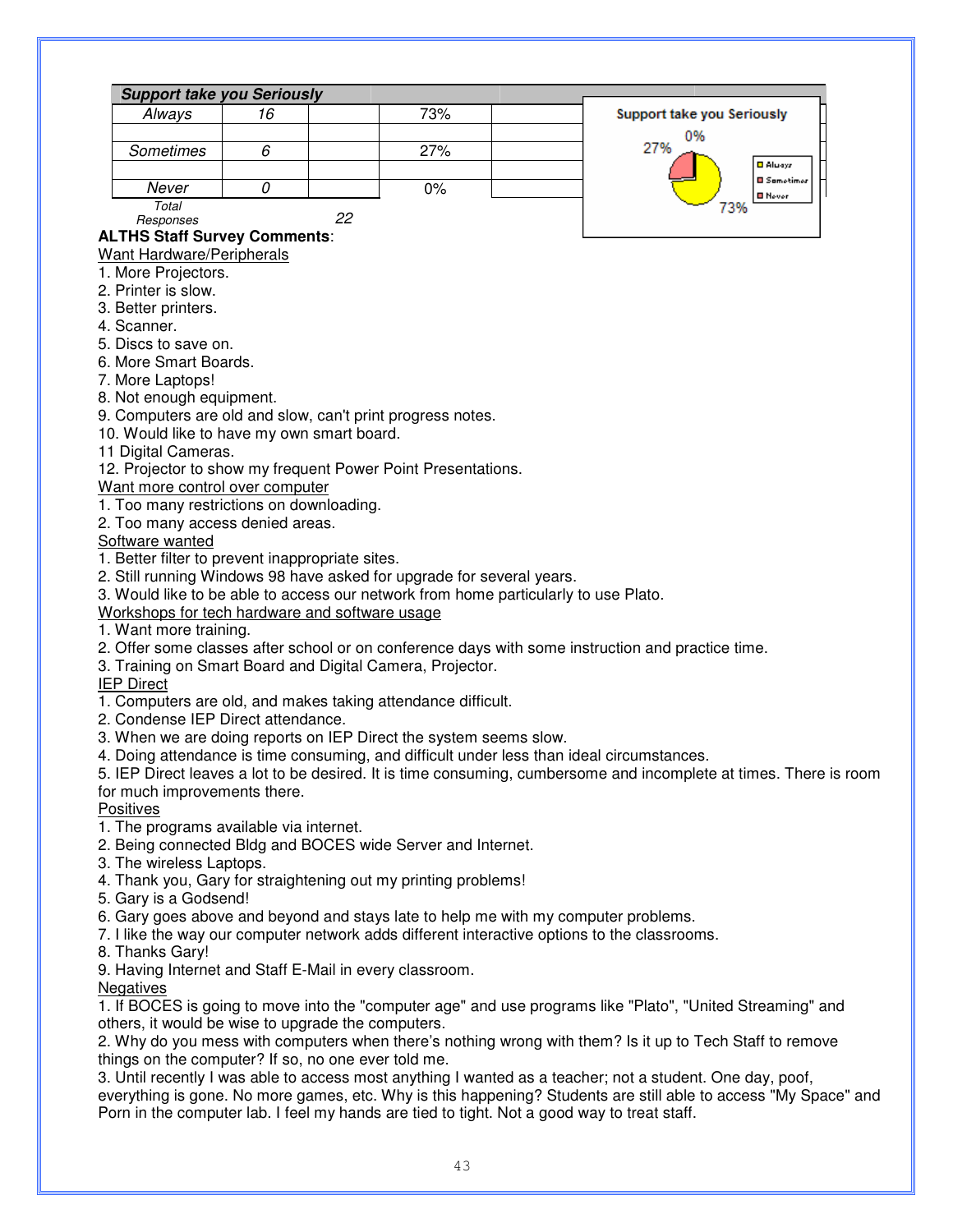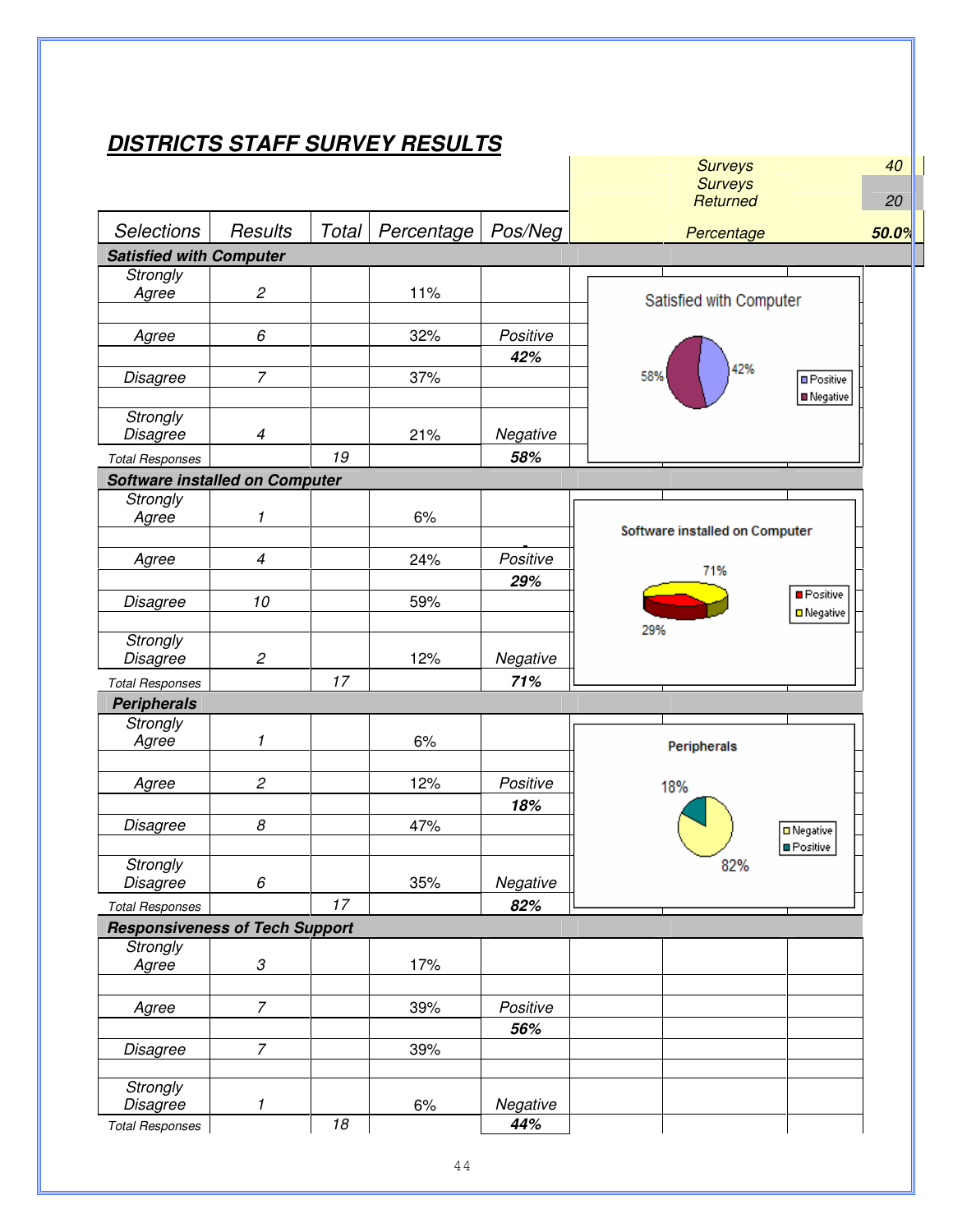| <b>Internet</b><br><b>Speed</b>     |                            |    |     |                 |                                               |  |
|-------------------------------------|----------------------------|----|-----|-----------------|-----------------------------------------------|--|
| Strongly<br>Agree                   | $\overline{\mathcal{A}}$   |    | 22% |                 | <b>Internet Speed</b>                         |  |
| Agree                               | 10                         |    | 56% | Positive        | 22%                                           |  |
| <b>Disagree</b>                     | $\sqrt{2}$                 |    | 11% | 78%             | <b>D</b> Positive<br>□ Negative               |  |
|                                     |                            |    |     |                 | 78%                                           |  |
| Strongly<br><b>Disagree</b>         | $\overline{c}$             |    | 11% | Negative        |                                               |  |
| <b>Total Responses</b>              |                            | 18 |     | 22%             |                                               |  |
| <b>Computer hinder Job</b>          |                            |    |     |                 |                                               |  |
|                                     |                            |    |     |                 |                                               |  |
| Frequently                          | $\overline{c}$             |    | 11% |                 | <b>Computer hinder Job</b>                    |  |
| Occasionally                        | 9                          |    | 50% | Positive        |                                               |  |
|                                     |                            |    |     | 61%             | 39%                                           |  |
| Seldom                              | 6                          |    | 33% |                 | <b>■ Positive</b><br>61%<br><b>□ Negative</b> |  |
|                                     |                            |    |     |                 |                                               |  |
| Never                               | 1                          |    | 6%  | Negative        |                                               |  |
| <b>Total Responses</b>              |                            | 18 |     | 39%             |                                               |  |
| <b>Helpfulness of Support Staff</b> |                            |    |     |                 |                                               |  |
| Excellent                           | 7                          |    | 39% |                 | <b>Helpfulness of Support Staff</b>           |  |
|                                     |                            |    |     |                 | 17%                                           |  |
| Good                                | 8                          |    | 44% | Positive<br>83% |                                               |  |
| Fair                                | $\overline{c}$             |    | 11% |                 | <b>Positive</b><br>□ Negative                 |  |
|                                     |                            |    |     |                 | 83%                                           |  |
| Poor                                | $\mathbf{1}$               |    | 6%  | Negative        |                                               |  |
| <b>Total Responses</b>              |                            | 18 |     | 17%             |                                               |  |
| <b>Support take you Seriously</b>   |                            |    |     |                 |                                               |  |
| Always                              | 13                         |    | 72% |                 | Support take you Seriously<br>6%              |  |
| <b>Sometimes</b>                    | $\overline{\mathcal{A}}$   |    | 22% |                 | 22%<br><b>D</b> Always                        |  |
|                                     |                            |    |     |                 | <b>□</b> Sometimes<br><b>□</b> Never          |  |
| Never<br><b>Total Responses</b>     | $\boldsymbol{\mathcal{I}}$ | 18 | 6%  |                 | 72%                                           |  |

District Staff Comments:

Limited Access to Web Sites

1. What is the procedure for reporting computer difficulties?

2. Blocks on many activities which would be appropriate.

3. Not networked.

Computer is out dated,Sluggish

1. Need updated computers.

2. Antiquated equipment.

3. Update computer stations/Windows XP

4. We just want a fully working computer, no disc disk drive since beginning of year.

5. Laptop I use is Windows 98

6. One computer per room does not meet needs.

Want Hardware/Peripherals

1. Touch Screens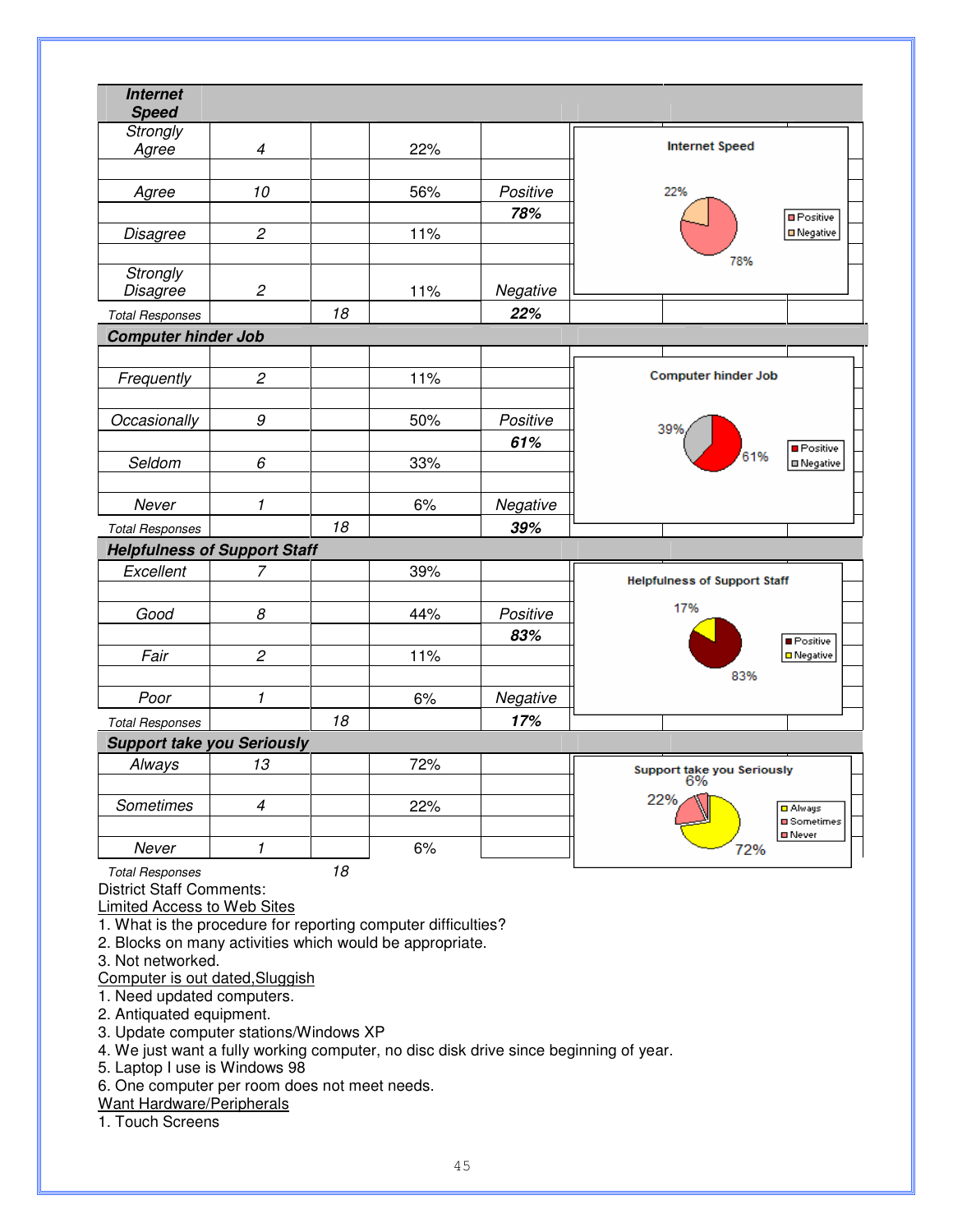- 2. Not enough machines per classroom
- 3. Newer Printers
- 4. Low tech overhead projector
- 5. Scanners, Cameras, Digital Video Cameras, CD/DVD burners.
- 6. Laptops for teachers
- 7. Projector for computer.
- 8. Ability to use thumbdrive.
- 9. Laptops, wireless for smartboard.

10. I had 3 students this year with alternate assessments- a digital camera was necessary, what was available thru BOCES was incompatible w/computers. I had to supply my own camera and printing.

11. Smartboard and be able to learn to use it.

12. More computers

13. More smartboards in district classrooms w/training.

#### Want more control over computer

1. There are too many things locked out -clip art for word, etc.

Software wanted

1. Internet

2. Jaws

3. Zoomtext

4. Scientific Notebook for Math

- 5. Compass Learning
- 6. Boardmaker

7. Because computer is supplied by Arlington, we only have software provided by Arlington installed for students to use.

8. Greater availablity to software for students use

9. Need more software, what does BOCES offer. Would like to see a list of computer software that BOCES has available for teachers to use with students. A brief description would be helpful.

10. Compass learning licenses.

Workshops for tech hardware and software usage

- 1. More Smartboard training.
- 2. More training.

3. Laptop training

**Comments** 

1. Hope you'll be able to to help improve classrooms technology for BOCES CLASSROOMS.

2. Free up more time so the sysop can come to the district classes in a more timely manner.

3. To be actively involved in the district classes. Regularly scheduled visits should be implemented.

4. Please don't forget us out in the districts traveling all day from place to place

5. New programs installed in school computers no guides to use, have to print out, copies should be provided. 6. Gary knows what he's doing.

7. I think all forms that we need; incident reports, personnel forms field trip requests should be available as PDF files to print out instead of having to call and ask clerical staff to send w/courier.

Technology Calls

1. Would be helpful to have more staff available to respond to problems quickly.

2. Having tech 2 times during the year, waiting for him on a Friday, staying until 4:00pm when class ends at 1:45pm. Too long between visits.

3. Our heat connection does not work so we rely on our messages to Fran/Irene.

**Positives** 

1. Computer hardware is adequate at present time

2. Speedy Internet access.

3. Provides accessibilty to online educational instructional material resources for teachers as well as learning and research resources for students.

4. Really appreciate a survey like this!, It's a long time coming.

- 5. Gary is very informative.
- 6. New laptops
- 7. Support from Gary.
- 8. Being able to apply for conferences online is wonderful.

#### Negatives

1.Help provided out in district.

2. The inability to block web sites.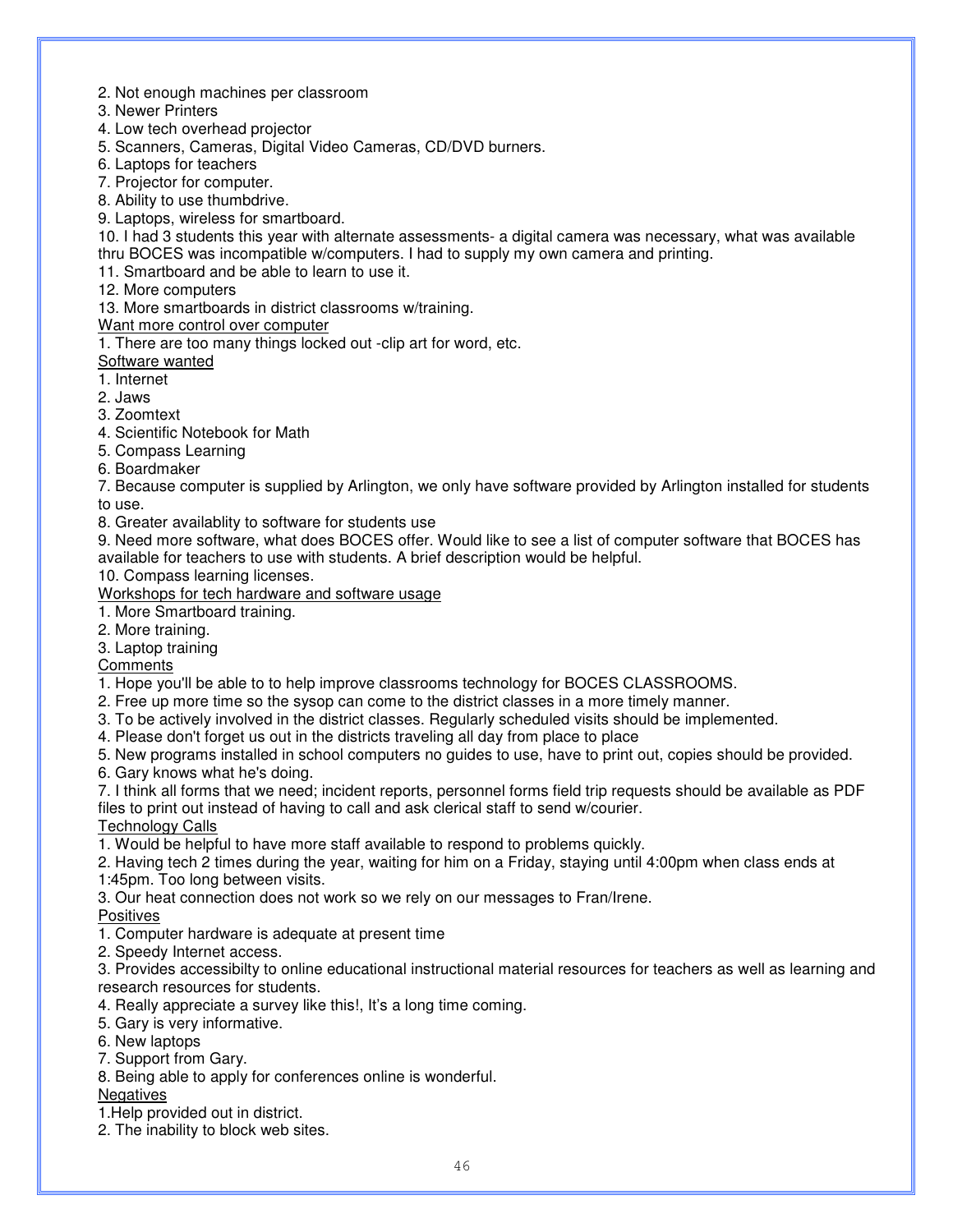- 3. Hard time logging on to heat support site.
- 4. Have requested speakers but have not received, and am still using teachers personal property.
- 5. Observing the wealth of technology at various school districts that's offered to their teachers and students.

6. Outdated in many aspects.

7. Staff limitations/knowledge.

# **SPC STAFF SURVEY RESULTS**

|                                       |                      |       |            |          | <b>Surveys</b>                         |
|---------------------------------------|----------------------|-------|------------|----------|----------------------------------------|
|                                       |                      |       |            |          | <b>Surveys Returned</b>                |
| <b>Selections</b>                     | Results              | Total | Percentage | Pos/Neg  | Percentage                             |
| <b>Satisfied with Computer</b>        |                      |       |            |          |                                        |
| <b>Strongly Agree</b>                 | 3                    |       | 15%        |          |                                        |
|                                       |                      |       |            |          | Satisfied with Computer                |
| Agree                                 | 12                   |       | 60%        | Positive | 25%                                    |
|                                       |                      |       |            | 75%      |                                        |
| Disagree                              | $\overline{4}$       |       | 20%        |          | <b>D</b> Positive                      |
|                                       |                      |       |            |          | <b>III</b> Negative                    |
| Strongly                              |                      |       |            |          | 75%                                    |
| Disagree                              | 1                    |       | 5%         | Negative |                                        |
| <b>Total Responses</b>                |                      | 20    |            | 25%      |                                        |
| <b>Software installed on Computer</b> |                      |       |            |          |                                        |
| <b>Strongly Agree</b>                 | 4                    |       | 21%        |          |                                        |
| Agree                                 | 12                   |       | 63%        | Positive |                                        |
|                                       |                      |       |            | 84%      | Software installed on Computer         |
| Disagree                              | 3                    |       | 16%        |          |                                        |
|                                       |                      |       |            |          | 84%                                    |
| Strongly                              |                      |       |            |          | <b>D</b> Positive<br><b>□ Negative</b> |
| Disagree                              | 0                    |       | 0%         | Negative | 6%                                     |
| <b>Total Responses</b>                |                      | 19    |            | 16%      |                                        |
| <b>Peripherals</b>                    |                      |       |            |          |                                        |
| <b>Strongly Agree</b>                 | 3                    |       | 15%        |          |                                        |
|                                       |                      |       |            |          | Peripherals                            |
| Agree                                 | 12                   |       | 60%        | Positive |                                        |
|                                       |                      |       |            | 75%      | 25%                                    |
| Disagree                              | $\boldsymbol{\beta}$ |       | 15%        |          |                                        |
|                                       |                      |       |            |          | D Negative<br><b>D</b> Positive        |
| Strongly                              |                      |       |            |          | 75%                                    |
| Disagree                              | $\mathfrak{p}$       |       | 10%        | Negative |                                        |
| <b>Total Responses</b>                |                      | 20    |            | 25%      |                                        |
| <b>Responsiveness of Tech Support</b> |                      |       |            |          |                                        |
| <b>Strongly Agree</b>                 | 8                    |       | 40%        |          |                                        |
|                                       |                      |       |            |          | <b>Responsiveness of Tech Support</b>  |
| Agree                                 | $10\,$               |       | 50%        | Positive | 10%                                    |
|                                       |                      |       |            | 90%      |                                        |
| Disagree                              | $\mathbf{1}$         |       | $5%$       |          | Positive                               |
|                                       |                      |       |            |          | D Negative                             |
| Strongly                              |                      |       |            |          | 90%                                    |
| Disagree                              | 1                    |       | $5%$       | Negative |                                        |
| <b>Total Responses</b>                |                      | 20    |            | 10%      |                                        |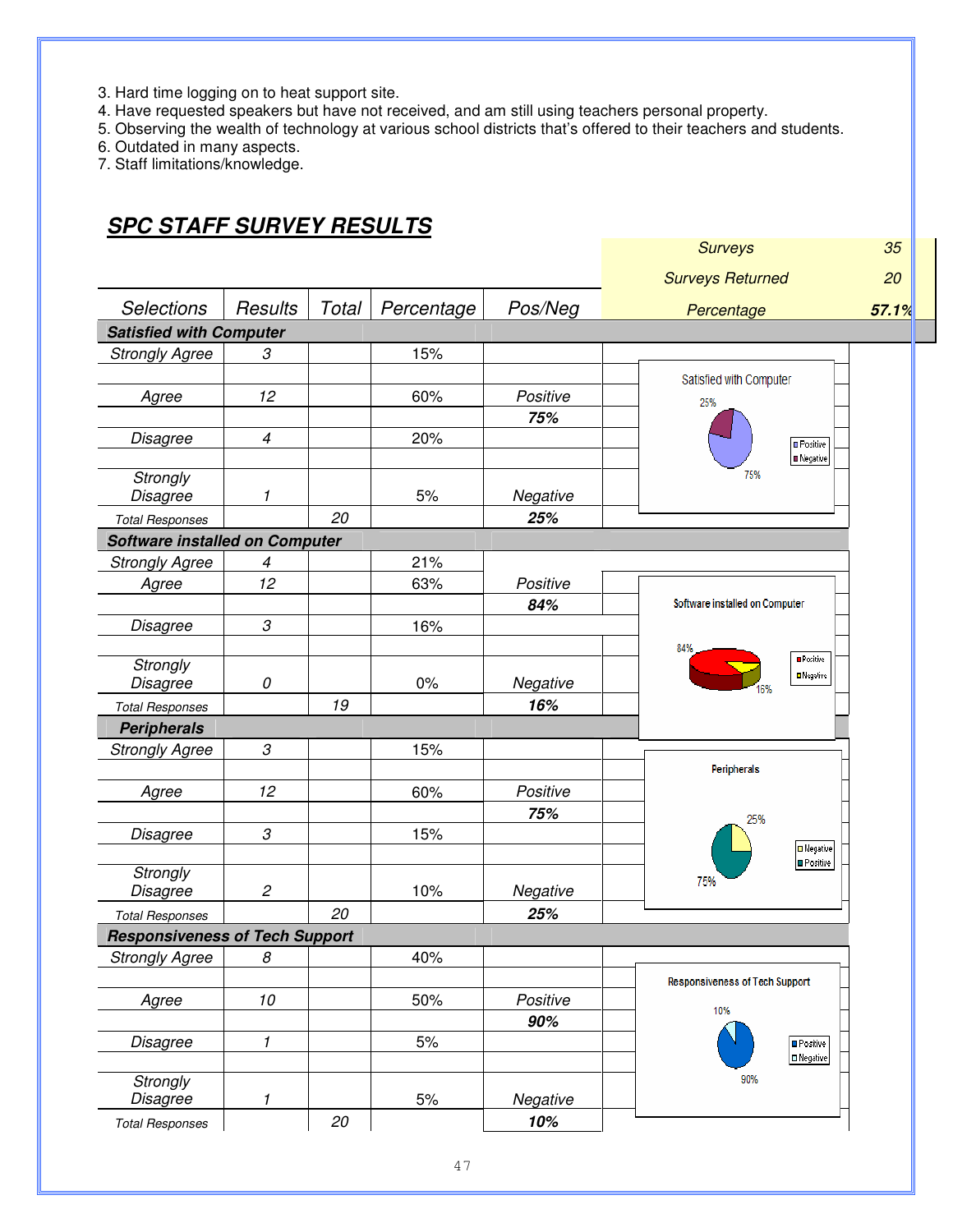| <b>Internet Speed</b>                         |                      |    |       |          |                                        |
|-----------------------------------------------|----------------------|----|-------|----------|----------------------------------------|
| <b>Strongly Agree</b>                         | 5                    |    | 25%   |          |                                        |
| Agree                                         | 8                    |    | 40%   | Positive | <b>Internet Speed</b>                  |
|                                               |                      |    |       | 65%      | 35%                                    |
| Disagree                                      | $\mathfrak{p}$       |    | 10%   |          | <b>D</b> Positive<br>65%               |
| Strongly<br>Disagree                          | 5                    |    | 25%   | Negative | $\blacksquare$ Negative                |
| <b>Total Responses</b>                        |                      | 20 |       | 35%      |                                        |
| <b>Computer Hinder Job</b>                    |                      |    |       |          |                                        |
| Frequently                                    | $\overline{c}$       |    | 10%   |          |                                        |
|                                               |                      |    |       |          | <b>Computer Hinder Job</b>             |
| Occasionally                                  | 16                   |    | 80%   | Positive | 10%                                    |
|                                               |                      |    |       | 90%      |                                        |
| Seldom                                        | $\overline{c}$       |    | 10%   |          | <b>Positive</b><br><b>III</b> Negative |
|                                               |                      |    |       |          | 90%                                    |
| Never                                         | 0                    |    | $0\%$ | Negative |                                        |
| <b>Total Responses</b>                        |                      | 20 |       | 10%      |                                        |
| <b>Helpfulness of Support</b><br><b>Staff</b> |                      |    |       |          |                                        |
| Excellent                                     | 10                   |    | 50%   |          |                                        |
|                                               |                      |    |       |          | <b>Helpfulness of Support Staff</b>    |
| Good                                          | $\overline{7}$       |    | 35%   | Positive | 15%                                    |
|                                               |                      |    |       | 85%      | <b>Positive</b>                        |
| Fair                                          | $\boldsymbol{\beta}$ |    | 15%   |          | <b>□</b> Negative                      |
|                                               |                      |    |       |          | 85%                                    |
| Poor                                          | 0                    |    | $0\%$ | Negative |                                        |
| <b>Total Responses</b>                        |                      | 20 |       | 15%      |                                        |
| Support take you<br><b>Seriously</b>          |                      |    |       |          |                                        |
| Always                                        | 18                   |    | 90%   |          |                                        |
|                                               |                      |    |       |          | Support take you Seriously<br>10% 0%   |
| Sometimes                                     | $\overline{c}$       |    | 10%   |          | <b>D</b> Always                        |
|                                               |                      |    |       |          | Sometimes                              |
| Never                                         | 0                    |    | 0%    |          | <b>D</b> Never                         |
| <b>Total Responses</b>                        |                      | 20 |       |          | 90%                                    |

Salt Point Center Staff Survey Comments:

#### Limited Access to Web Sites

1. Filter is a bit too intense.

- 2. Can't access anything on the internet.
- 3. Would like access to person E-Mail for access to lessons, ideas info, parents.

Input from Gary ----> A web based E-Mail System is greatly needed for all staff.

Options: BOCES IMAP Server, Microsoft Exchange Server(works with outlook), Novell Groupwise.

4. Can't get classical commercial free online music stations, but kids can access MTV.

5. Constricting filtering, Its horrible.

6. Sites related to certain Social Work/Social Skills topics are not accessible (STD's. Drug and Alcohol info, etc) This hinders my job and makes us staff feel like children.

7. I see no reason why I can't double check my finances on my lunch break. Finances are filtered, hurt staff morale.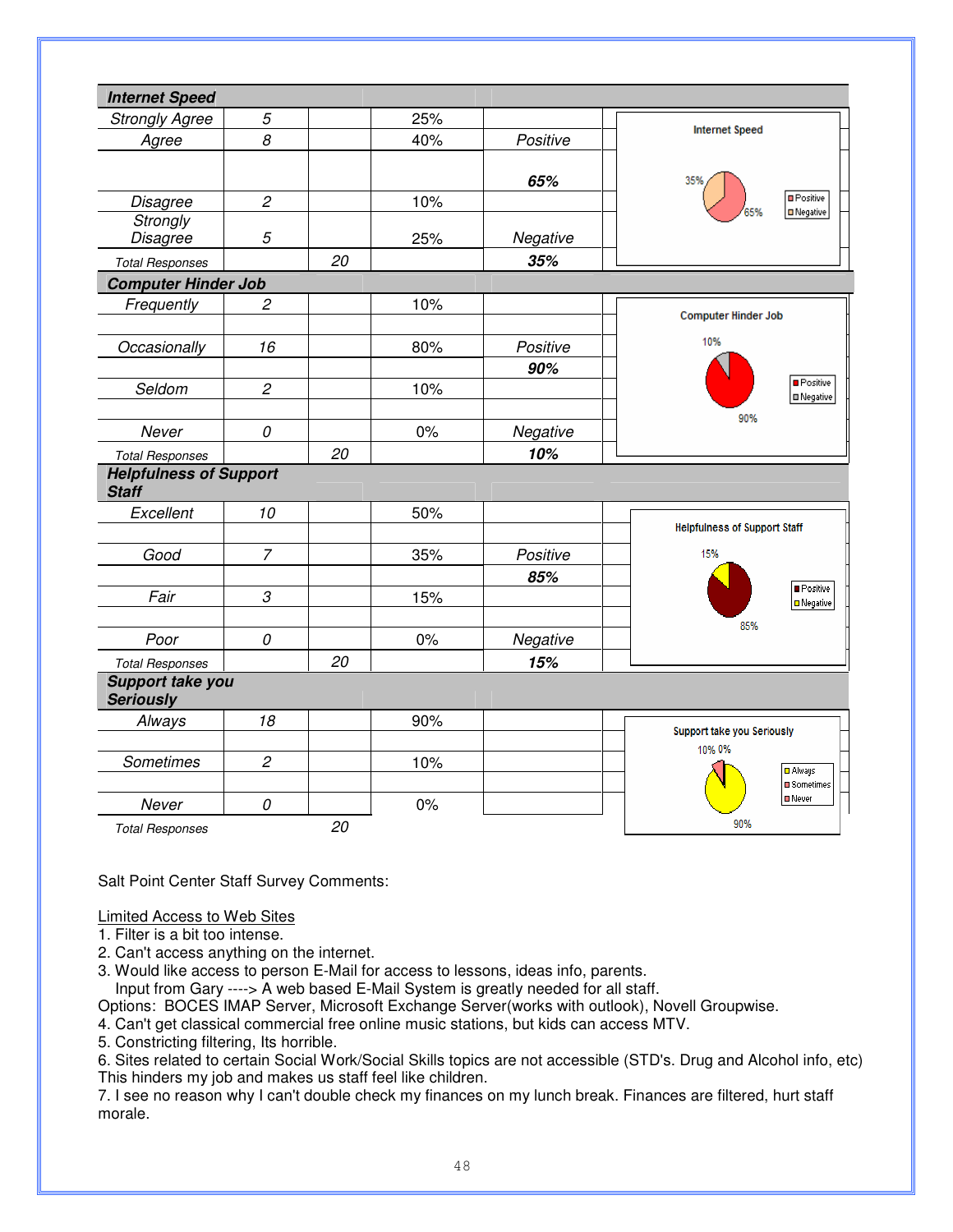Computer is out dated

1. Additional updated computers for classroom.

2. Updates for monitors and computers

Want Hardware/Peripherals

1. Scanners

2. CD RW Drives

- 3. Wireless keyboards and mice.
- 4. Digital Cameras.
- 5. Indestructable computer hardware, more durable headphones, hidden CDROMs.
- 6. Continue to upgrade computers in classrooms.

Software wanted

- 1. Want more science and reading programs
- 2. A-Z Reading Website.

3. Intellitools.

- 4. Frustrated because of attending Model Schools classes, being exposed to software like Compass, Reading A-
- Z, and Internet Activities and not having it available to use.
- 5. Online planbooks/gradebooks
- 6. Need to be able to download templates from Mayer-Johnson and Edmark.
- 7. Graph Club (Graphics?) Software.

Workshops for tech hardware and software usage

1. Want ongoing workshops on technology.

- 2. Gary to teach software installed and new programs.
- 3. How to use word,digital cameras,powerpoint.
- 4. Using a Scanner successfully.
- 5. Classes for Teachers so they know what is available to them and how to use it.

Technology Calls Response Time

1. Quicker response to problems.

- 2. Not enough support staff for all locations.
- 3. Delays in respose time.
- 4. Gary is always very prompt about resonding to my heat issues.
- 5. He doesn't walk away from problem until fixed.
- 6. Sysop is a doll and always responsive to questions or problems.
- 7. I'm very happy with the assistance I receive when I need it.
- 8. Tech Support responsiveness much better this year!

9. Another staff available on days Gary isn't assigned to building, also cut down on wait time for some issues. **Positives** 

1. Color Laser Printer access.

- 2. Reliability.
- 3. Good Job!
- 4. Gary has always been very helpful and takes time to explain things I don't understand.
- 5. Having one.
- 6. People able to setup their own web pages.
- 6. Computers are uniform from classroom to classroom, know where things are in desktop.
- 7. Happy we have computers.
- 8. Speed of internet and other programs has been really good.
- 9. Don't see viruses or spyware/malware anymore.

#### **Negatives**

- 1. Software brought in by teachers to be installed must be donated to BOCES.
- 2. Lack of adequate Bandwidth/Internet Speed.
- 3. Filtering system blocks almost everything.
- 4. Locked stations (Frozen), Things in control panel can not be changed quickly for students.
- 5. Need faster Server, new computer, easier and faster way to get ink and paper for printer.
- 6. Network/computer to slow.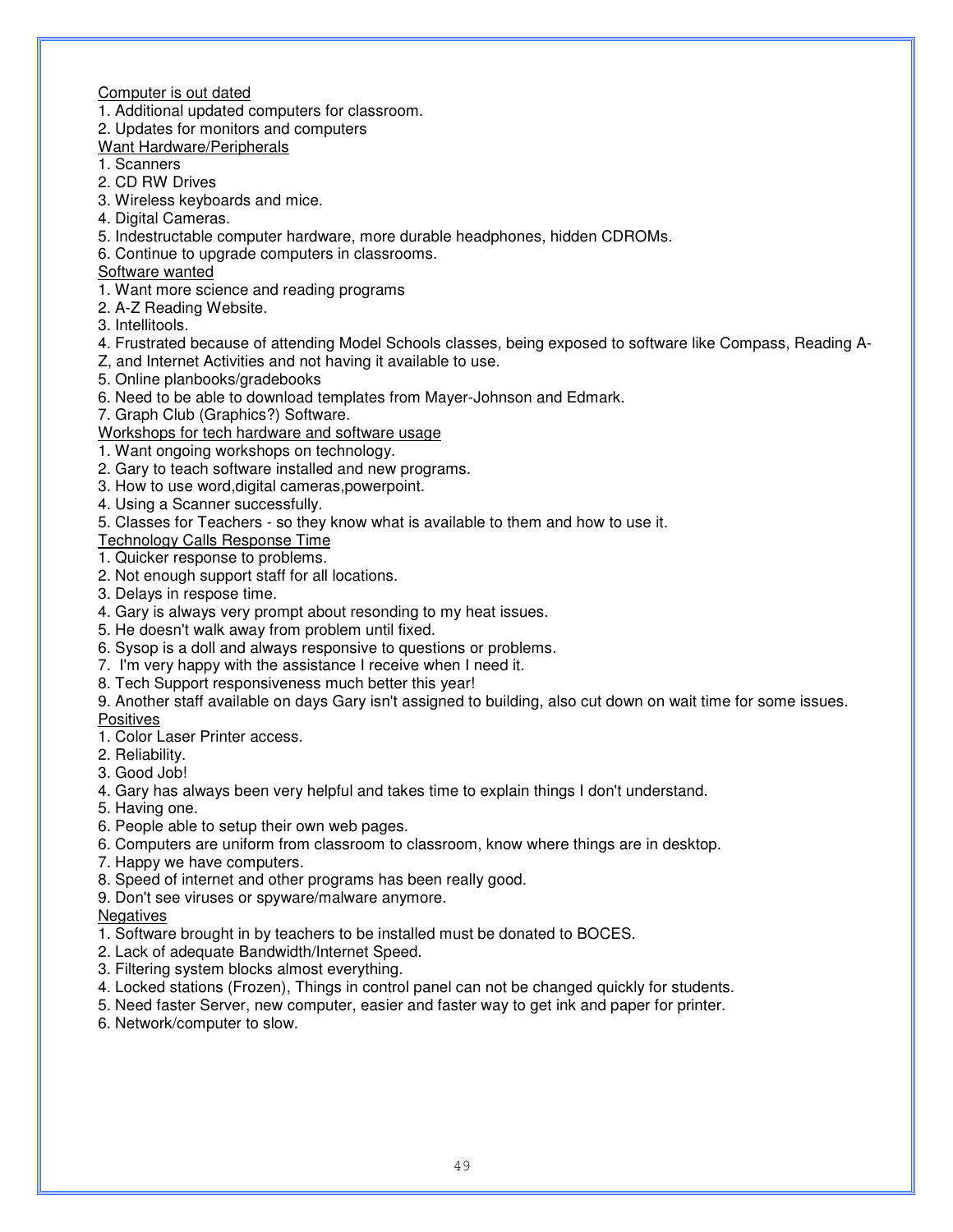# **Appendix C**

# **Dutchess County BOCES Board Polices**

### **Policy 7160**

### **SUBJECT: INSTRUCTIONAL TECHNOLOGY**

The Board recognizes its responsibility to further the BOCES educational goals through the use of appropriate and high quality technological materials and equipment. For the purpose of this policy, technology refers to computers, interactive videodiscs, Compact Disc-Read Only Memory (CD-ROM) devices, local area networks, satellite transmission and other telecommunications equipment. Continuing advances in technology are bringing about changes that have an increasing impact on the way we obtain, process, evaluate and use information. Therefore, the BOCES is committed to: a) A comprehensive staff development program to ensure appropriate and effective use of technology.

b) The preparation of students to utilize multiple types of technology.

c) The integration of technology within and across all curriculum areas.

d) The equitable distribution and access to technological equipment and materials for all students.

e) The promotion of technology as an alternative to traditional methods of gathering, organizing and synthesizing information.

f) The provision of sufficient funds, within the budgetary constraints of the Board, for the implementation of technology instruction.

The Board directs the BOCES Superintendent or his/her designee to assess the technological needs of the BOCES instructional program, research and review current materials and make recommendations to the Board.

Adopted: July 2003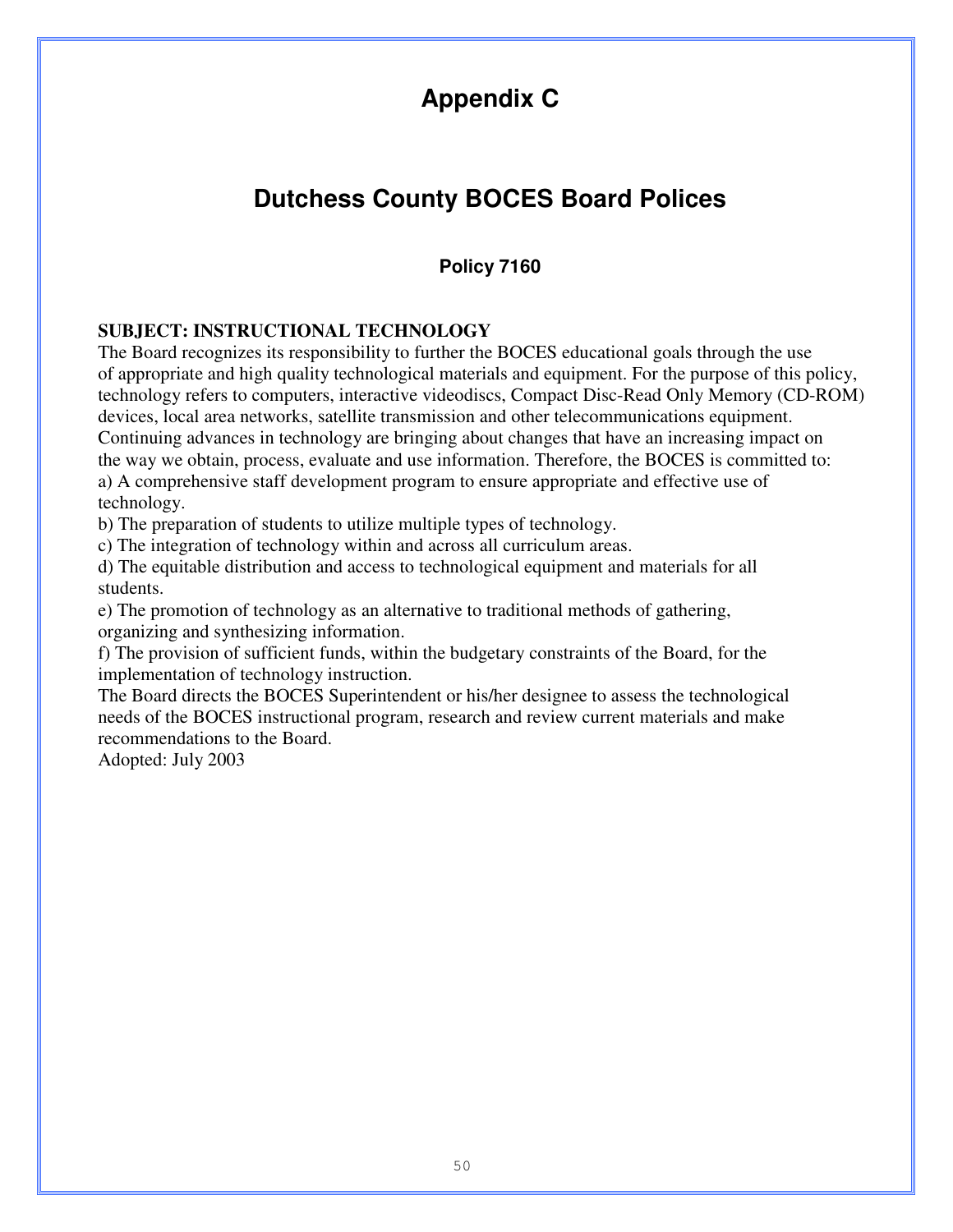### **Policy 7161**

### **SUBJECT: USE OF COMPUTERS AND NETWORKED INFORMATION RESOURCES (INTERNET USE)**

The Dutchess County BOCES is committed to the optimization of student learning and teaching and therefore encourages the use of computers and networked resources, including the Internet (a global network made up of smaller contributing networks). The BOCES encourages computer network use as an integral part of the curriculum. Through software applications, on- line databases, bulletin boards and electronic mail, the network will enhance educational experience and provide statewide, national, and global communication opportunities for staff and students.

Technology protection measures (i.e. filtering software) have been installed on networked computers with access to the Internet in order to protect against user access to images and materials that are obscure and child pornography (as those terms are defined under federal law), and in the case of users who are under age 17, additionally protect against access to images and materials that are harmful to minors as the term is defined under federal law. When access is needed for bona fide research or other lawful purposes, these technology protection measures may be disabled. The use of school computers, software, network resources and/or the Internet for noneducational

purposes such as for profit activity, personal business or illegal activity is prohibited. Each student or staff member who wishes to use the various schools' networks must establish a user (ID) account in order to assure the integrity of the network and Internet in Dutchess County BOCES. Each account holder must agree to act responsibly and to comply with this Policy and the Administrative procedures promulgated by the District Superintendent regarding access to and use of computers and networked information resources.

Any account user who, after due process has been afforded, is determined to have used BOCES ' computers, networked information resources and/or the Internet in violation of this Policy and its administrative procedure may have his/her user account suspended and/or revoked. Also, a breach of the terms of this Policy and Administrative procedures may result in disciplinary action consistent with applicable laws and regulations, the Student Code of Conduct and collective bargaining agreements. A breach of the terms of this Policy and Administrative procedures may further result in a referral to appropriate law enforcement officials where the breach involves suspected illegal or criminal activities.

Users acknowledge that in the course of using the Internet, there may occur interruptions in service beyond the control of the BOCES, which may result in the loss of data, information or files. The BOCES disclaims any and all responsibility for loss of data, information or files, caused by such service interruptions.

Users shall not use the Internet for any purpose that would violate any BOCES policy and/or regulation, or that would violate any State or Federal law or regulation. Adopted: July 2003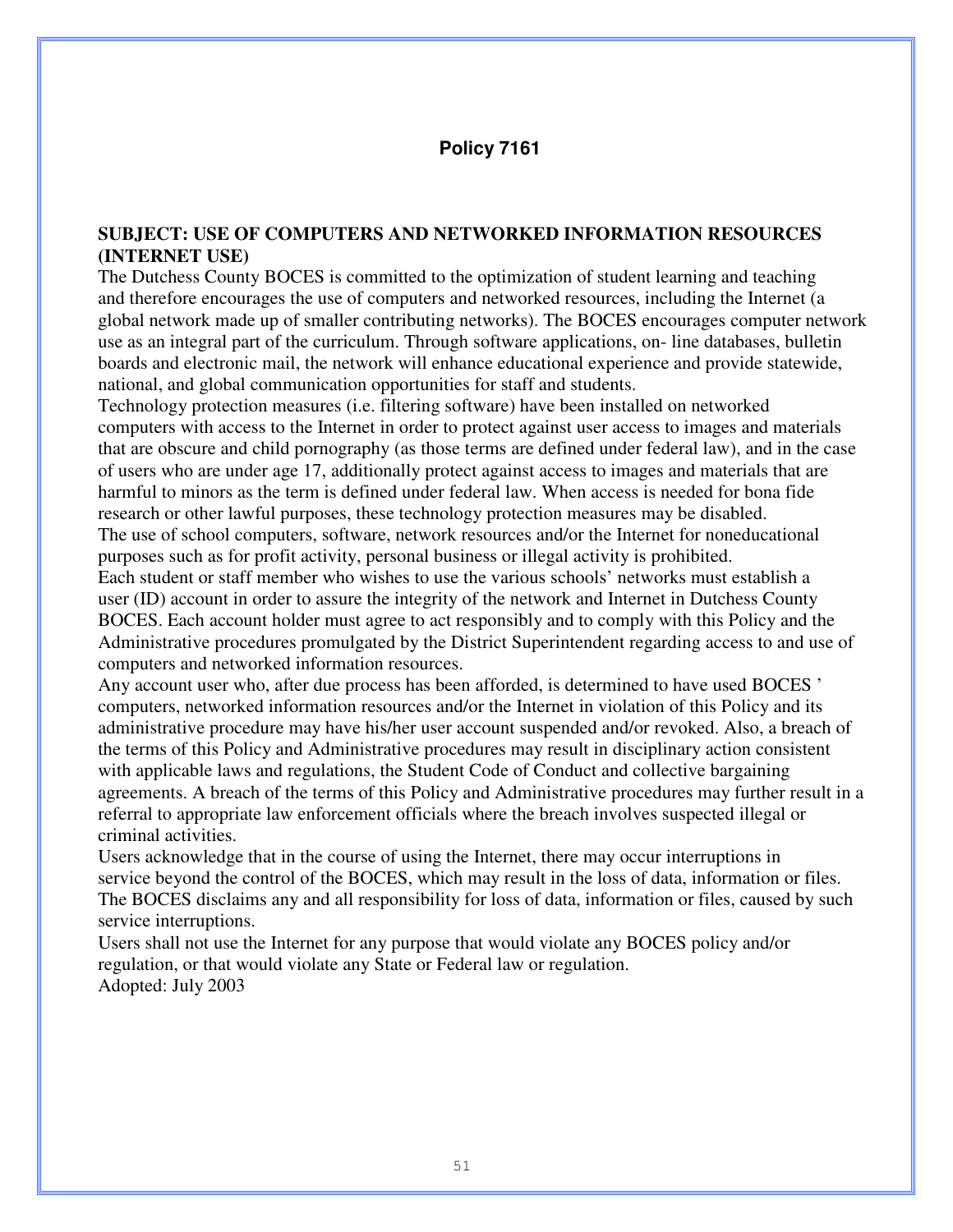### **Policy 7162**

### **SUBJECT: INTERNET CONTENT FILTERING**

The BOCES, in accordance with the provisions of the Children's Internet Protection Act, requires all BOCES computers with Internet access that are used by elementary and secondary students and staff to be equipped with filtering or blocking technology. Once this filtering/blocking technology is in place, newly acquired computers with Internet access used by elementary or secondary students and staff must be linked to this technology within 10 days of installation. No filtering technology can guarantee that users will be prevented from accessing all inappropriate locations. Proper supervision must be provided while accessing the Internet to further ensure appropriate usage. Under certain supervised circumstances, authorized personnel may override the filtering/blocking technology for a limited, prescribed period of time to assist students and staff with special projects or research. BOCES guidelines will be developed to implement this component of the policy.

The BOCES shall provide certification to document the installation of filtering/blocking technology for its computers with Internet access for students and staff. This certification will fulfill the requirements under the Children's Internet Protection Act to ensure the continuation of federal Universal Service Discounts.

17 United States Code (USC) Section 1701 et seq. 47 United States Code (USC) Section  $254(h)(5)$  and  $(6)$ Adopted: July 2003